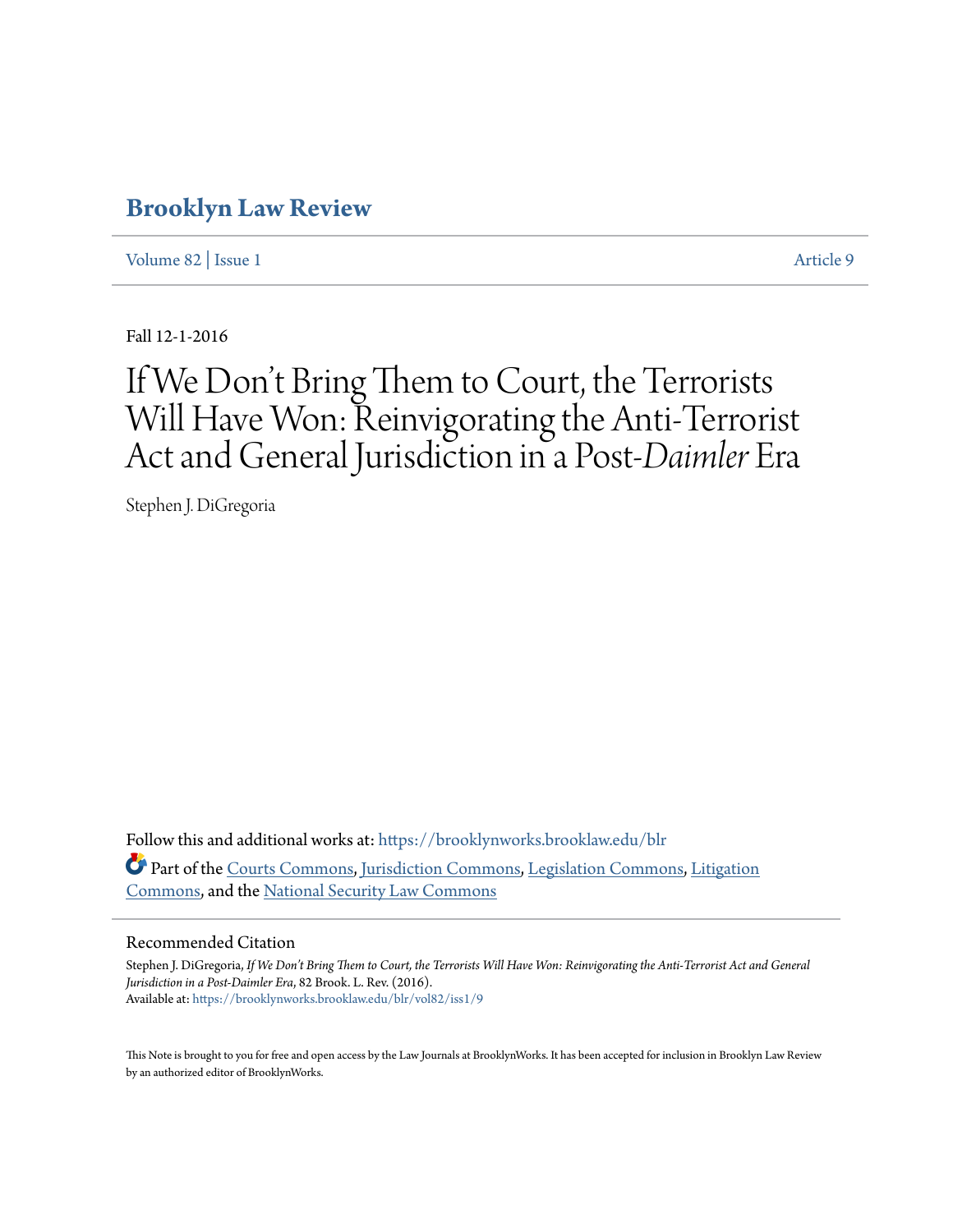# If We Don't Bring Them to Court, the Terrorists Will Have Won

# REINVIGORATING THE ANTI-TERRORIST ACT AND GENERAL JURISDICTION IN A POST-*DAIMLER* ERA

#### **INTRODUCTION**

For decades, hundreds of Americans have been injured or killed in terrorist attacks at home or abroad.<sup>1</sup> Over that period, the American legislature has been firmly committed to bringing terrorists, and their sponsors, who attack Americans to justice in American courts.<sup>2</sup> In 2013 alone, according to the United States Department of State, at least thirty-five Americans were injured, killed, or kidnapped by terrorists while abroad.<sup>3</sup> Recently, on July 7, 2016, Sean Copeland and his eleven-yearold son Brodie were killed in the Nice, France terror attack<sup>4</sup> perpetrated by a "soldier" of ISIS.<sup>5</sup> The Copelands, like all other Americans, should be able to find justice at home.

Americans should always be able to bring those who terrorize them to court, but the Supreme Court's recent

<sup>1</sup> BRENDA J. LUTZ & JAMES M. LUTZ, TERRORISM IN AMERICA 49 (2007); *see also* 137 CONG. REC. 3304 (1991) (statement of Sen. Grassley) (In the first "10 months since the ATA has been introduced. . . . there have been more than 70 reported acts of terrorism committed against Americans . . . around the world.").

<sup>2</sup> It is clear Congress remains committed to allowing American litigants to sue their terror attackers or sponsors. For instance, on September 30, 2016, the United States Senate overrode a presidential veto to pass a controversial bill, the Justice Against Sponsors of Terror Act, which would allow American litigants to sue the Saudi government for any involvement in the September 11, 2001 terror attacks despite the Obama administration's strong stance against the bill. *See* Jennifer Steinhauer et al., *Congress Votes to Override Obama Veto on 9/11 Victims Bill*, N.Y. TIMES (Sept. 28, 2016), http://www.nytimes.com/2016/09/29/us/politics/senate-votes-to-override-obama-veto-on-9-11 victims-bill.html?\_r=0 [https://perma.cc/6QGJ-7XH5]; *see also* Justice Against Sponsors of Terrorism Act, S 2040, 114th Cong. (2016) (enacted).

<sup>3</sup> *Terrorism Deaths, Injuries and Kidnappings of Private U.S. Citizens Overseas in 2013*, U.S. DEP'<sup>T</sup> OF STATE http://www.state.gov/j/ct/rls/crt/2013/224833.htm [https://perma.cc/ZCP7-3DHN].

<sup>4</sup> Ray Sanchez, *Attack in Nice: Texas Father and Son, 11, Among Victims*, CNN (July 15, 2016), http://www.cnn.com/2016/07/15/europe/nice-attack-americanvictims/ [https://perma.cc/DZP7-ZE69].

<sup>5</sup> Alissa J. Rubin & Aurelien Breeden, *ISIS Claims Truck Attacker in France Was Its 'Soldier'*, N.Y. TIMES (July 16, 2016), http://www.nytimes.com/2016/07/17/world/ europe/isis-nice-france-attack.html?\_r=0 [https://perma.cc/54E6-RHP8].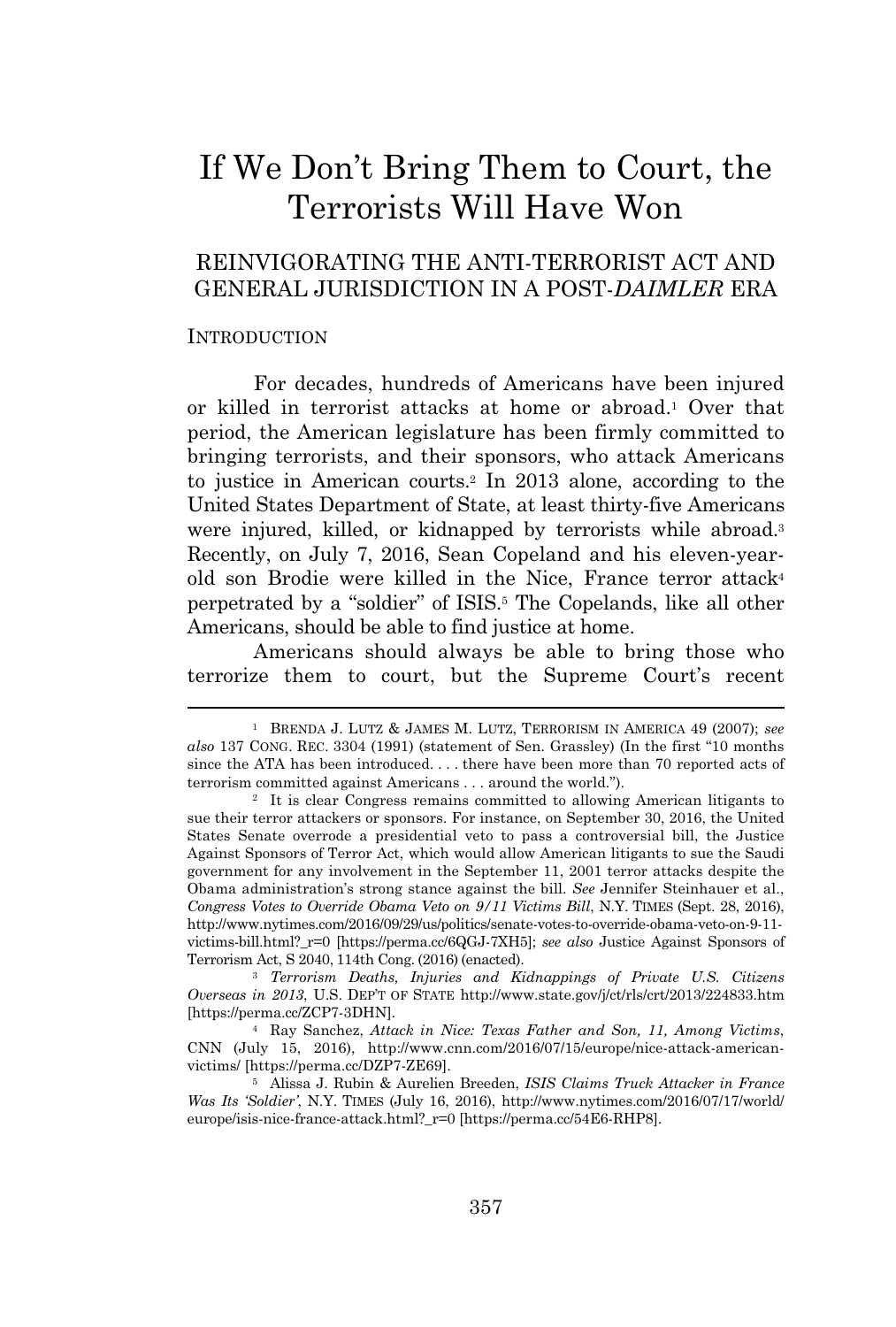decisions in *Goodyear Dunlop Tires Operations S.A. v. Brown*<sup>6</sup> and *Daimler AG. v. Bauman*<sup>7</sup> have complicated their ability to do so. In *Goodyear* and *Daimler* the Supreme Court clearly established that in order for a foreign defendant to be subject to general jurisdiction in American courts, the defendant must be "essentially at home" in the United States. Terrorist organizations and their sponsors, however, are a unique subset of foreign defendants, and American courts have reached different results when tasked with determining whether they can exercise general jurisdiction over such defendants.

Consider the tragic story of the Sokolow family. On January 27, 2002, Mark Sokolow and his family, Americans, were visiting their oldest daughter in Israel.<sup>8</sup> While on their visit, a suicide bomber working on behalf of the Palestine Liberation Organization (the PLO) and the Palestinian Authority (the PA)<sup>9</sup> walked to Jaffa Street in downtown Jerusalem and at 12:30pm, she detonated an explosive device killing one elderly man and injuring over 150 other individuals.<sup>10</sup> As a consequence of the explosion, Rena Sokolow, Mark's wife, was knocked to the ground "with her leg bleeding profusely and a bone sticking out." <sup>11</sup> As she was on the ground she said she "saw a woman's severed head lying about three feet away [from her]." <sup>12</sup> The Sokolows' youngest daughter Jamie said her "whole face felt like it was on fire," and she ultimately "suffered a severe eye injury." <sup>13</sup> In 2005, the Sokolows and about forty other plaintiffs filed suit in the Southern District of New York against the PA and the PLO<sup>14</sup> pursuant to the Anti-Terrorism Act of 1992 (ATA).<sup>15</sup> After nearly a decade of protracted litigation, the plaintiffs prevailed

<sup>6</sup> Goodyear Dunlop Tires Operations, S.A. v. Brown, 131 S. Ct. 2846, 2851 (2011).

<sup>7</sup> Daimler AG v. Bauman, 134 S. Ct. 746 (2014).

<sup>8</sup> Benjamin Weiser, *Palestinian Groups Are Found Liable at Manhattan Terror Trial*, N.Y. TIMES (Feb. 23, 2015), http://www.nytimes.com/2015/02/24/nyregion/damagesawarded-in-terror-case-against-palestinian-groups.html [https://perma.cc/UK4N-KABN].

<sup>9</sup> The Palestinian Authority may interchangeably be referred to as the Palestinian National Authority. *See Palestinian Authority (PA)*, ENCYC. BRITANNICA http://www.britannica.com/topic/Palestinian-Authority [https://perma.cc/F4RH-6JYR].

<sup>10</sup> First Amended Complaint at 17–18, Sokolow v. Palestine Liberation Org., 2011 WL 1345086 (S.D.N.Y. Mar. 30, 2011) (No. 04 CV 00397(GBD)).

<sup>11</sup> Weiser, *supra* note 8.

<sup>12</sup> *Id.*

<sup>13</sup> *Id.*

<sup>14</sup> First Amended Complaint, *supra* note 10, at \*1–5.

<sup>15</sup> 18 U.S.C. §§ 2333, 2334 (2012). The Antiterrorism Act of 1992 was passed in response to a 1985 terror attack where the PLO shot and killed an American aboard an Italian cruise liner sailing in the Mediterranean. When Congress passed the ATA they did so to deter and punish acts of international terrorism by removing jurisdictional hurdles to empower American victims of terror attacks to get justice in American courts. For an in-depth discussion of the ATA see *infra* Section I.C.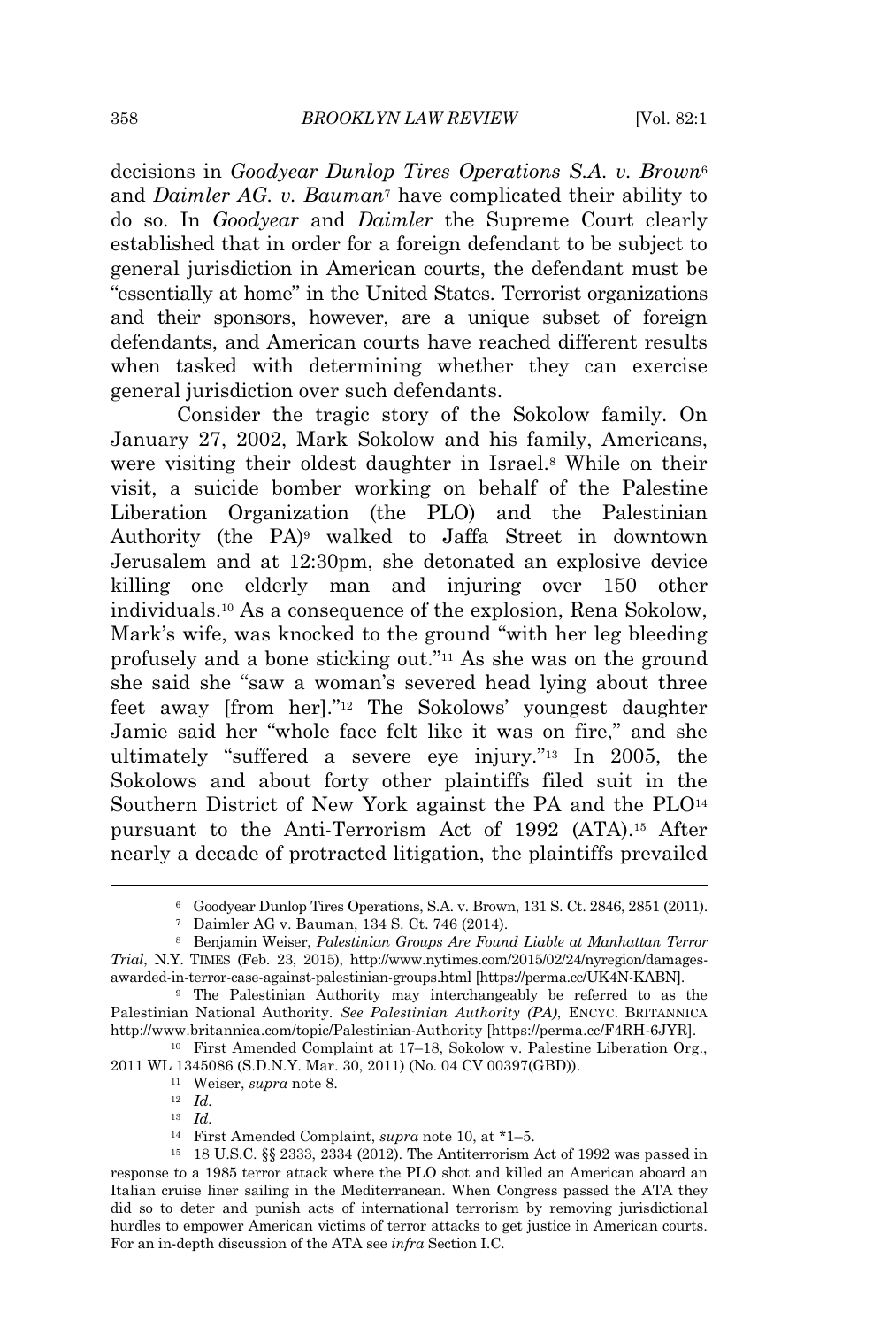in their suit against the PA and the PLO and won a staggering judgment in the amount of \$655.5 million in treble damages, non-inclusive of court costs and attorney's fees.<sup>16</sup> With all relevant fees and interest considered, the judgment may amount to as much as \$1.15 billion.<sup>17</sup>

In 2011, the *Sokolow* court concluded it could consider the PA and the PLO as "essentially at home" in America<sup>18</sup> despite the U.S. Supreme Court's recent 2011 and 2014 rulings in *Goodyear* and *Daimler*, respectively, and thus let the Sokolows' case proceed. But not all courts have agreed with the Southern District's approach; thus, some terror victims have had their cases dismissed with prejudice for want of general personal jurisdiction by United States District Courts and have been left without remedy.<sup>19</sup>

For instance, consider the case of Esther Klieman. On March 24, 2002, Ms. Klieman, an American schoolteacher, was shot and killed by terrorists affiliated with the PA and the PLO when they attacked a public bus with machine guns near Neve Tzuf in Israel.<sup>20</sup> In 2004, Ms. Klieman's estate filed her case in the District Court for the District of Columbia.<sup>21</sup> In *Estate of Klieman v. Palestinian Authority*, the District Court for the District of Columbia decided that the PA and the PLO were

<sup>17</sup> *See* Brooke Singman, *Obama Admin Mulling Intervention in Massive Judgment Against Palestinians in Terror Case*, FOX NEWS (Aug. 03, 2015), http://www. foxnews.com/politics/2015/08/03/white-house-mulling-intervention-in-massive-judgmentagainst-palestinians-in/ [https://perma.cc/RAV9-2H7B].

<sup>18</sup> Sokolow v. Palestine Liberation Org., 2014 WL 6811395, at \*2 (S.D.N.Y. Dec. 1, 2014); *see also* Estates of Ungar *ex rel.* Strachman v. Palestinian Auth., 153 F. Supp. 2d 76, 87–88 (D.R.I. 2001) (recognizing the purpose of the United States contacts test is intended to "geographically expand[]" the power of federal courts. The court recognized the facts that the PLO maintains offices in Washington D.C. headed by individuals affiliated with both the PLO and the PA, the PLO and PA spend a significant amount of money on advocacy activities, and conduct significant fundraising and lobbying activities sufficient to subject them to general jurisdiction in American courts.); Klinghoffer v. S.N.C. Achille Lauro, 937 F.2d 44, 51 (2d Cir. 1991) (PA and PLO's non-UN based activities in the United States could be used as a basis to exercise personal jurisdiction against the organizations.).

<sup>19</sup> *Legal Considerations: Enforcement of Judgments*, U.S. DEP'T OF STATE, http://travel.state.gov/content/travel/en/legal-considerations/judicial/enforcement-of-judg ments.html [https://perma.cc/YG7C-DLAC]; *see* Estate of Klieman v. Palestinian Auth., 82 F. Supp. 3d 237, 250 (D.D.C. 2015) ("[T]his case will be dismissed with prejudice  $\dots$ "); *see also* Livant v. Palestinian Auth., 82 F. Supp. 3d 19, 37 (D.D.C. 2015) ("[T]his Court does not have personal jurisdiction . . . [a]ccordingly all claims are dismissed . . . ."); Safra v. Palestinian Auth., 82 F. Supp. 3d 37, 55 (D.D.C. 2015) ("[T]his Court does not have personal jurisdiction . . . . [a]ccordingly, all claims are dismissed.").

<sup>20</sup> *Estate of Klieman*, 82 F. Supp. 3d at 240.

<sup>21</sup> *Id.*

<sup>16</sup> Judgment at 7, Sokolow v. Palestine Liberation Org., 2011 WL 1345086 (S.D.N.Y. Mar. 30, 2011) (No. 04 CV 00397(GBD)). The lawsuit in Sokolow was filed on behalf of about forty interested plaintiffs, and thus, the awarded \$655.5 million dollars will be split amongst a number of plaintiffs. *See* First Amended Complaint, *supra* note 10, at \*1–5, *Sokolow*, 2011 WL 1345086; Judgment, *supra*, at 7.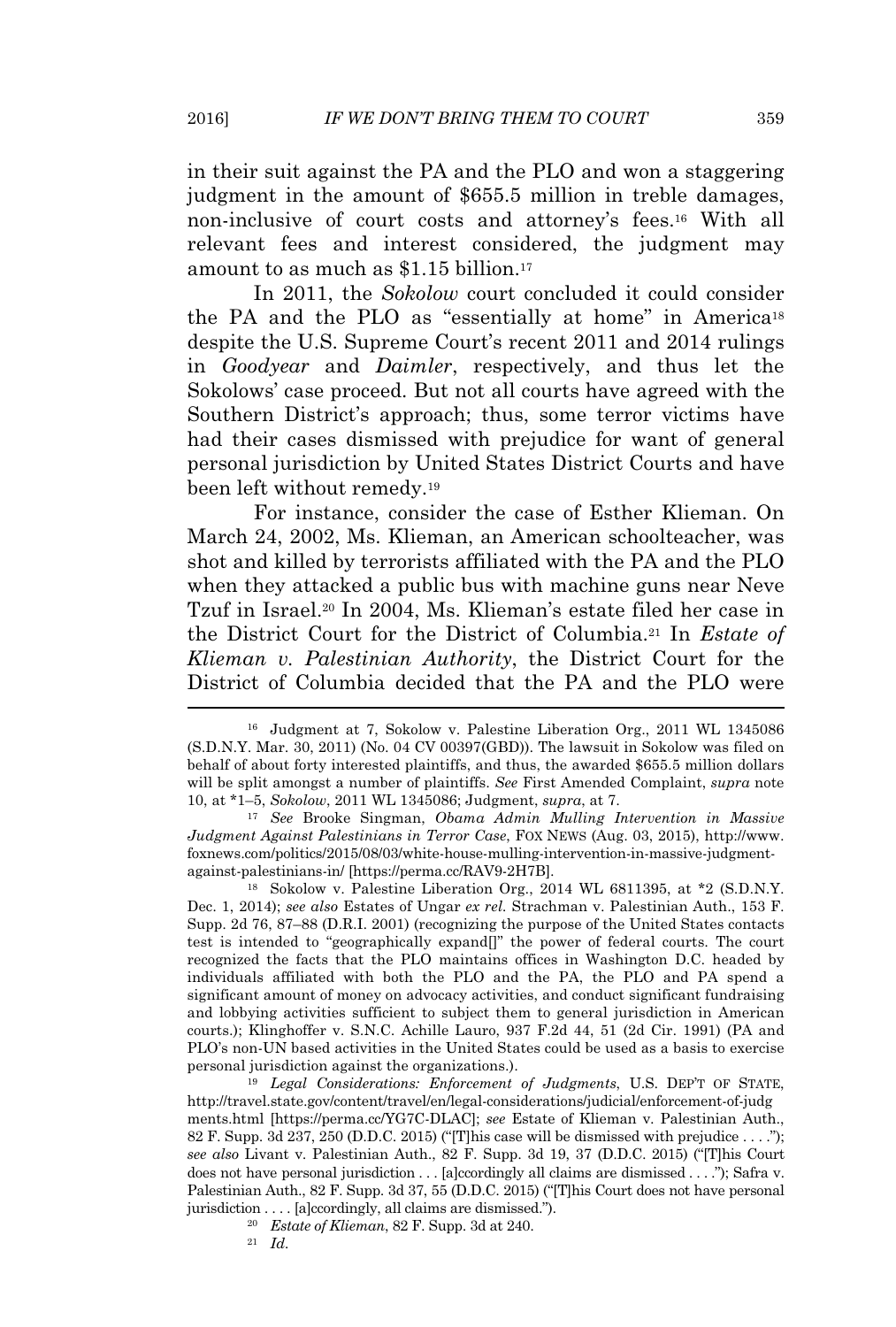subject to such general jurisdiction in the District Court for the District of Columbia due to "their 'continuous and systematic' contacts with the United States." <sup>22</sup> However, following the Supreme Court's 2014 decision in *Daimler*, the PA and the PLO moved for the district court to reconsider its decision on the grounds that *Daimler* constituted an intervening change in the law,<sup>23</sup> specifically, that the court never considered whether the PA and the PLO are "essentially at home" in the United States.<sup>24</sup> The court agreed with the PA and PLO's argument that *Daimler* represented such a change in general personal jurisdiction law and further agreed that the court had not previously considered whether the PA and PLO were "essentially at home" in the United States.<sup>25</sup> In light of this new standard, the court concluded that it could no longer exercise general jurisdiction over the PA and the PLO despite its previous 2006 decision to the contrary.<sup>26</sup> The district court judge then dismissed the case with prejudice<sup>27</sup> and denied Ms. Klieman's estate justly deserved relief in any United States court.

Similarly, in *Livnat*, the District Court for the District of Columbia disagreed with the application of *Daimler* by the Southern District of New York in *Sokolow*. <sup>28</sup> In *Livnat*, U.S. citizens were killed or injured following an attack at a Jewish holy site that was orchestrated and carried out by the PLO.<sup>29</sup> The diametrically different treatments of *Daimler* by courts in the Second and D.C. Circuits has teed this issue up for a circuit split,<sup>30</sup> but more importantly, plaintiffs who have been injured by horrific PLO- and PA-sponsored terrorist attacks abroad are

<sup>22</sup> *Id.* at 239–40*.*

<sup>23</sup> *Id.* ("In light of the Supreme Court's recent decision in *Daimler . . .* the PA and the PLO again move for reconsideration of this Court's rulings on personal jurisdiction." (internal citation omitted)). Courts may reconsider prior holdings or interlocutory orders if there is "(1) an intervening change in controlling law; (2) the availability of new evidence; or (3) the need to correct clear error or to prevent manifest injustice." Wash. Nat'l Life Ins. Co. v. Morgan Stanley & Co. Inc., 974 F. Supp. 214, 219 (S.D.N.Y. 1997). An intervening change in the law "occur[s] when the law has been changed by a body with greater authority on [an] issue." 18B CHARLES ALAN WRIGHT ET AL., FEDERAL PRACTICE AND PROCEDURE § 4478 (2d ed. 1987). Such a change can be caused by a higher court, or by a statutory or equivalent enactment. *Id.*

<sup>24</sup> *Estate of Klieman*, 82 F. Supp. 3d at 242.

<sup>25</sup> *Id.*

<sup>26</sup> *Id.* at 250.

<sup>27</sup> *Id.*

<sup>28</sup> Livnat v. Palestinian Auth., 82 F. Supp. 3d 19, 31 (D.D.C. 2015). While the Second Circuit found the PA and PLO "essentially at home" in *Sokolow*, the D.C. Circuit applied *Daimler* differently and concluded general jurisdiction may not be exercised over these defendants. *Id.*

<sup>29</sup> *See id.* at 20–21.

<sup>30</sup> Julie Triedman, *A Split over Terror Suits*, THE AM. LAWYER (Apr. 27, 2015), http://www.americanlawyer.com/id=1202724025697/A-Split-Over-Terror-Suits?s lreturn=20160022131155 [https://perma.cc/P9DM-R5UL].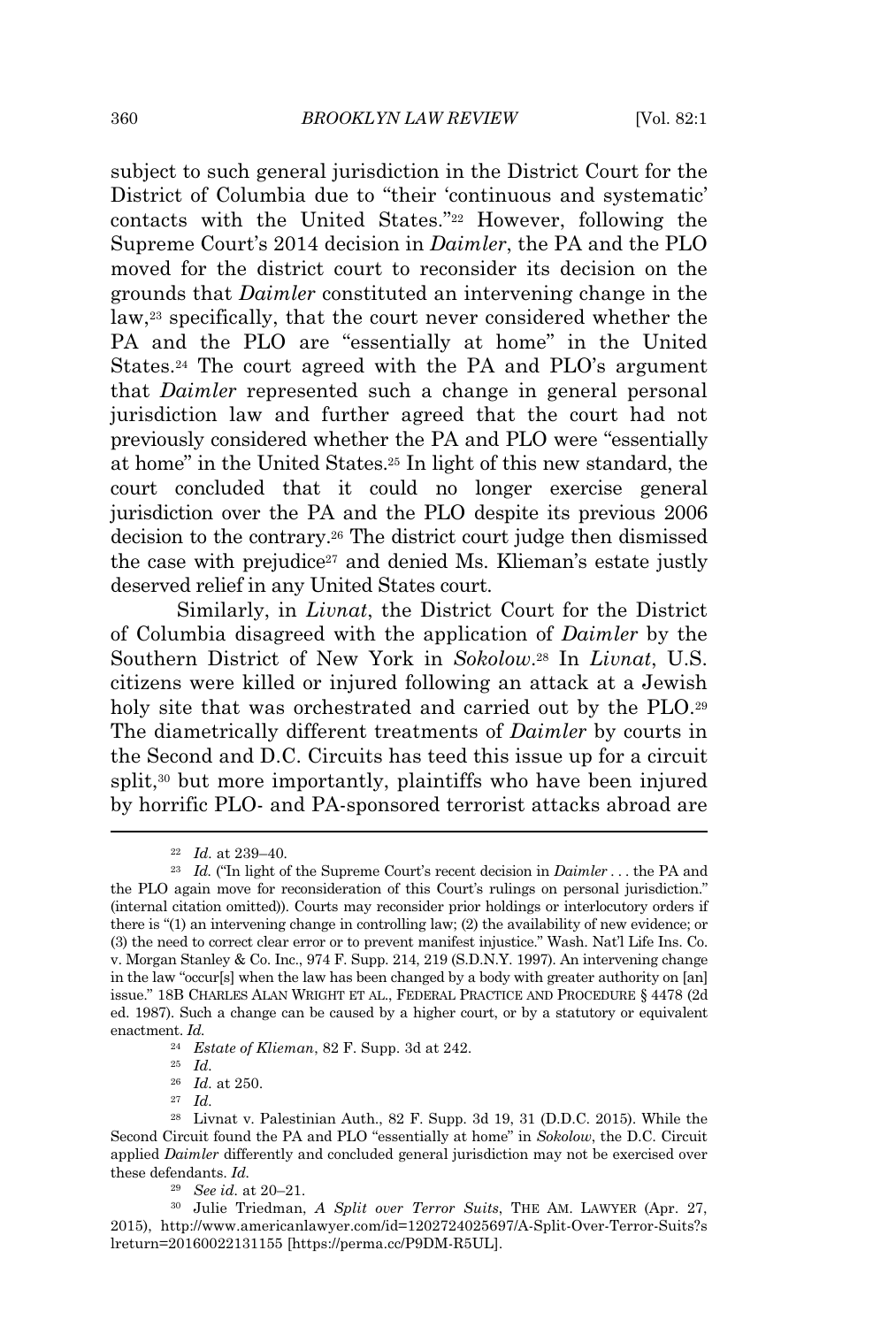being denied relief against these organizations. *Sokolow, Klieman,* and *Livnat* are each currently being appealed.<sup>31</sup>

This note begins by offering background on the history of the Palestine Liberation Organization and the Palestinian Authority in Part I, with particular emphasis on how these entities are treated by American courts. This part then explains specific personal jurisdiction and general personal jurisdiction and discusses the Anti-Terrorism Act of 1992. Part II of this note highlights how the United States District Courts for the District of Columbia and Southern District of New York have treated the Supreme Court's recent decision in *Daimler AG v. Bauman* with regard to defendants like the PA and the PLO, and how their differing treatments have led to drastically different results for plaintiffs in their respective jurisdictions. While the Southern District of New York held that the PA and PLO are subject to general jurisdiction in United States District Courts, the District Court for the District of Columbia treated *Daimler* as an intervening change in general jurisdiction law such that American plaintiffs, injured or killed in terrorist attacks abroad, are afforded no avenue for relief in United States courts.<sup>32</sup> In some instances, this has led to plaintiffs' cases being dismissed with prejudice, effectively ending—without remedy—costly cases that are often at least a decade old.<sup>33</sup> By the time of dismissal, plaintiffs or their estates will have spent tens of thousands of dollars litigating these cases with no relief, leaving the already injured plaintiffs worse off than they were before.

<sup>31</sup> Livnat, 82 F. Supp. 3d 19, *appeal docketed*, No. 15-7024 (D.C. Cir. Mar. 18, 2015); *Estate of Klieman*, 82 F. Supp. 3d 237, *appeal docketed*, No. 15-7034 (D.C. Cir. Apr. 8, 2015). On August 31, 2016, the Second Circuit decided the *Sokolow* appeal in *Waldman v. Palestine Liberation Organization*, 835 F.3d 317 (2d Cir. 2016). The Second Circuit vacated the judgment of the District Court after finding that while "[t]he terror machine gun attacks and suicide bombings that triggered this suit . . . were unquestionably horrific. . . . The district court could not constitutionally exercise either general or specific jurisdiction over the defendants in this case." *Id.* at 344. On remand the Second Circuit has instructed the district court to "dismiss the case for want of jurisdiction." *Id.* After this opinion, plaintiffs injured in terror attacks will continue to be without recourse in American federal courts. This note, which already took the position that the Southern District's reasoning was incorrect remains important because the Second Circuit's decision in *Waldman* fails to provide an avenue of domestic recourse for American terror victims. Thus, the jurisdictional issues preventing Americans from suing their terror attackers and those who sponsor them in the post-*Daimler* era remain unresolved. *See* Part II.

<sup>32</sup> *See, e.g.*, Estate of Klieman, 82 F. Supp. 3d at 250 (dismissing case with prejudice due to lack of jurisdiction).

<sup>33</sup> *See, e.g.*, *id.* (complaint filed in 2004); *see also* Sokolow v. Palestine Liberation Org., No. 04 Civ. 397(GBD), 2014 WL 6811395 (S.D.N.Y. Dec. 1, 2014) (complaint filed in 2005). Klieman was ultimately dismissed in 2015. *Estate of Klieman*, 82 F. Supp. 3d at 250. Sokolow was resolved in 2015. Sokolow v. Palestine Liberation Org., 04 CIVIL 00397 (GBD), 2015 WL 10852003 (S.D.N.Y. Oct. 1, 2015).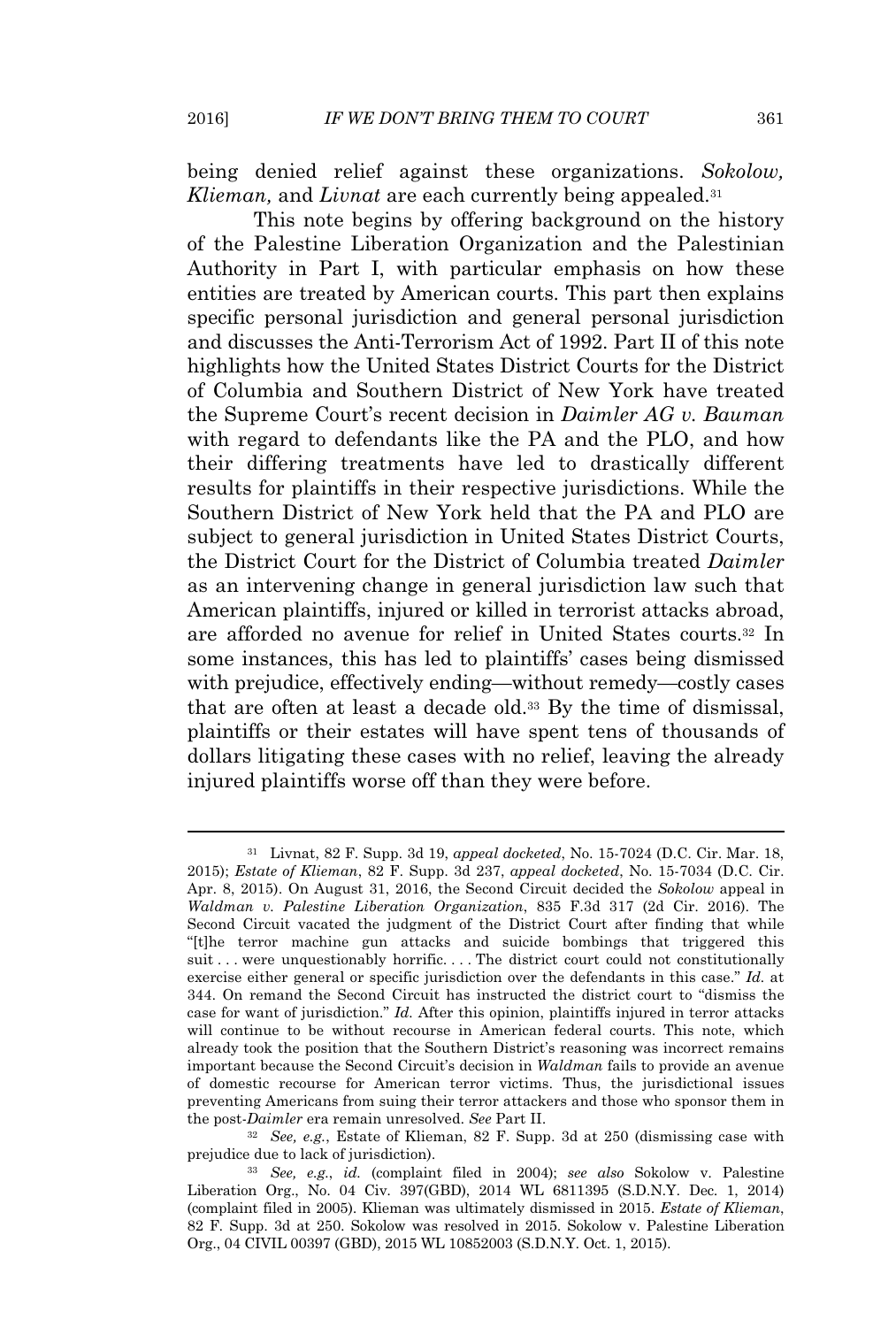Part III of this note proposes two solutions for the general jurisdiction problem created by *Daimler*. First, courts should limit application of the general jurisdiction framework to individuals and corporations as the Supreme Court has not specifically extended this framework beyond these types of associations. Specifically, lower federal courts could choose not to apply the general personal jurisdiction framework to unincorporated associations and non-sovereign state organizations; a solution likely more workable in the context of non-sovereign state organizations. Second, and perhaps more compelling, is that cases against the PA, the PLO, and any similarly situated organizations should be treated as the type of "exceptional case" alluded to in Footnote 19 of *Daimler*. Public policy strongly favors that the courts find a way to exercise general jurisdiction over terrorists and sponsors of terror, especially in light of the congressional intent recorded during the passage of the Anti-Terrorism Act of 1992. The fact that Americans who have already been injured abroad would be further injured, but this time by the American judiciary in the post-*Daimler* era is an unacceptable result and must be addressed.

# I. BACKGROUND ON THE PA AND PLO, GENERAL AND SPECIFIC JURISDICTION, AND THE ATA

#### *A. History and Recognition of the PA and the PLO*

In 1964 the Palestine Liberation Organization was founded with the purpose to "mobilize the Palestinian people to recover their usurped homeland." <sup>34</sup> The PLO was formed in response the open question of Palestine's place in inter-Arab politics, and the growth of Palestinian nationalist activity.<sup>35</sup> In 1974, the Arab League, a confederation of twenty-two Arab nations,<sup>36</sup> "recognized the PLO as the sole 'legitimate representative of the Palestinian people."<sup>37</sup> Since then, the

<sup>34</sup> *Arabs Create Organization for Recovery of Palestine*, N.Y. TIMES, May 29, 1964, at A5.

<sup>35</sup> Glenn E. Robinson, *Palestine Liberation Organization*, THE OXFORD ENCYC. OF THE ISLAMIC WORLD, http://www.oxfordislamicstudies.com/article/opr/t236/e 0618#DevelopmentofthePLO [https://perma.cc/YXN3-X2E4].

<sup>36</sup> Jonathan Masters & Mohammed Aly Sergie, *The Arab League*, COUNCIL ON FOREIGN RELATIONS (Oct. 21, 2014), http://www.cfr.org/middle-east-and-northafrica/arab-league/p25967 [https://perma.cc/ZQ4L-ZSTM].

<sup>&</sup>lt;sup>37</sup> Palestine Liberation Organization, PERMANENT OBSERVER MISSION OF THE STATE OF PALESTINE TO THE UNITED NATIONS N.Y., http://palestineun.org/about-palestine/ palestine-liberation-organization/ [https://perma.cc/7UV8-ZXR2]; *see also* Niyazi Gunay, *Arab League Summit Conferences, 1964–2000*, THE WASH. INST. (Oct. 19, 2000), http://www. washingtoninstitute.org/policy-analysis/view/arab-league-summit-conferences-196420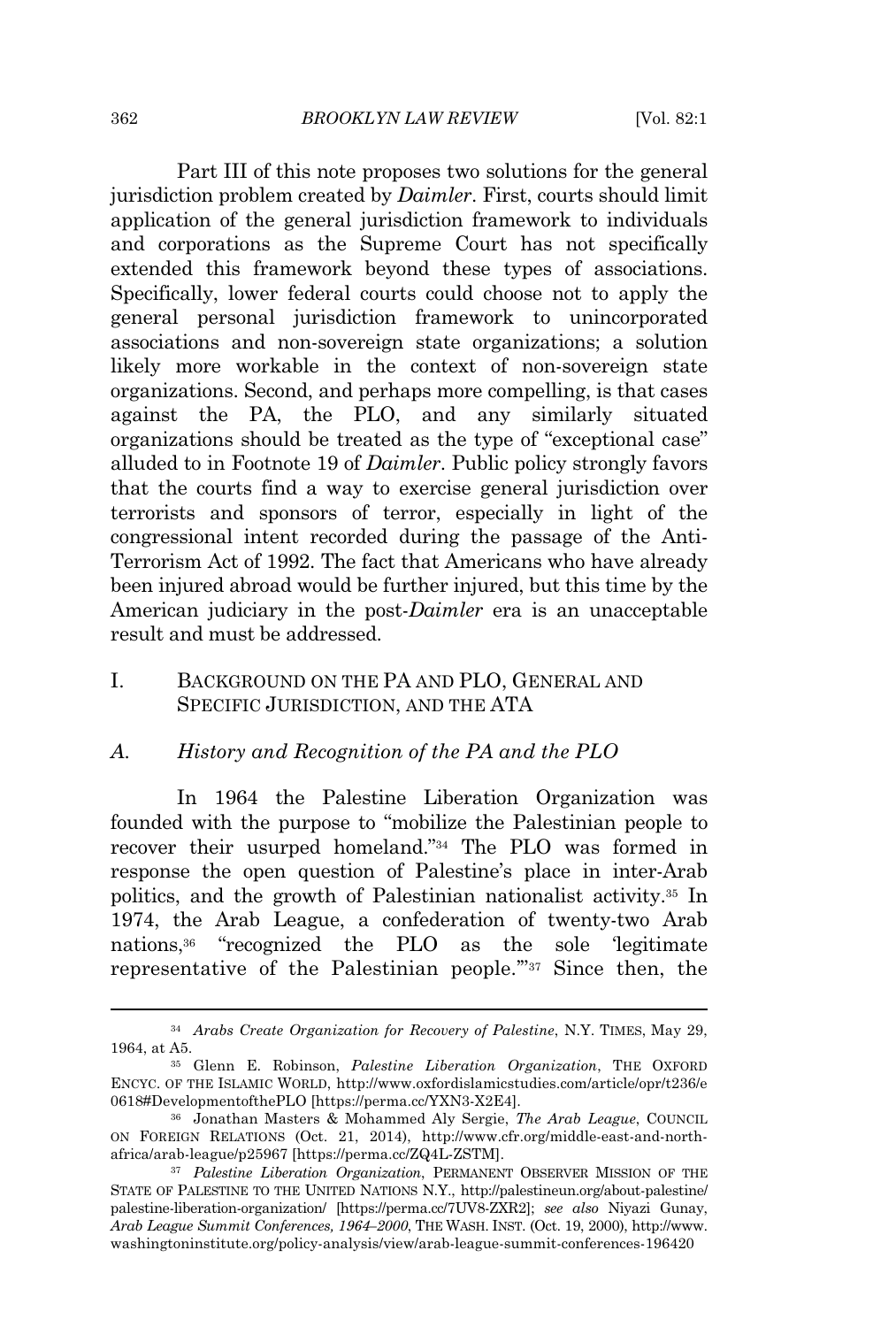PLO has represented Palestine at the United Nations and in other forums.<sup>38</sup>

The Palestinian Authority is a governing organization for Palestinians in the West Bank and Gaza Strip.<sup>39</sup> The PA was formed in 1994 as part of an agreement reached between the PLO and Israel during secret peace talks.<sup>40</sup> During these talks, Israel and the PLO agreed that governance in the West Bank and Gaza would be handed over to Palestinian officials and thus the PLO formed the PA to handle governance in those areas.<sup>41</sup> Under this agreement, the territories effectively remained under Israeli control while the PA received limited self-governance capabilities.<sup>42</sup> In 2011, Mahmoud Abbas, the President of the PA, requested that the UN Security Council recognize the existence of an individual Palestinian state, but his request was denied, in part, because the United States vowed to veto such a request.<sup>43</sup> However, on November 29, 2012, the PA gained implicit recognition of Palestinian statehood when the UN upgraded its status from "permanent observer" to "nonmember observer state." <sup>44</sup> Permanent observers only have access to certain documents and meetings, but nonmember observer states may maintain permanent missions at the UN and participate as observers in the work of the General Assembly.<sup>45</sup> Palestine's classification as a "nonmember observer state" could have interesting jurisdictional implications for the PA and the PLO in the future as Palestine moves closer towards internationally recognized statehood, but at present the PA remains a stateless government organization in the

<sup>00</sup> [https://perma.cc/ZNS5-U73D] (At the second Arab League Summit in 1964 the "Summit formally approved the establishment of the Palestinian Liberation Organization (PLO).").

<sup>38</sup> *Palestine Liberation Organization*, *supra* note 37.

<sup>39</sup> *Palestinian Authority (PA)*, ENCYC. BRITANNICA, http://www.britannica.com/ topic/Palestinian-Authority [https://perma.cc/F4RH-6JYR] (last updated Nov. 30, 2012). <sup>40</sup> *Id.*

<sup>41</sup> *Id.*; *see* Sokolow v. Palestine Liberation Org., 60 F. Supp. 3d 509, 513 (S.D.N.Y. 2014).

<sup>42</sup> *West Bank*, THE ENCYC. BRITANNICA, http://www.britannica.com/place/West-Bank [https://perma.cc/42JL-TEYK] (last updated Jan. 13, 2016); *Gaza Strip*, THE COLUMBIA ELEC. ENCYC., http://www.infoplease.com/encyclopedia/world/gaza-strip-history. html [https://perma.cc/YNG9-US7T].

<sup>43</sup> *West Bank*, *supra* note 42.

<sup>44</sup> *Non-member States*, UNITED NATIONS, http://www.un.org/en/sections/memberstates/non-member-states/index.html [https://perma.cc/CB7W-Q6VU] (The Holy See is the only other non-member observer state recognized by the UN.).

<sup>45</sup> *About Permanent Observers*, UNITED NATIONS, http://www.un.org/en/ sections/member-states/about-permanent-observers/index.html [https://perma.cc/WYS9-V 48D]; *Non-member States*, *supra* note 44.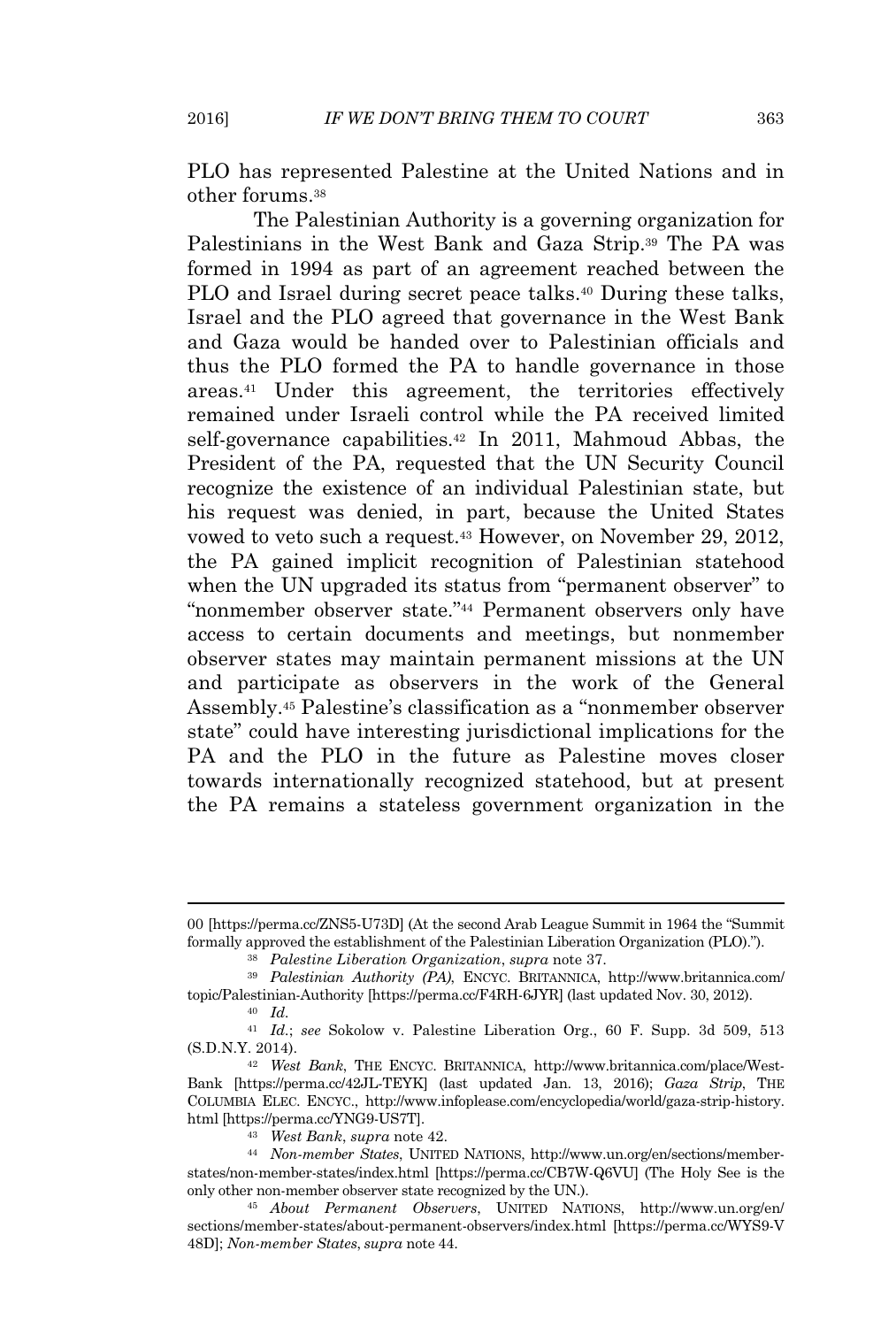eyes of the United States and many of its Western allies.<sup>46</sup> For purposes of jurisdiction in United States courts, the PA and PLO, in their current posture, should be viewed as stateless with no home, or non-sovereign state organizations.

In terms of treatment of the PA and the PLO in United States District Courts, most courts have held that the United States—which does not recognize Palestine as a state—should treat the PA and PLO as unincorporated associations "without . . . legal identit[ies] apart from [their] membership[s], formed for specific objectives."<sup>47</sup> Typically, for purposes of jurisdiction and service of process, unincorporated associations are treated as present in all localities where they have members.<sup>48</sup> Therefore, both the PA and PLO only have legal identity jurisdictionally in the United States where its members may be found. However, legal identity is not enough to make the PA and PLO answerable in United States courts. Even where legal identity exists, these organizations can only be made to answer in United States District Courts if a causal relationship exists between the organizations' United States contacts and the suit in question.<sup>49</sup> The PA and PLO's lobbying activity in the United States is insufficient to support personal jurisdiction for terror-related trials because the former is not a proper basis of jurisdiction for the latter as the two are unrelated.<sup>50</sup>

At least one district court has argued that the PA and PLO would be better classified and treated by United States District Courts as non-sovereign state organizations rather than unincorporated associations. In *Livnat v. Palestinian Authority*, the D.C. District Court suggested as non-sovereign

<sup>46</sup> Evan Bartlett, *Here Are All the Countries That Recognise Palestinian Statehood*, THE INDEP., https://www.indy100.com/article/here-are-all-the-countries-thatrecognise-palestinian-statehood--xkVle9I-8e [https://perma.cc/PJ86-CDMU].

<sup>47</sup> Klinghoffer v. S.N.C. Achille Lauro Ed, 739 F. Supp. 854, 858 (S.D.N.Y. 1990); *see also* Sokolow v. Palestine Liberation Org., 60 F. Supp. 3d 509, 523–24 (S.D.N.Y. 2014) (The PA and PLO "are most appropriately treated as unincorporated associations."); *see also* Estates of Unger *ex rel.* Strachman v. Palestinian Auth., 153 F. Supp. 2d 76, 89 (D.R.I 2001) ("It has previously been determined that the PLO qualifies as an unincorporated association . . . .").

<sup>48</sup> Karl Oakes, Annotation, *Unincorporated Associations*, 29A Fed. Proc., Law.'s ed. § 69:37 (2016).

<sup>49</sup> *See infra* Section I.B for a discussion on the difficulties presented in trying to exercise specific personal jurisdiction or general personal jurisdiction over the PA or the PLO.

<sup>50</sup> Waldman v. Palestine Liberation Org., 835 F.3d 317, 342 (2d Cir. 2016) ("[T]he connections the [PA and PLO] do have with the United States—the Washington, D.C. and New York missions—revolve around lobbying activities that are not proscribed by the ATA and are not connected to the wrongs for which the plaintiffs here seek redress." Therefore, the Second Circuit found, deciding the *Sokolow* appeal in *Waldman*, that the PA and PLO's lobbying activity in the United States is insufficient to support specific jurisdiction over these organizations in terror trials.).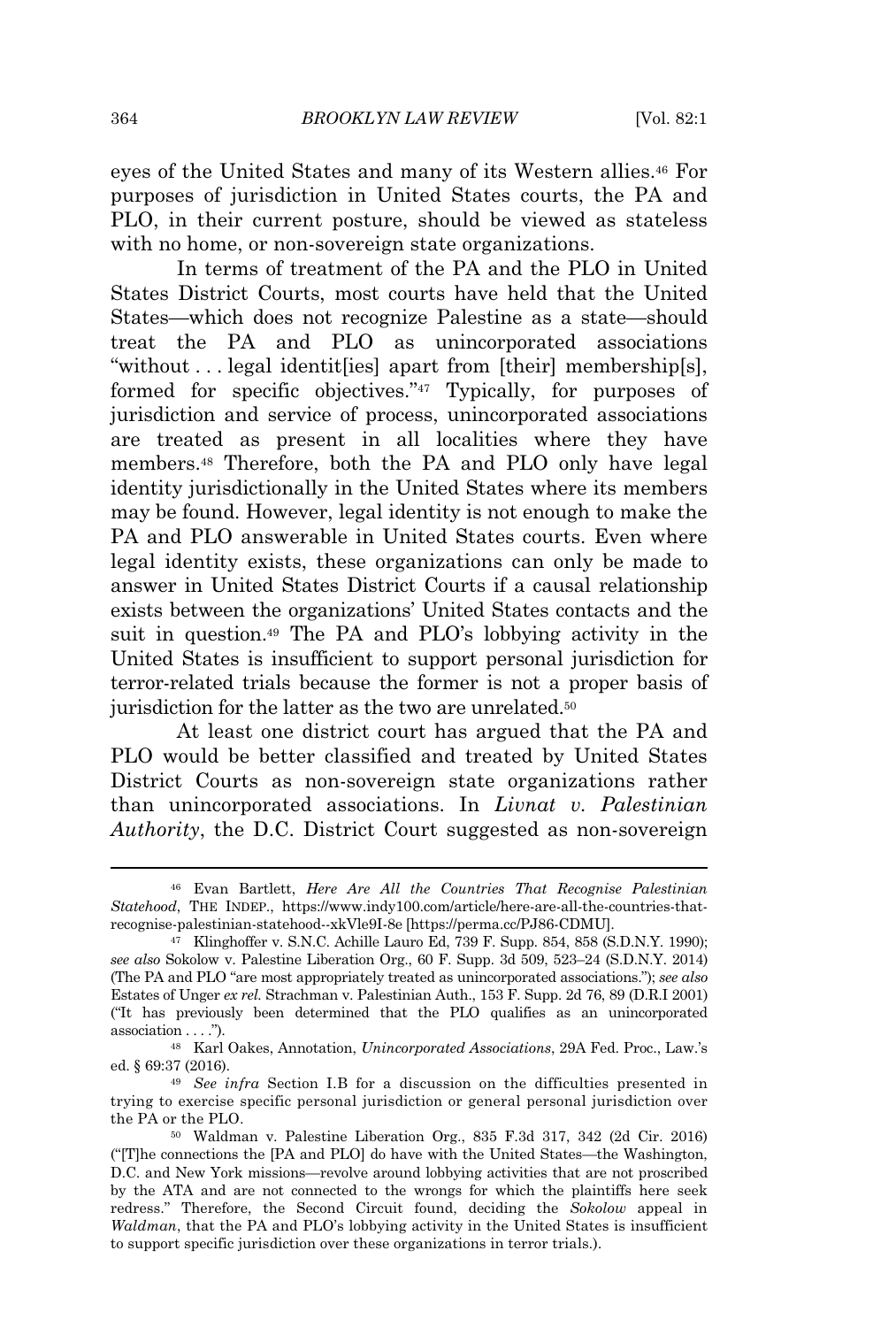state organizations the PA and PLO "should be amenable to suit for all purposes  $\lceil \text{in} \rceil$  the place where it governs ...  $\lceil \text{T} \rceil$  he West Bank, not the United States." <sup>51</sup> Under this theory, the D.C. District Court suggested the PA and PLO would only be "at home" in the West Bank and could not be brought into United States courts under a theory of general jurisdiction.<sup>52</sup> Rather, plaintiffs would have to rely on a theory of specific jurisdiction to bring suit against the PA and PLO in United States District Courts.

While the lack of a United States recognized Palestinian state prevents the United States from recognizing the PA and the PLO as state sponsors of terror, the United States does recognize the PA and the PLO as sponsors of terror activities.<sup>53</sup> As recognized sponsors of terror activity, issues with jurisdiction over the PA and PLO are not going away and thus finding a workable solution so American terror victims can get relief in United States courts remains important. For instance, in the early 2000s, Yasser Arafat, then president of the PA and chairman of the PLO, redirected PA funds to groups like the al-Aqsa Martyr's Brigade who were known to carry out terror activities in Israel.<sup>54</sup> The al-Aqsa Martyr's Brigade has been formally classified as a terrorist group by the United States government and "operate[s] from [within] Palestinian-ruled territories" with support from the PA and PLO.<sup>55</sup> Not only do the PA and PLO allow terrorist organizations to operate within their territories, but they also provide these organizations

<sup>51</sup> Livnat v. Palestinian Auth., 82 F. Supp. 3d 19, 30 (D.D.C. 2015).

<sup>52</sup> *Id.* See *infra* Section I.B.2 for discussion on the limitations of the general jurisdiction framework.

<sup>53</sup> Matthew Levitt, *Targeting Terror: U.S. Policy Toward Middle Eastern State Sponsors and Terrorist Organizations, Post-September 11*, THE WASH. INST. (Oct. 2002), http://www.washingtoninstitute.org/policy-analysis/view/targeting-terror-u.s.-policy-towardmiddle-eastern-state-sponsors-and-terro [https://perma.cc/H9SV-6MCE]; *Terrorism Havens: Palestinian Authority*, COUNCIL ON FOREIGN RELATIONS, http://www.cfr.org/palestine/ terrorism-havens-palestinian-authority/p9515 [https://perma.cc/A486-XW2N] updated Dec. 1, 2005); *see also* Benjamin Weiser, *U.S. Requests Lower Bond for Palestinian Appeal of Terror Case*, N.Y. TIMES (Aug. 11, 2015), http://www.nytimes. com/2015/08/11/nyregion/us-requests-lower-bond-for-palestinian-appeal-of-terrorcase.html [https://perma.cc/Z7KN-Z92F] (recognizing liability for PA and PLO's role in terror attacks in Israel).

<sup>54</sup> Jonathan Schanzer, *Huge Verdict Is the Price the Palestinian Authority Pays for Not Controlling the P.L.O.*, N.Y. TIMES (May 7, 2015), http://www.nytimes.com/ roomfordebate/2015/02/24/terror-and-the-palestinian-authority/huge-verdict-is-the-pricethe-palestinian-authority-pays-for-not-controlling-the-plo [https://perma.cc/6L5G-67Q6]; *see also Palestinian Authority Funds Go to Militants*, B.B.C. NEWS (Nov. 7, 2003), http://news.bbc.co.uk/2/hi/middle\_east/3243071.stm [https://perma.cc/4AVK-RJ2X] (A BBC news investigation revealed that the PA was sending up to \$50,000 to the al-Aqsa Martyrs' Brigade, a Palestinian militant group, that then used those funds to conduct attacks against Israelis.).

<sup>55</sup> *Terrorism Havens: Palestinian Authority*, *supra* note 53.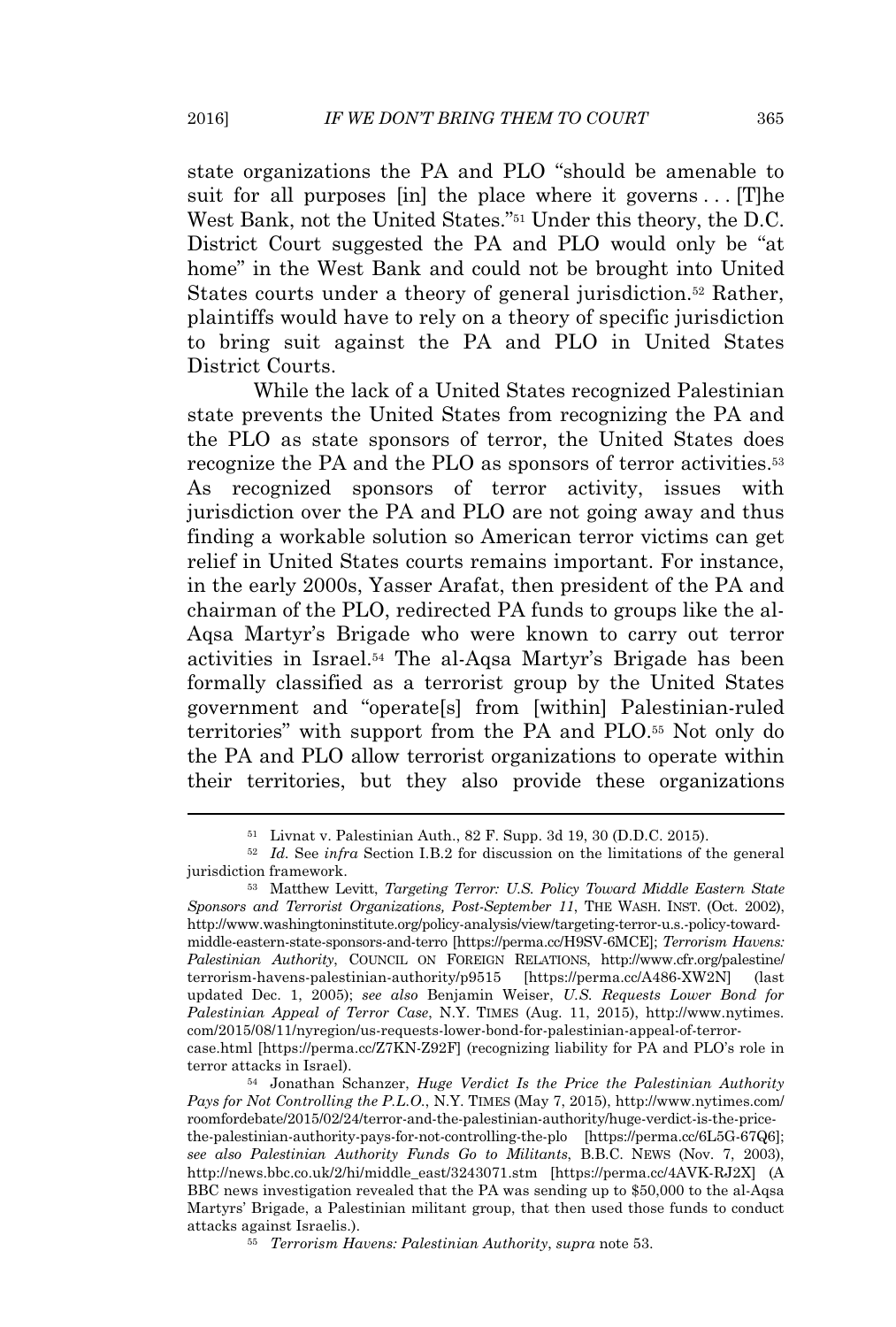monetary aid. When the PA and PLO knowingly and deliberately provide money to terror organizations and those terror organizations kill, maim, or otherwise injure Americans abroad, it is only just that our courts are empowered to bring them to justice.

# *B. Specific Personal Jurisdiction Versus General Personal Jurisdiction*

A court may exercise personal jurisdiction over a defendant in one of two ways: by exercising specific personal jurisdiction or by exercising general personal jurisdiction.<sup>56</sup> Personal jurisdiction refers generally to a court's power to exercise jurisdiction over a defendant consistent with the Due Process Clause of the Fifth Amendment to the United States Constitution.<sup>57</sup> When seeking to exercise personal jurisdiction over foreign defendants like the PA and the PLO who are "not subject to jurisdiction in any state's courts of general jurisdiction," courts may still exercise personal jurisdiction pursuant to the Federal Rules of Civil Procedure so long as exercising jurisdiction is "consistent with the United States Constitution." <sup>58</sup> In such a context, courts look to that defendant's contacts with the United States as a whole, rather than with any particular state, to judge whether they may constitutionally exercise jurisdiction over that defendant.<sup>59</sup>

Specific jurisdiction refers to a tribunal's authority over a defendant based on that defendant's activity in the particular forum.<sup>60</sup> General jurisdiction, however, recognizes certain instances where a defendant's contacts with a forum are so numerous and substantial that the defendant can be made to answer in that forum for any controversy, whether it arose out

<sup>58</sup> FED. R. CIV. P. 4(k)(2).

<sup>56</sup> This note uses the term "specific personal jurisdiction" interchangeably with "specific jurisdiction." The same treatment is afforded to "general personal jurisdiction" and "general jurisdiction."

<sup>57</sup> U.S. CONST. amend. V. The Due Process Clause through the concept of personal jurisdiction protects an individual's liberty interest in not being forced to answer for claims in a forum with which he has no connection. Burger King Corp. v. Rudzewics, 471 U.S. 462, 471–72. Where a tribunal exercises authority over a defendant without properly establishing personal jurisdiction, it has exceeded its powers under the Due Process Clause. *Id.* at 472.

<sup>59</sup> Livnat v. Palestinian Auth., 82 F. Supp. 3d 19, 25 (D.D.C. 2015) (articulating the proper inquiry is with regard to the PA's contacts with the United States as a whole under the Fifth Amendment); *see also* Estates of Unger *ex rel.* Strachman v. Palestinian Auth., 153 F. Supp. 2d 76, 87 (D.R.I. 2001) (articulating the appropriate inquiry is with regard to the United States as a whole under the Fifth Amendment).

<sup>60</sup> Daimler AG v. Bauman, 134 S. Ct. 746, 754 (2014).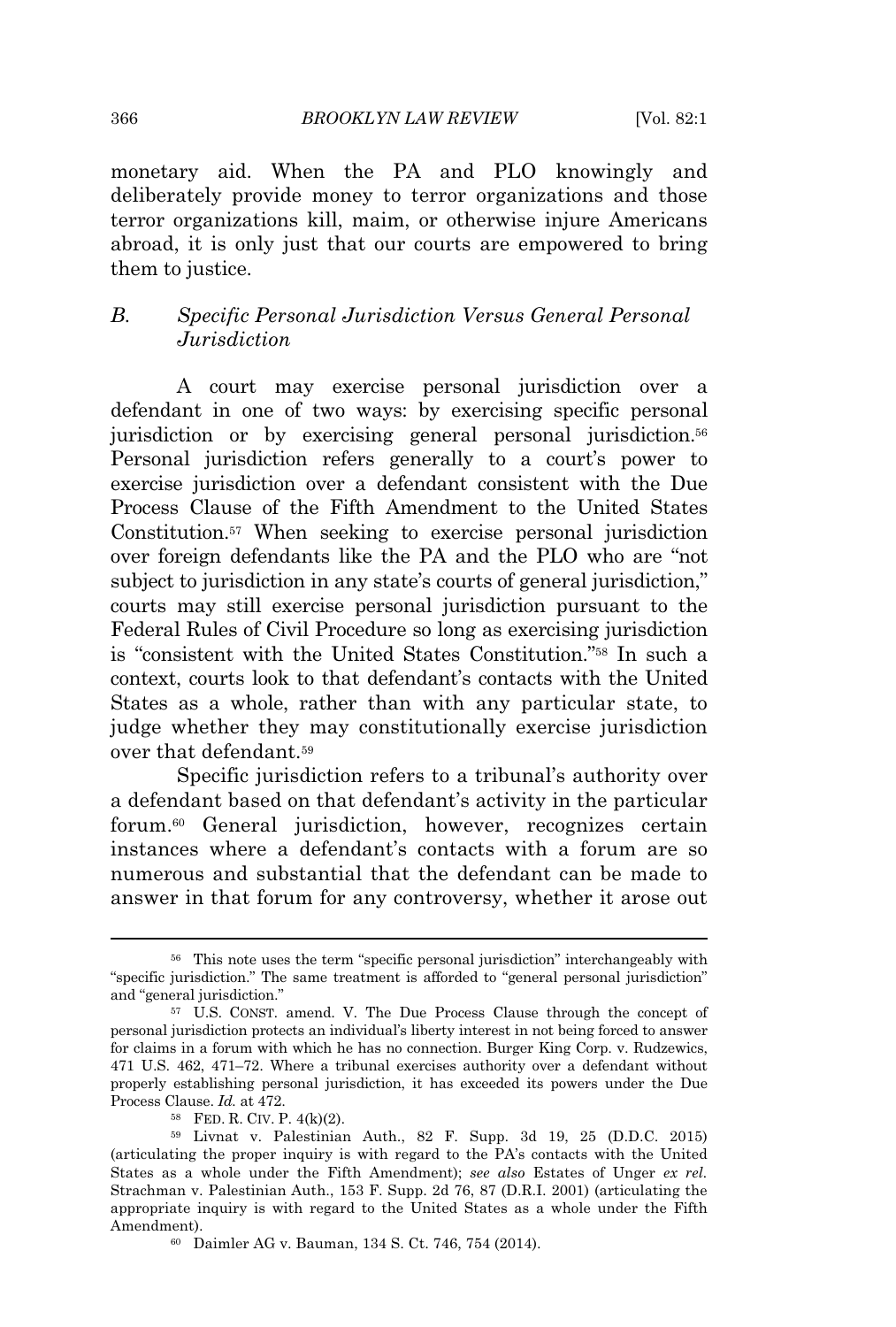of its activity there or not.<sup>61</sup> In either case, the Due Process Clause of the Fifth Amendment informs a court's understanding of jurisdiction, and requires the court to ask whether or not terror groups or their sponsors like the PA and PLO have sufficient contacts with the United States as a whole rather than any specific jurisdiction.

A court may exercise specific jurisdiction over a defendant if that defendant's activity is "continuous and systematic" within a forum, a more permissive standard than the "essentially at home" language used in the general jurisdiction context*.* <sup>62</sup> The court also asks whether or not the defendant's specific activity in the forum gave rise to the suit before the court.<sup>63</sup> In certain circumstances, "the commission of certain 'single or occasional acts' in a State may be sufficient to render a [defendant] answerable in that State with respect to those acts, though not with respect to matters unrelated to the forum connections."<sup>64</sup>

When a court seeks to exercise general jurisdiction over a defendant, it asserts that it has the power over said defendant "to hear any and all claims" related to that defendant's activities in the respective jurisdiction.<sup>65</sup> General jurisdiction is much more expansive than specific jurisdiction. In order to exercise general jurisdiction in the post-*Goodyear* and *Daimler* era, a defendant's "affiliations with the State in which suit is brought [must be] so constant and pervasive 'as to render [the defendant] essentially at home in the forum state."<sup>66</sup> The general jurisdiction standard is exacting and requires significant amounts of contact between a defendant and a forum for a court to exercise jurisdiction over the defendant.<sup>67</sup>

1. Inadequacy of Specific Jurisdiction

There are few instances in which a terrorist group, or its sponsors, conducting an attack abroad would be subject to

<sup>61</sup> *Id.*

<sup>62</sup> *See Daimler*, 134 S. Ct. at 754–55 (comparing specific and general jurisdiction); *see also* 4 CHARLES ALAN WRIGHT ET AL., *supra* note 23, at § 1067.5 (stating generally that the contacts required for the exercise of general jurisdiction are "substantially higher" than the contacts required for the exercise of specific jurisdiction).

<sup>63</sup> Goodyear Dunlop Tires Operations, S.A. v. Brown, 131 S. Ct. 2846, 2851 (2011); *see also* Int'l Shoe v. Washington, 326 U.S. 310, 316 (1945) (State may authorize personal jurisdiction over an out-of-state defendant if the defendant has "certain minimum contacts with [the State] such that the maintenance of the suit does not offend 'traditional notions of fair play and substantial justice.'" (alteration in original)).

<sup>64</sup> *Goodyear*, 131 S. Ct. at 2853.

<sup>65</sup> Livnat v. Palestinian Auth., 82 F. Supp. 3d 19, 25 (D.D.C. 2015).

<sup>66</sup> *Id.* (quoting *Daimler*, 134 S. Ct. at 751).

<sup>67</sup> Ranza v. Nike, Inc., 793 F.3d 1059,1069 (9th Cir. 2015).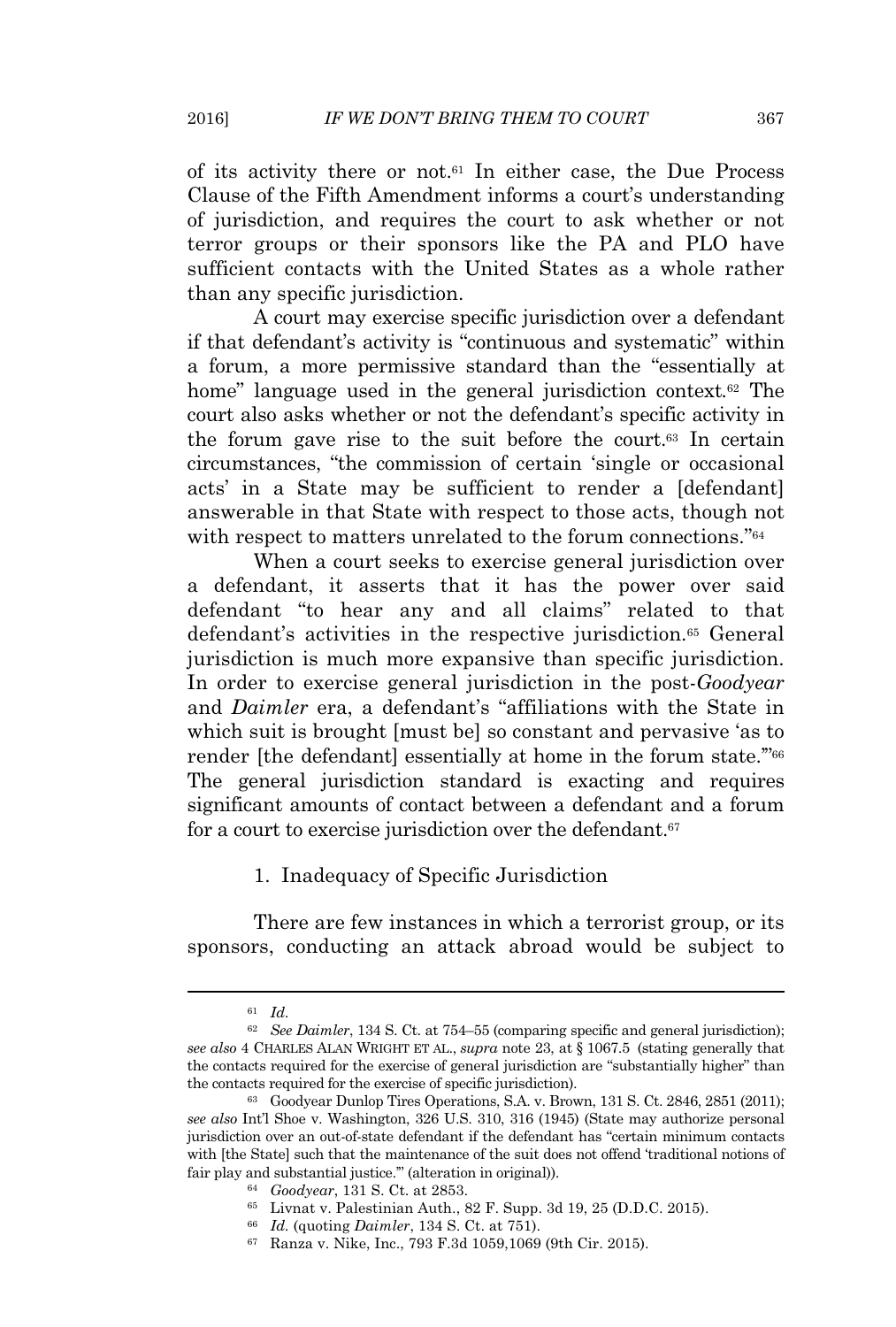specific jurisdiction in a United States District Court. This is because often there is an insufficient connection between the terror defendants and the desired forum in U.S. federal district courts. For a district court to exercise specific jurisdiction over a non-resident defendant, the defendant's suit-related conduct must have a substantial connection to the forum state.<sup>68</sup>

The Supreme Court explained the requisite connection required in *Walden v. Fiore*. <sup>69</sup> In *Walden*, the Supreme Court held that in order to support a finding of specific jurisdiction, courts must look to a "defendant's contacts with the forum State itself, not ... with persons who reside there."70 In *Walden*, a DEA agent had seized money from travelers connecting through Atlanta to their final destination of Nevada.<sup>71</sup> The travelers attempted to sue the DEA agent in Nevada arguing he had established connections with the forum by knowingly seizing money from them in Atlanta while knowing their final destination. The Court held that Nevada had no jurisdiction over the DEA agent, stating that contacts with people who return to a jurisdiction are too random or fortuitous to support a finding of specific jurisdiction against a defendant who otherwise has no relationship with that jurisdiction.<sup>72</sup> To hold otherwise would mean defendants could be subject to suit wherever a plaintiff decides to go, regardless of the plaintiff's connection with that jurisdiction. This would create near limitless specific jurisdiction over defendants.<sup>73</sup> Therefore, if the PA or the PLO sponsor a terrorist attack abroad that injures an American citizen who then returns home, the fact that the citizen lives in a jurisdiction in the United States would be insufficient as the basis for a court to exercise specific jurisdiction over either organization. Rather, the PA and the PLO would have to direct a terror attack towards a specific jurisdiction in the United States. The PA and PLO are not directing terrorist activities towards the United States, and without that type of action they will not be subject to specific jurisdiction in United States District Courts.

There is another instance in which courts can exercise specific jurisdiction over terror defendants like the PA and the

<sup>68</sup> Walden v. Fiore, 134 S. Ct. 1115, 1121 (2014).

<sup>69</sup> *Id.*

<sup>70</sup> *Id.* at 1122.

<sup>71</sup> *Id.* at 1119–20.

<sup>72</sup> *Id.* at 1120, 1123.

<sup>73</sup> *See, e.g.*, *id.* at 1121–23 (The logical implication of focusing on the plaintiff as a sufficient link between the defendant and a forum for the exercise of specific jurisdiction means a defendant could be forced to litigate in any United States jurisdiction that the plaintiff decides to travel to; thus, jurisdiction would be nearly limitless.).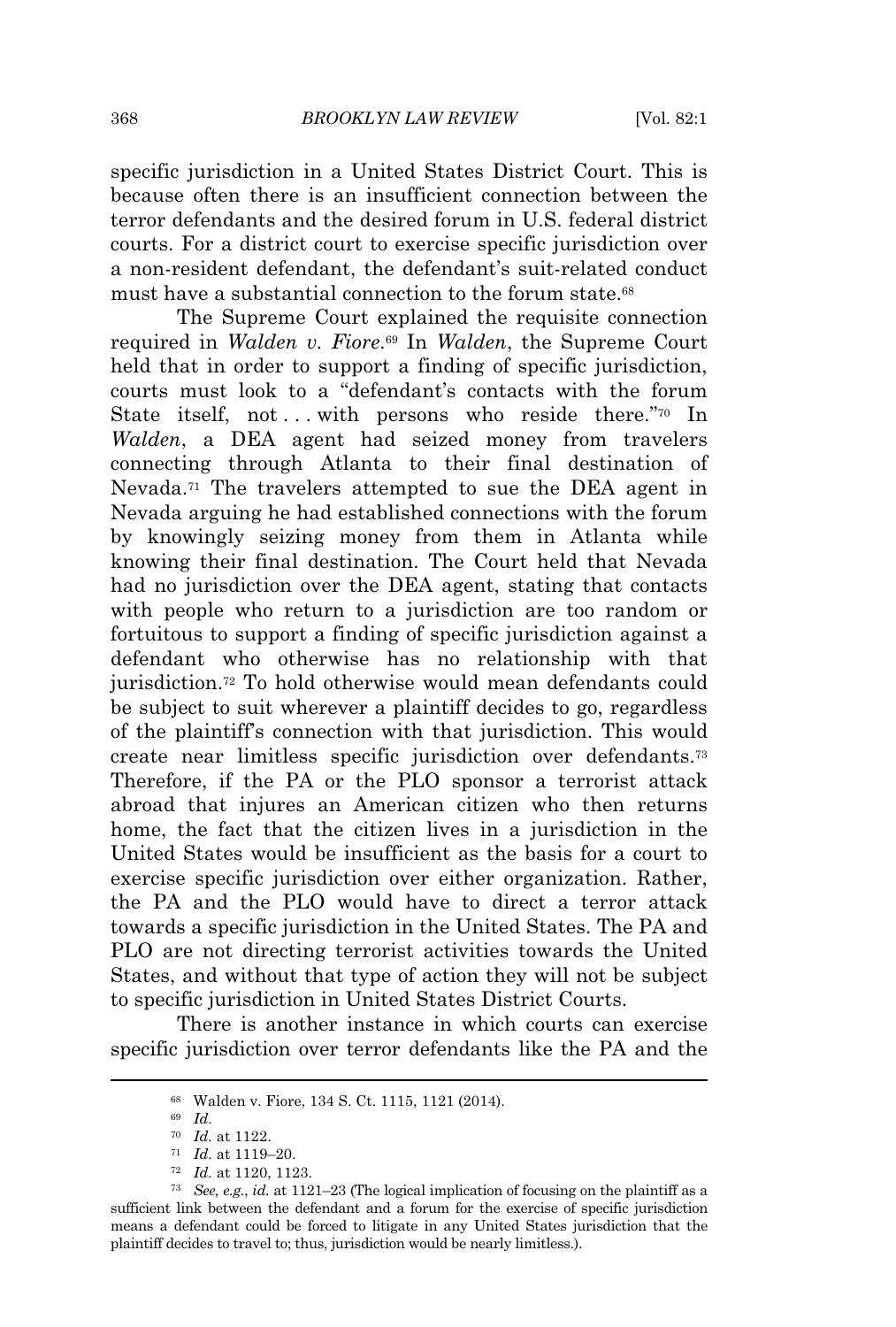PLO. Courts have allowed plaintiffs to exercise specific jurisdiction over some defendants when the defendant's activity was purposefully directed at the United States or its interests abroad. For instance, in *Mwani v. Bin Laden*, <sup>74</sup> al-Qaeda bombed the U.S. Embassy in Nairobi, Kenya, and the court found that even though al-Qaeda had not directed its attack at the United States in a traditional sense, "the defendant's conduct... [is] such that [defendant] should reasonably anticipate being haled into [an American] court" <sup>75</sup> because the defendant had directly targeted American interests abroad. Under the reasoning in *Mwani*, where a terrorist group exhibits a conscious determination to direct their terrorist activities at the United States or its interests abroad, they should expect and realize that United States District Courts will exercise specific jurisdiction over them. However, even under this more expansive view of specific jurisdiction, the PA and the PLO will still escape the jurisdiction of American courts when they unintentionally injure Americans or American interests in terror attacks abroad precisely because they did not consciously direct those attacks at Americans or American interests. American courts should have the power to exact justice for even the unintended victims of terror abroad.

Specifically, the *Mwani* exception does not help the plaintiffs in *Livnat* or *Klieman.* In both cases, the PA and PLO did not target the United States or its interests abroad, but rather American citizens were unintended casualties of tensions between Israel and Palestine.<sup>76</sup> Presently, this type of contact is an insufficient basis for courts to exercise specific jurisdiction over the PA and the PLO, and these plaintiffs have had their claims dismissed with prejudice for lack of any type of jurisdiction. Thus, in cases where America or American interests abroad are not the target of terrorist attacks—but Americans are injured abroad as collateral damage—those Americans cannot bring their terrorist attackers into United States District Courts for relief. Such acts will almost always be too attenuated with the United States to be used as the basis of specific jurisdiction. Consequently, specific jurisdiction is almost never adequate to bring the PA and PLO into United

<sup>74</sup> Mwani v. Bin Laden, 417 F.3d 1 (D.C. Cir. 2005).

<sup>75</sup> *Id.* at 12 (quoting Burger King Corp. v. Rudzewicz, 471 U.S. 462, 474 (1985)).

<sup>76</sup> Livnat v. Palestinian Auth., 82 F. Supp. 3d 19, 33 (D.D.C. 2015) (finding the focal point of the harm caused by defendants was the West Bank or Israel); *see also* Estate of Klieman v. Palestinian Auth., 82 F. Supp. 3d 237, 248 (D.D.C. 2015) (rejecting plaintiffs claim that foreseeable harms to Americans was sufficient for the exercise of specific jurisdiction).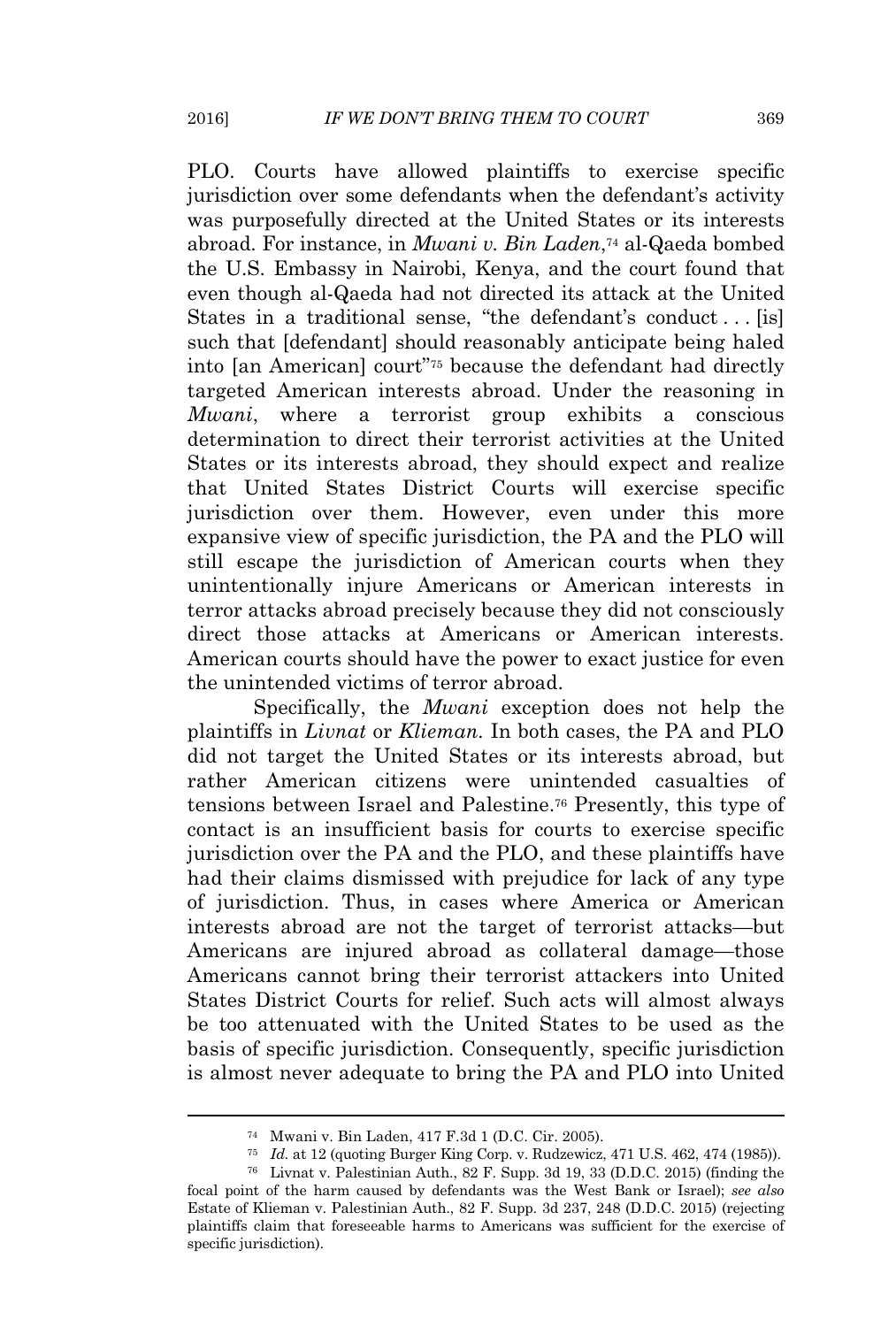States Courts. Prior to *Daimler* those plaintiffs were able to use general jurisdiction to find relief against terrorists and their sponsors in American courts.

#### 2. The *Daimler* and *Goodyear* General Jurisdiction Framework

Exercising general jurisdiction is often the only way to bring terrorists and organizations that sponsor terrorism into United States District Courts when they have injured American citizens abroad. While specific jurisdiction gives courts jurisdiction over defendants based on their acts or connections giving rise to a cause of action in a particular forum, general jurisdiction treats a party as amenable to any suit for any reason in a forum where they are "essentially at home."

The Supreme Court has spoken thoroughly on specific jurisdiction from *Pennoyer v. Neff*, <sup>77</sup> decided in 1877, through Walden v. Fiore,<sup>78</sup> decided in 2014. Yet only four decisions since *International Shoe*, in 1945, have dealt with general jurisdiction.<sup>79</sup> In the specific jurisdiction context, courts ask if a defendant's contacts with a forum are continuous and systematic, and even if they are not, whether their activity in a forum was so substantial as to render them subject to a court's jurisdiction based on a single activity alone.<sup>80</sup> Comparatively, in the general jurisdiction context, based on the Supreme Court's most recent decisions in *Goodyear Dunlop Tires Operations S.A. v. Brown*<sup>81</sup> and *Daimler AG v. Bauman,*<sup>82</sup> courts must ask whether a defendant's activities or connections with a forum are so substantial so as to render them "essentially at home" in that jurisdiction.<sup>83</sup> While this note focuses on terror groups and non-sovereign state organizations which sponsor terror like the PA and PLO, the "essentially at home" general jurisdiction standard developed by the Supreme Court was decided in the context of foreign corporations.<sup>84</sup> Despite this context, the framework is applied in

<sup>77</sup> Pennoyer v. Neff, 95 U.S. 714 (1877).

<sup>78</sup> Walden v. Fiore, 134 S. Ct. 1115 (2014).

<sup>79</sup> Int'l Shoe Co. v. Washington, 326 U.S. 310 (1945). The four cases since are: Daimler AG v. Bauman, 134 S. Ct. 746 (2014); Goodyear Dunlop Tires Operations, S.A. v. Brown, 131 S. Ct. 2846 (2011); Helicoptoros Nacionales de Colom., S.A. v. Hall, 466 U.S. 408 (1984); Perkins v. Benguet Consol. Mining Co., 342 U.S. 437 (1952).

<sup>80</sup> *Int'l Shoe Co.*, 326 U.S. at 310.

<sup>81</sup> *Goodyear*, 131 S. Ct. 2846.

<sup>82</sup> *Daimler*, 134 S. Ct. 746.

<sup>83</sup> *Goodyear*, 131 S. Ct. at 2851.

<sup>84</sup> *See* cases cited *supra* note 79.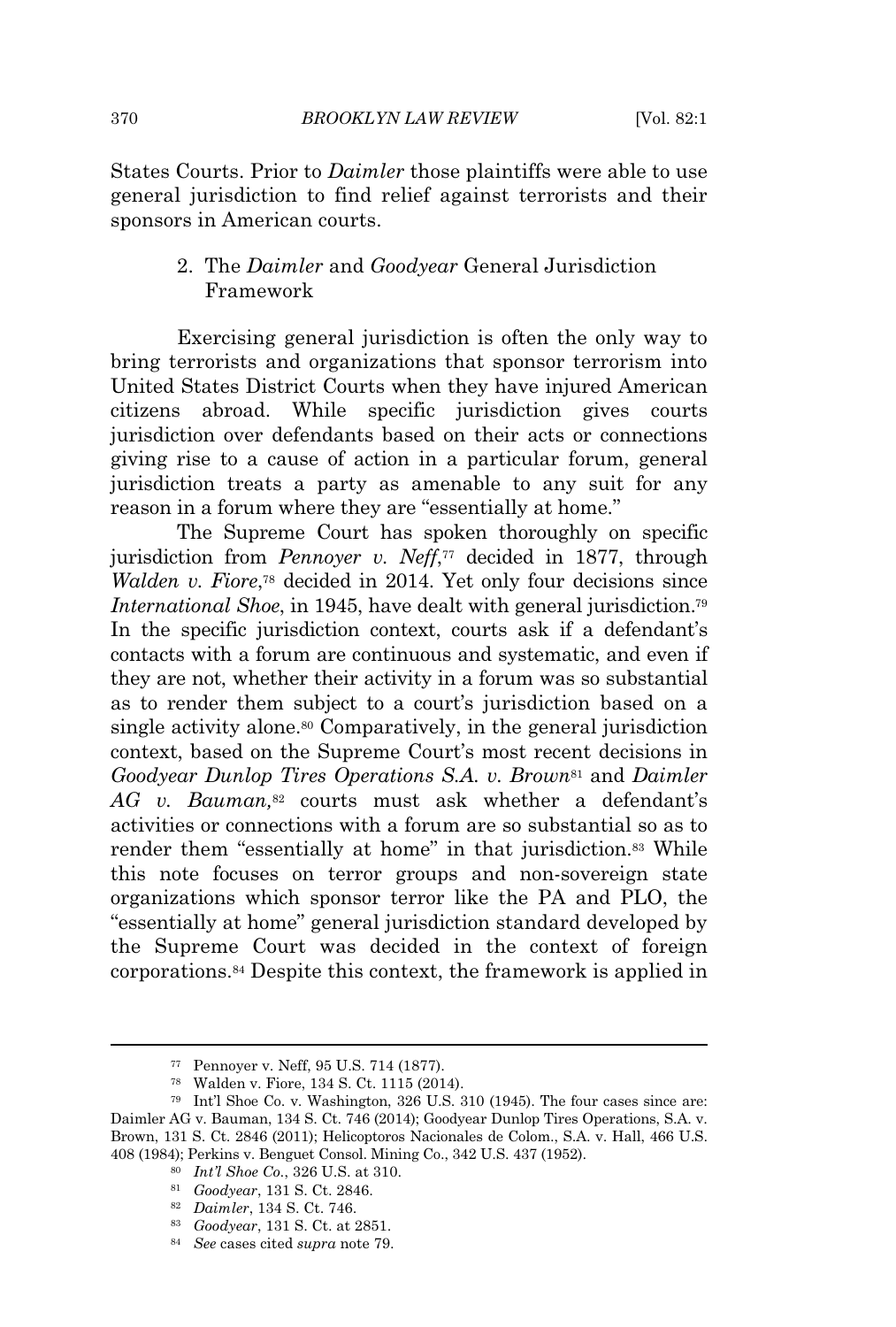the same way to the PA and PLO, which are typically treated by the courts as unincorporated associations.<sup>85</sup>

Prior to *Goodyear*, the Court never used the "essentially at home" language. In *Helicoptoros Nacionales de Colombia* S.A. v. Hall,<sup>86</sup> the Court asked whether a defendant's contact with a jurisdiction was "continuous and systematic" as the basis of general jurisdiction. The prior "continuous and systematic" language as compared to the contemporary "essentially at home" language was a farther reaching approach to general jurisdiction. Even so, some Supreme Court justices, like Justice Brennan, expressed concern that the "continuous and systematic" standard was not expansive enough. In *Helicopotoros*, Justice Brennan dissented from the "continuous and systematic" standard, saying that the Court had placed too "severe limitations on the type and amount of contacts that will satisfy the constitutional minimum,"<sup>87</sup> especially given "[t]he vast expansion of our national [interests] during the past several decades [which] has provided the primary rationale for expanding the permissible reach of a State's jurisdiction." <sup>88</sup> Ultimately, Justice Brennan's view did not prevail, and the Court has moved away from even a moderately expansive view of general jurisdiction with the adoption of its *Goodyear/Daimler* framework.

The current general jurisdiction framework was first articulated in *Goodyear* and then expanded upon in *Daimler.* In *Goodyear*, two thirteen-year-old boys from North Carolina were killed while abroad in France when Goodyear tires, manufactured in Turkey, catastrophically failed and caused their bus to crash while the boys were traveling to the airport.<sup>89</sup> The plaintiffs sued Goodyear, an American corporation, and its foreign subsidiaries in North Carolina.<sup>90</sup> Even though Goodyear's foreign subsidiaries had their products enter "the stream of commerce"<sup>91</sup> and could be found in American markets, the court held that Goodyear's subsidiaries were not subject to general jurisdiction in United States courts.<sup>92</sup> The Supreme Court explained that

<sup>85</sup> *See supra* notes 48–53 and accompanying text.

<sup>86</sup> Helicoptoros Nacionales de Colom., S.A. v. Hall, 466 U.S. 408 (1984).

<sup>87</sup> *Id.* at 420.

<sup>88</sup> *Id.* at 422.

<sup>89</sup> Goodyear Dunlop Tires Operations, S.A. v. Brown, 131 S. Ct. 2846, 2851 (2011).

<sup>90</sup> Brown v. Meter, No. 05 CVS 1922, 2008 WL 8187601 (N.C. Apr. 25, 2008). While Goodyear's foreign subsidiaries appealed the court's exercise of personal jurisdiction over them in *Goodyear*, Goodyear USA, an American corporation, did not contest the court's exercise of personal jurisdiction over it. *See Goodyear*, 131 S. Ct. at 2851–52.

<sup>91</sup> *See* Worldwide Volkswagen Corp. v. Woodson, 444 U.S. 286, 297–98 (1980) (holding that placing an item "into the stream of commerce" is only sufficient if the defendant expected his product to be purchased in the ultimate forum state).

<sup>92</sup> *Goodyear*, 131 S. Ct. at 2851.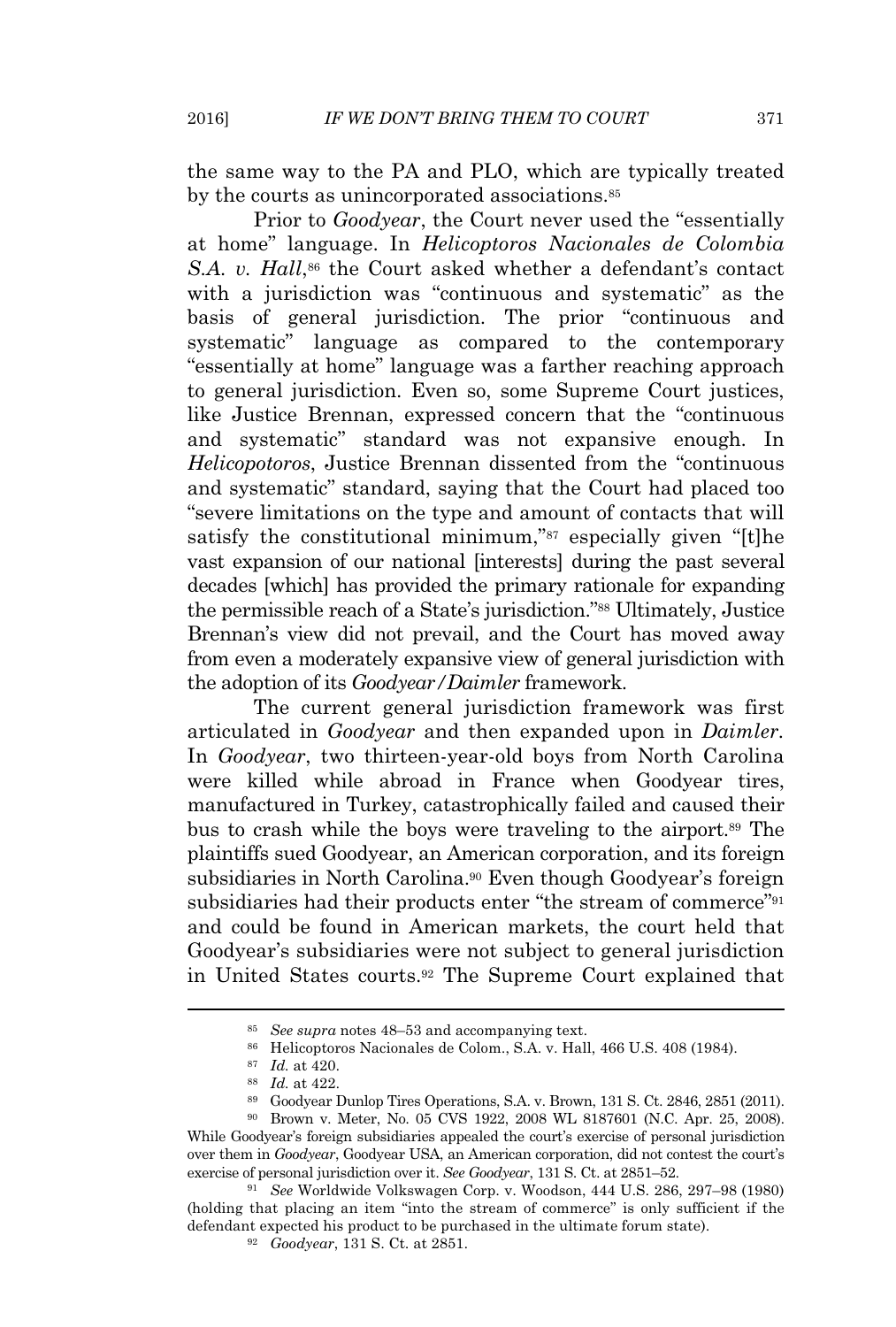"[a] court may assert general jurisdiction over foreign . . . corporations to hear any and all claims against them when their affiliations with the State are so 'continuous and systematic' as to render them *essentially at home* in the forum State."<sup>93</sup> The court went on to explain that "[a] connection so limited [like stream of commerce] . . . is an inadequate basis for the exercise of general jurisdiction." <sup>94</sup> According to the Court, such attenuated connections are insufficient as proof that a defendant is "essentially at home" in a forum sufficient to subject them to answer "claims unrelated to anything that connects them to the State." <sup>95</sup> This more stringent "essentially at home" standard protects defendants who otherwise would not expect to litigate in foreign jurisdictions and represents a growing concern for international comity in an increasingly globalizing world.<sup>96</sup>

The Court made its most recent comment on general jurisdiction in *Daimler AG v. Bauman*. <sup>97</sup> In *Daimler,* twentytwo Argentinians filed suit in United States District Court for the Northern District of California against Daimler, a German corporation, based on alleged collaboration between Mercedes Benz-Argentina, a subsidiary of Daimler, and Argentinian security forces during Argentina's "Dirty War" to "kidnap, detain, torture, and kill" Mercedes Benz-Argentina workers.<sup>98</sup> Plaintiffs claimed jurisdiction over Daimler in the Northern District of California was proper because Mercedes Benz USA, LLC, another Daimler subsidiary, distributed Daimlermanufactured vehicles throughout the United States.<sup>99</sup> Even though Daimler conducts 2.4% of its worldwide sales, or \$4.6 billion of business in California alone, the court concluded it was not subject to general jurisdiction in this forum.<sup>100</sup>

The Supreme Court explained, "*Goodyear* made clear that only a limited set of affiliations . . . will render a defendant amenable to [general] jurisdiction." <sup>101</sup> The *Daimler* plaintiffs advocated for the "exercise of general jurisdiction in every State in which a corporation 'engages in a substantial, continuous, and systematic course of business'" but the Court

<sup>93</sup> *Id.* at 2851 (emphasis added).

<sup>94</sup> *Id.*

<sup>95</sup> *Id.* at 2857.

<sup>96</sup> *See infra* notes 107–111 and accompanying text discussing the Supreme Court's articulated concern for international comity.

<sup>97</sup> Daimler AG v. Bauman, 134 S. Ct. 746 (2014).

<sup>98</sup> *Id.* at 751; *see Dirty War*, ENCYC. BRITANNICA (Mar. 20, 2014), https://www. britannica.com/event/Dirty-War [https://perma.cc/M478-FLPR].

<sup>99</sup> *Daimler*, 134 S. Ct. at 751–52.

<sup>100</sup> *Id.* at 766–67.

<sup>101</sup> *Id.* at 760.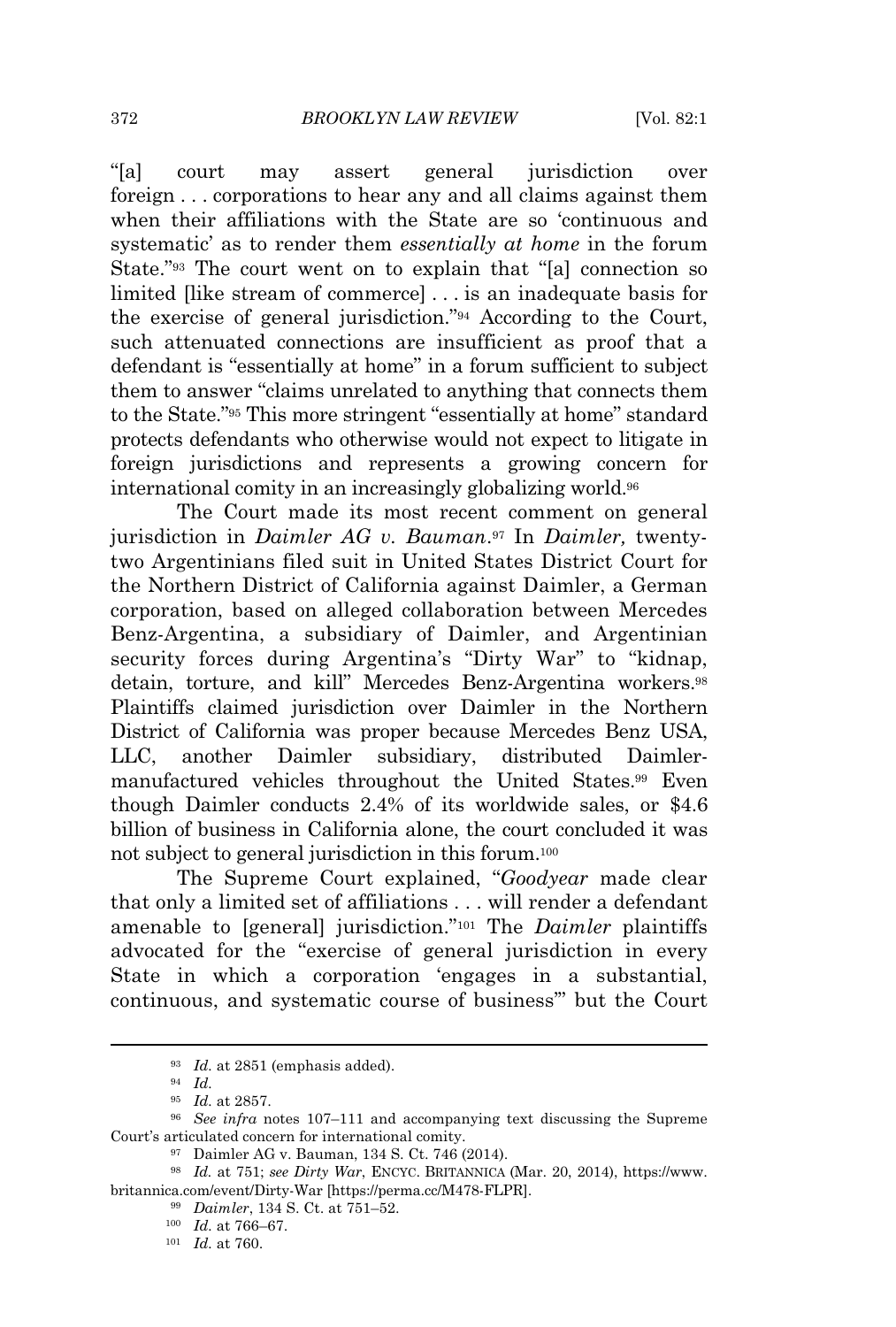considered such a formulation "unacceptably grasping." 102 Ultimately, the Court said the paradigm for the exercise of general jurisdiction for an individual "is the individual's domicile" and "for a corporation, it is an equivalent place, one in which the corporation is fairly regarded as at home.... The place of incorporation and principal place of business." <sup>103</sup> The Court noted however, "*Goodyear* did not hold that a corporation may be subject to general jurisdiction *only* in a forum where it is incorporated or has its principal place of business." <sup>104</sup> Thus, there may be some circumstances where a defendant has such significant contacts with a forum that it may be subject to general jurisdiction there, but *Daimler* implies that this is a very high threshold to meet, as billions of dollars of business was not significant enough in terms of contacts with California to render Daimler "essentially at home" in the Northern District of California.

In *Daimler* the Court indicated that one of its principal motivations for its restriction on the availability of general jurisdiction was the concern for international comity,<sup>105</sup> or the mutual respect and recognition between nations regarding their various judicial, legislative, and executive enactments.<sup>106</sup> The Court explained that "[o]ther nations do not share [the United States's] uninhibited approach to [general] jurisdiction," and furthermore that "foreign governments' objections to some domestic courts' expansive views of general jurisdiction have in the past impeded negotiations of international agreements."<sup>107</sup> Thus, with regard to personal jurisdiction, the "Court has increasingly [focused] on the 'relationship among the defendant, the forum, and the litigation'"—meaning that the Court is more concerned with "specific jurisdiction" while "general jurisdiction has come to occupy a less dominant place in the contemporary scheme." <sup>108</sup> In *Daimler*, the court reaffirmed its *Goodyear* holding that the inquiry for general jurisdiction "is not whether a foreign corporation's in-forum contacts can be said to be in some sense 'continuous and systematic,' it is whether that corporation's 'affiliations with the State are so "continuous and systematic" as to render [it]

<sup>103</sup> *Id.* at 760 (internal citations omitted).

<sup>107</sup> *Daimler*, 134 S. Ct. at 763.

<sup>102</sup> *Id.* at 761.

<sup>104</sup> *Id.*

<sup>105</sup> *Id.* at 763.

<sup>106</sup> *Comity*, BLACK'<sup>S</sup> LAW DICTIONARY (10th ed. 2014).

<sup>108</sup> *Id.* at 758.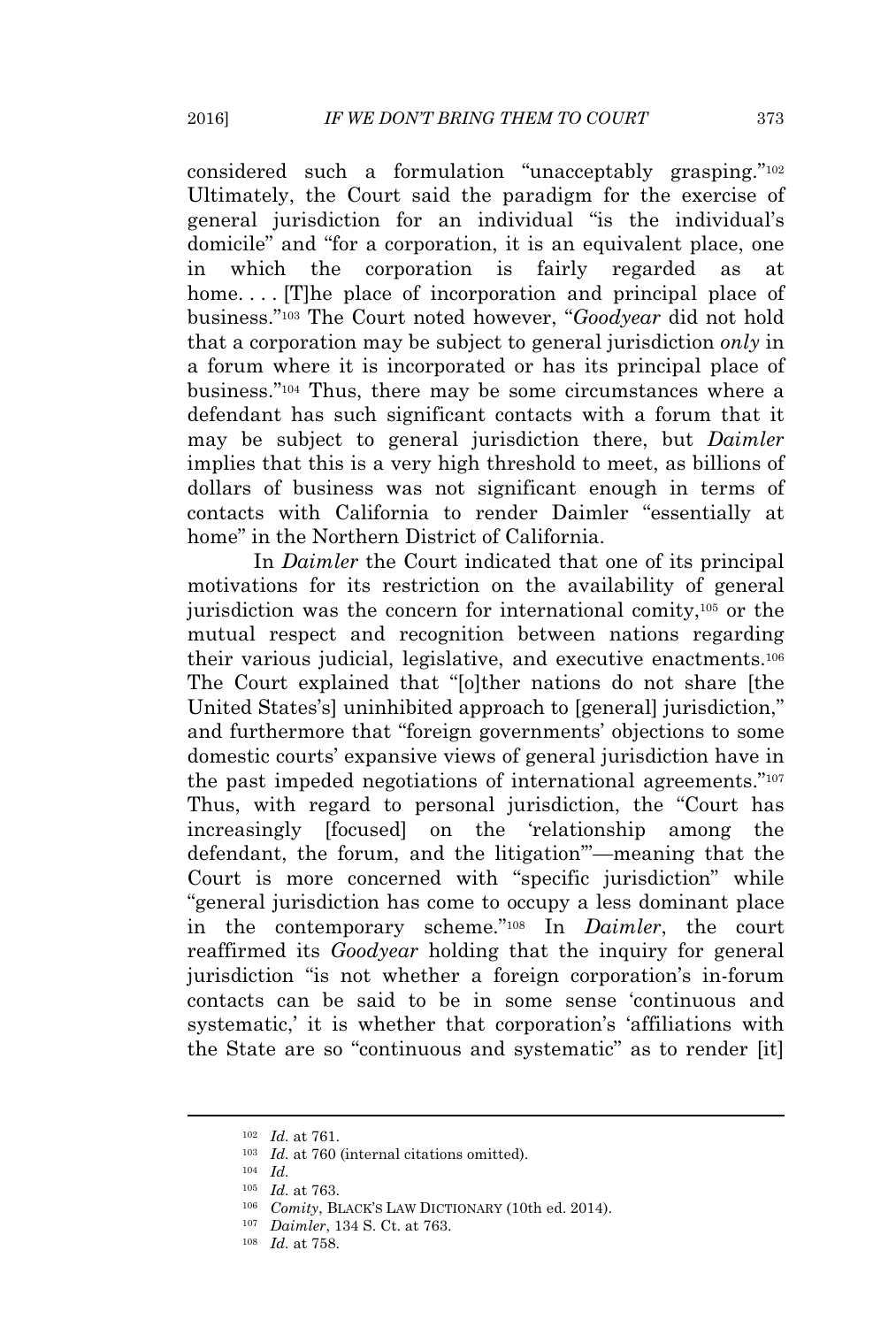#### 374 *BROOKLYN LAW REVIEW* [Vol. 82:1

essentially at home in the forum State."<sup>109</sup> Ultimately, these cases represent the upward trend of the already exacting threshold that must be met for a court to exercise general jurisdiction over a defendant and furthermore exemplifies the increasingly marginal role of general jurisdiction in modern jurisprudence. The circumscription of general jurisdiction creates an issue for bringing state sponsors of terror like the PA and the PLO into American courts because general jurisdiction is often the only means through which U.S. courts can exercise personal jurisdiction over such organizations.<sup>110</sup>

## 3. Issues with the *Daimler* and *Goodyear* General Jurisdiction Framework

The Supreme Court's *Daimler*/*Goodyear* framework is problematic for three main reasons with regard to terrorist sponsoring organizations like the PA and the PLO. First, concern for international comity should not be the concern of the courts, but rather should be handled by elected policy makers. Even so, any risk or concern for international comity is minimal at best as the PA and PLO are stateless organizations, their terror activities attract ire, and the United States does not recognize a Palestinian state. While other nations recognize a Palestinian state and may take issue with the United States' treatment of the PA and PLO in its court system, foreign policy considerations should be at the nadir of a court's concerns when terror victims come into U.S. courts seeking justice for the horrors they have suffered abroad.<sup>111</sup>

Second, the Supreme Court has only directly applied general jurisdiction to corporations and individuals. Exercising general jurisdiction over unincorporated associations or nonsovereign state organizations like the PA and PLO could be considered a case of first impression for the Supreme Court and thus there is room within the present legal framework to bring the PA and PLO into American courts without disturbing the existing *Daimler*/*Goodyear* framework. Specifically, an analysis of the Antiterrorism Act of 1992 (ATA) shows that a restrictive view of exercising jurisdiction over terrorist defendants runs counter to Congressional intent. When Congress passed the ATA in 1992, they did so to give American victims of terror attacks abroad an avenue for recourse, irrespective of jurisdictional

<sup>109</sup> *Id.* at 761 (quoting Goodyear Dunlop Tires Operations, S.A. v. Brown, 131 S. Ct. 2846, 2851 (2011)).

<sup>110</sup> *See supra* Section I.B.1.

<sup>111</sup> *See infra* Section I.C.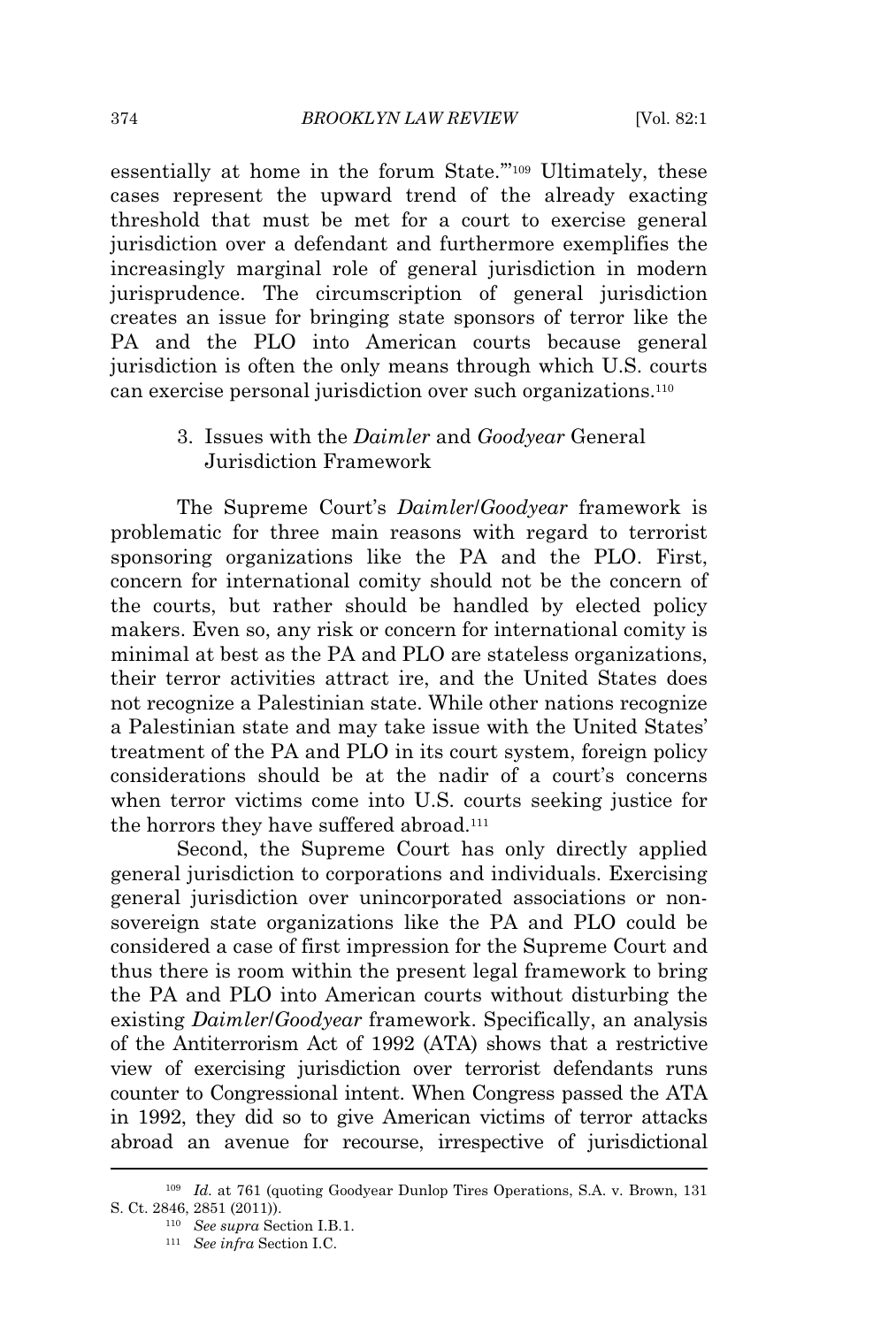hurdles, in American federal courts.<sup>112</sup> The court can and should find a way to give life to this intent.

Third, in Footnote 19 in *Daimler* the court indicated "[w]e do not foreclose the possibility that in an exceptional case . . . a corporation's operations in a forum other than its formal place of incorporation or principal place of business may be so substantial and of such a nature as to render the corporation at home in that State." <sup>113</sup> The Court went on to say that Daimler's \$4.2 billion of economic activity "plainly [does] not approach that level." <sup>114</sup> Although the Court has not indicated what an "exceptional" case would look like, there are compelling policy reasons to treat terror cases as "exceptional." Americans injured in terror attacks abroad must be afforded an avenue for recourse in American courts, especially in a post-9/11 era with more attacks aimed at American and other Western citizens. The PA and the PLO, as sponsors of terror activities and in light of their significant lobbying and fundraising activities in America,<sup>115</sup> should be considered "exceptional" as alluded to in the *Daimler* footnote. Such a classification of terror groups or sponsors of terror who lobby, or even recruit in the United States, would allow district court judges to exercise general jurisdiction over groups like the PA and the PLO. District court judges could do so without disturbing the exceedingly high "at home" standard articulated in *Goodyear* and *Daimler*, and without impacting the Court's concern for international comity as no respect need be extended by our government to those who seek to perpetuate international terror*.* The Court's concern with comity was never to protect terrorists who kill or maim Americans abroad.<sup>116</sup>

#### *C. Anti-Terrorism Act of 1992*

The Antiterrorism Act of 1992 (ATA) was passed to remove jurisdictional hurdles for terror victims to bring their attackers into American courts, but the recent treatment of general jurisdiction by the D.C. District Court has proven fatal to this statute. The ATA permits "[a]ny national of the United States injured in his or her person, ... by... an act of

<sup>112</sup> *See infra* Section I.C.

<sup>113</sup> *Daimler*, 134 S. Ct. at 761 n.19 (internal citations omitted).

<sup>114</sup> *Id.*

<sup>115</sup> Waldman v. Palestine Liberation Org., 835 F.3d 317, 323 (2d Cir. 2016).

<sup>116</sup> *See Daimler*, 134 S. Ct. at 763 (offering international comity as a rationale for a restrictive holding on general jurisdiction); *see also* Perkins v. Benguet Consol. Mining Corp., 342 U.S. 437, 444–45 (1952) (The concern with general jurisdiction has always been a concern regarding fairness to the corporation.).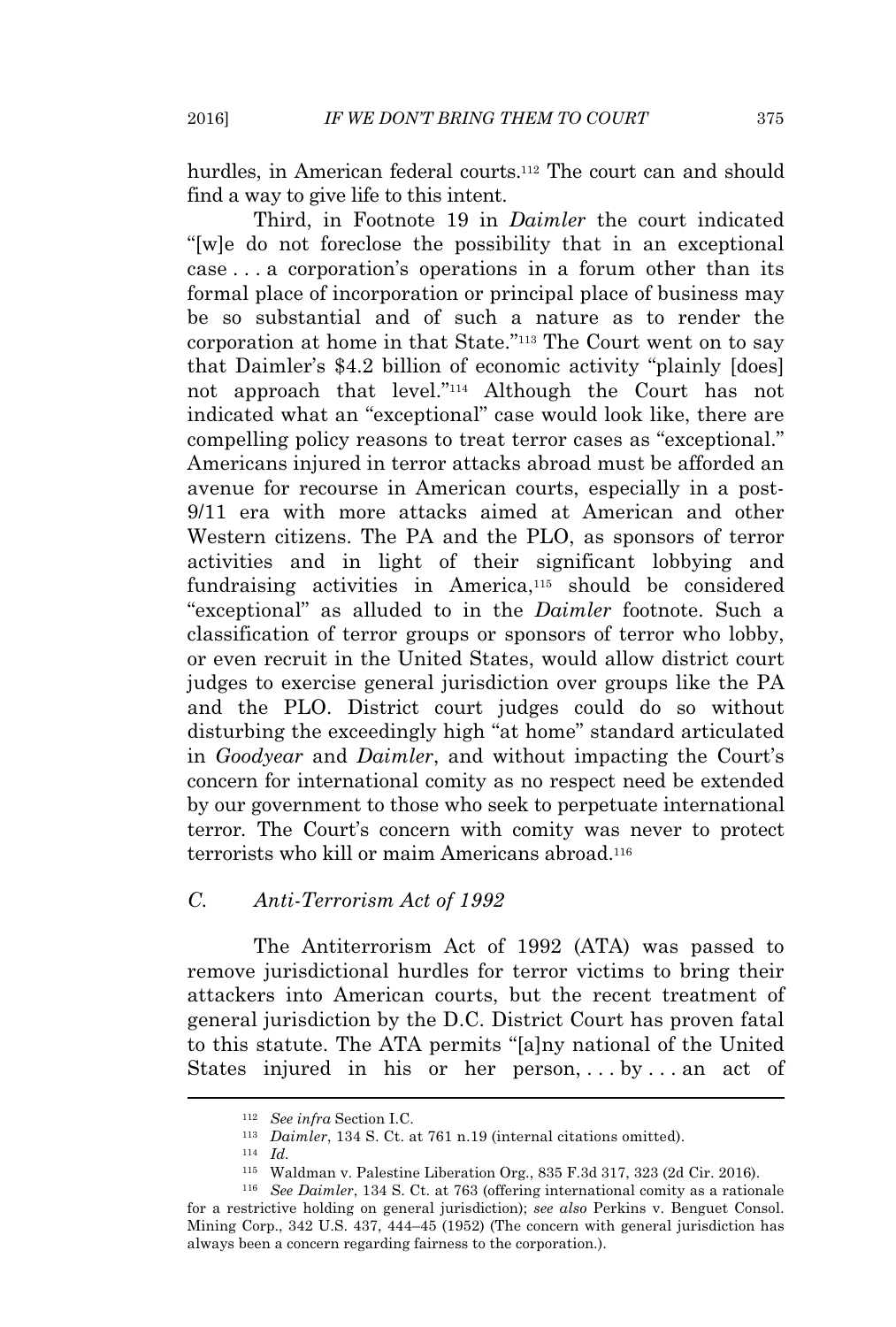international terrorism ... [to] sue ... in any appropriate district court of the United States" in any district where the plaintiff resides.<sup>117</sup> A court will only dismiss an action brought under the ATA for inconvenience if "the action may be maintained in a foreign court . . . [*and*] that foreign court is *significantly* more convenient . . . *and* . . . offers a remedy which is *substantially the same* as the one available in the . . . United States." <sup>118</sup> The ATA makes it exceedingly difficult for a defendant involved in a terror case to have a case removed from American courts because the statute requires: (1) a foreign court have jurisdiction; (2) that the court be significantly more convenient; and (3) that the foreign court's available remedy be almost identical to that which would be available in a United States District Court.<sup>119</sup> As the ATA provides for treble damages, inclusive of court costs and interest, it is unlikely that a plaintiff will find a remedy almost identical to that which would be available in a U.S. court. Congress intentionally created an onerous removal framework so American terror victims would have the ability to file their cases in American courts and litigate their cases where it is convenient for them to do so, not their terrorist attackers or their sponsors.

In addition to removing jurisdictional hurdles for American citizens,<sup>120</sup> Congress passed the ATA to provide victims with significant money damages.<sup>121</sup> Senator Grassley, one of the bill's main advocates, indicated the intent of the ATA is to allow American victims of terror to bring the terrorists into court for money damages.<sup>122</sup> He noted that money damages are essential to the ATA not only to compensate the victim, but also because syphoning money from terror organizations strikes at their lifeblood and has the potential to put them out of business.<sup>123</sup> To that end, the ATA's allowance for plaintiffs to receive treble damages, to recover the costs of their suit, and receive attorney's fees advances this goal.<sup>124</sup> Additionally, damages awards are provided to plaintiffs with interest and thus, in consideration of the often decades-long trajectory of

<sup>117</sup> 18 U.S.C. § 2333(a) (2012).

<sup>118</sup> *Id.* § 2334(d) (emphasis added).

<sup>119</sup> *Id.*

<sup>120</sup> The ATA provides for treble damages as well as recovery of court costs and attorneys fees in any actions pursued under this statute. *See id.* § 2333(a).

<sup>121</sup> 137 CONG. REC. 3304 (1991) (statement of Sen. Grassley) ("The Anti-Terrorism Act removes the jurisdictional hurdles in the courts confronting victims and it empowers victims with all the weapons available in civil litigation.").

<sup>122</sup> 138 CONG. REC. 33,628–29 (1992) (statements of Sen. Grassley).

<sup>123</sup> *Id.* at 33,629.

<sup>124</sup> *Id.*; *see* 18 U.S.C. § 2333(a) (2012).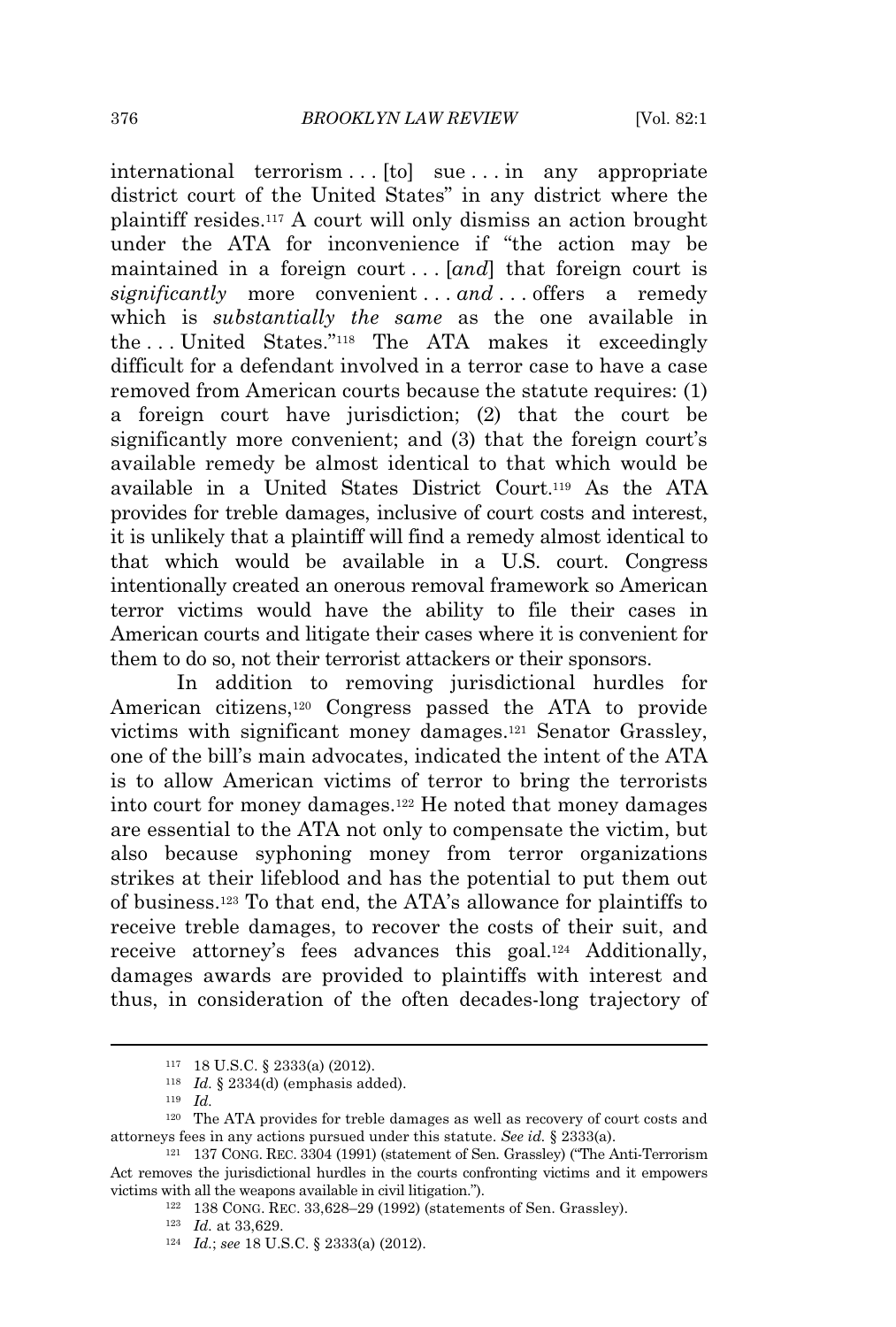terror litigation, interest on damages awards is often substantial.<sup>125</sup> The ATA's damages award structure has allowed for plaintiffs to recover significant sums of money, like in *Sokolow,* where the damages, trebled and with interest, will likely be as much as \$1.1 billion, or close to a third of the PA's operating budget.<sup>126</sup> In fact, the damages award to the forty plaintiffs in *Sokolow* was so substantial the Obama Administration considered intervening to ask the court to consider reducing the award.<sup>127</sup>

Interestingly, the ATA was initially advocated for in response to an act of terror perpetrated by the PLO in 1985.<sup>128</sup> In *Klinghoffer v. S.N.C. Achille Lauro*, <sup>129</sup> Palestinian terrorists seized the Achille Lauro, an Italian passenger liner sailing in the Mediterranean Sea, and shot a handicapped sixty-nineyear-old Jewish-American passenger, Leon Klinghoffer, while he was on vacation with his wife and their family friends.<sup>130</sup> During the hijacking, four PLO hijackers separated Klingoffer from his wife, shot him, and then threw him and his wheelchair overboard.<sup>131</sup> Klinghoffer's wife sued the PLO in the Southern District of New York, which ruled they *could* exercise jurisdiction over the PLO.<sup>132</sup> When discussing the ATA at a session of Congress in 1991, Senator Grassley referenced *Klinghoffer* saying "[l]ast June a New York Federal District Court ruled . . . that the U.S. courts have jurisdiction over the PLO. The New York court set the precedent; [the ATA] would codify that ruling and make[] the right of American victims definitive." <sup>133</sup> Congress passed the ATA with the specific purpose of removing the jurisdictional hurdles that would otherwise prevent American victims of terror from an avenue of recourse against their attackers, but *Daimler* and *Goodyear* have interfered with that goal.

<sup>130</sup> William E. Smith, *Terrorism: The Voyage of the Achille Lauro*, TIMES (Oct. 21, 1985), http://content.time.com/time/subscriber/article/0,33009,960163-1,00.html [https:// perma.cc/RUZ2-MXLW] (noting Leon Klinghoffer was sixty-nine). The article recounts the shooting of Klinghoffer from the perspective of then Italian Ambassador to Egypt, Giovanni Migliuolo. Migliuolo describes, "The hijackers pushed (Klinghoffer) in his chair and dragged him to the side of the ship, where, in cold blood, they fired a shot to the forehead. Then they dumped the body into the sea, together with the wheelchair." *Id.*

<sup>131</sup> *Klinghoffer*, 937 F.2d at 47; *see Klinghoffer*, 739 F. Supp. at 856.

<sup>132</sup> *Klinghoffer*, 739 F. Supp. at 863; *see also* Klinghoffer v. S.N.C. Achille Lauro, 795 F. Supp. 112, 114 (S.D.N.Y. 1992).

<sup>133</sup> Gill v. Arab Bank, PLC, 893 F. Supp. 2d 474, 495 (E.D.N.Y. 2012) (quoting 137 CONG. REC. 8143 (1991) (statements of Sen. Grassley) (emphasis omitted)).

<sup>125</sup> *See, e.g.*, Singman, *supra* note 17.

<sup>126</sup> *Id.*

<sup>127</sup> *Id.*

<sup>128</sup> 138 CONG. REC. 33,628–29 (1992) (statements of Sen. Grassley).

<sup>129</sup> Klinghoffer v. S.N.C. Achille Lauro, 739 F. Supp. 854 (S.D.N.Y. 1990).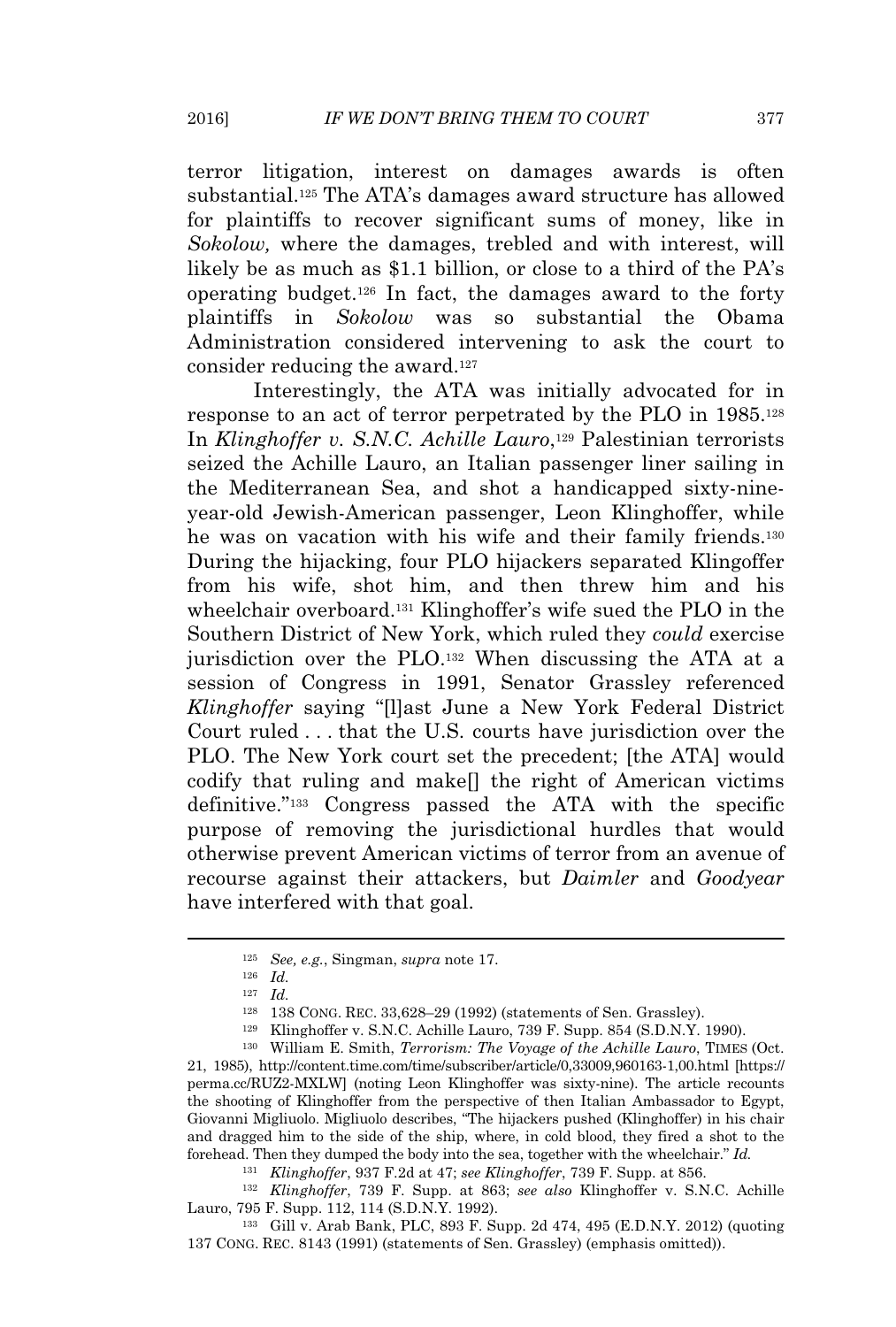While the ATA was intended as a broad remedy for Americans injured or killed by terrorist attacks abroad, the ATA remained virtually unused until the post-September 11th era.<sup>134</sup> In *Boim v. Quranic Literacy Institute & Holy Land Foundation*, <sup>135</sup> the parents of a seventeen-year-old, David Boim, filed a lawsuit in the Northern District of Illinois following an attack in which their son was gunned down while visiting the West Bank. The Boim family sued not only the terrorist attackers, but also the charity groups that funded the terrorists, claiming they were front organizations for the terror group Hamas.<sup>136</sup> The *Boim* case was the first to assert liability for organizations under the ATA "based solely upon the defendants' knowledge that their funds were being used to conduct acts of international terrorism." 137

*Boim* was appealed to the Seventh Circuit, which convened to hear argument on the issue two weeks after the September 11, 2001 attacks.<sup>138</sup> The Court found the ATA was intended "to extend civil liability for acts of international terrorism to the full reaches of traditional tort law." <sup>139</sup> The court held the ATA "should be interpreted in light of Congress's subsequent enactment of [18 U.S.C. § 2339A, a criminal statute that] outlaws the provision of material support to any international terrorist group or terrorist act."<sup>140</sup> Therefore, the Seventh Circuit determined that providing financial support to terrorists, so long as the donor has some "knowledge of and intent to further the [terrorist-]payee's violent criminal acts," creates liability under the ATA.<sup>141</sup> The ATA not only affords jurisdiction over defendants who commit terrorist attacks themselves, but also, together with the necessary scienter requirement, allows plaintiffs to reach entities a step removed from the attack so long as those entities realize the money they are providing to organizations may be used to fund an act of terrorism.<sup>142</sup> *Boim* clearly established that the ATA allows plaintiffs to reach both their terrorist attackers and sponsors of terrorism.

<sup>142</sup> *Id.* at 538.

<sup>134</sup> John D. Shipman, *Taking Terrorism to Court: A Legal Examination of the New Front in the War on Terrorism*, 86 N.C. L. REV. 526, 536 (2008).

<sup>135</sup> Boim v. Quranic Literacy Inst. & Holy Land Found., 291 F.3d 1000 (7th Cir. 2002).

<sup>136</sup> Shipman, *supra* note 134, at 537.

<sup>137</sup> *Id.*

<sup>138</sup> *Boim*, 291 F.3d at 1000.

<sup>139</sup> *Id.* at 1010.

<sup>140</sup> Shipman, *supra* note 134, at 538 (alteration in original) (footnote omitted).

<sup>141</sup> *Id.* at 539.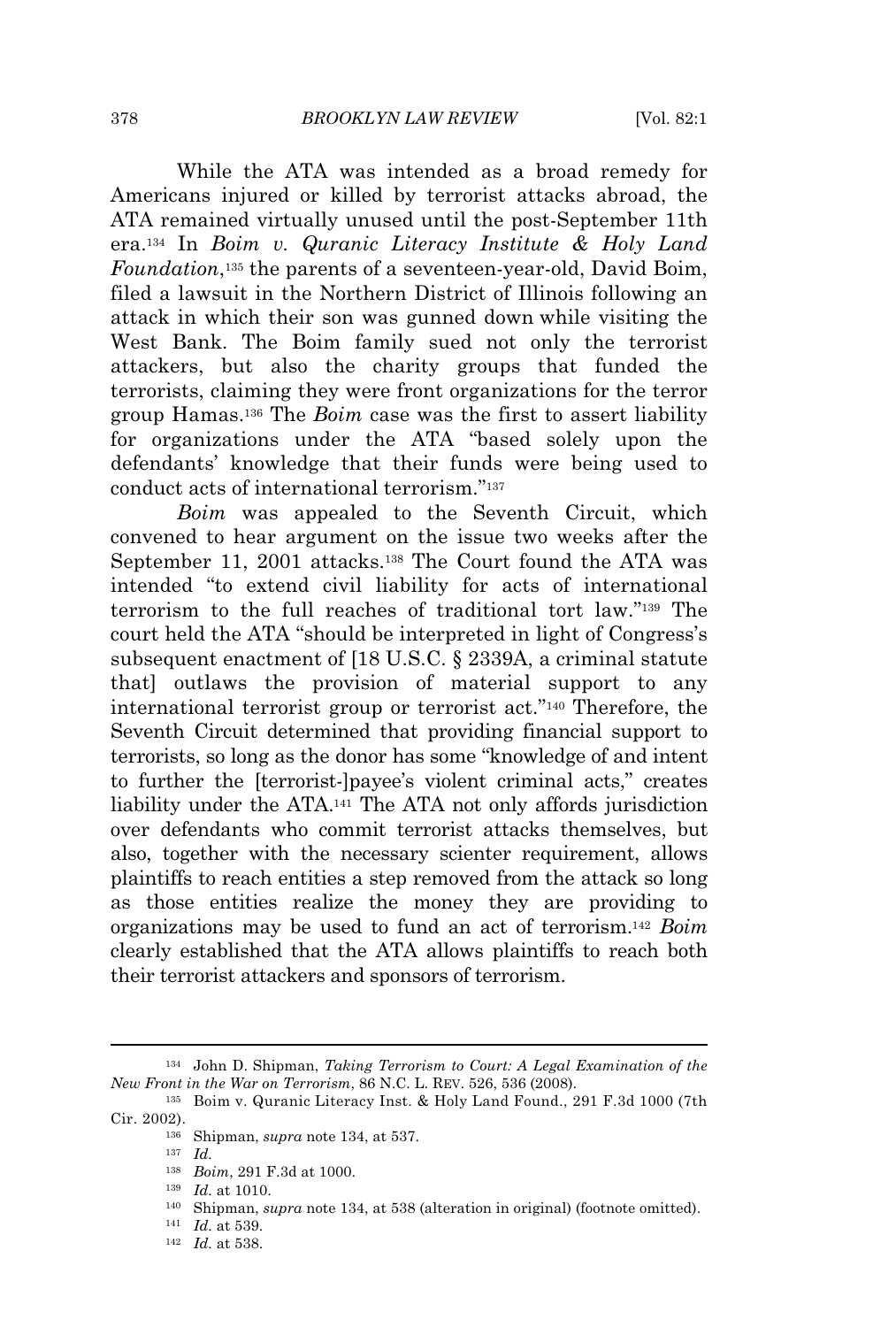Prior to *Daimler* and *Goodyear*, the ATA and the "continuous and systematic" general jurisdiction framework worked in concert with each other. In fact, in *Estate of Klieman* and *Livnat*, the D.C. District Court judges exercised general jurisdiction against the PA and the PLO in lawsuits brought under the ATA. In the opinions, the judges found that the PA and PLO had "'continuous and systematic' contacts with the United States" <sup>143</sup> sufficient to exercise general jurisdiction over both entities.

*Daimler*, according to the D.C. District Court, represented an intervening change in the law such that they could no longer say, under the "essentially at home" standard that the PA and PLO were subject to the general jurisdiction of United States District Courts. For instance in *Estate of Klieman*, the circuit court held that despite its previous decision that it could exercise general jurisdiction over the PA and PLO, *Daimler* constituted an intervening change in the law; thus, the PA and PLO are not "essentially at home" in the United States and therefore not subject to its jurisdiction.<sup>144</sup>

Despite the broad intended reach of the ATA, as evidenced by its legislative history,<sup>145</sup> the Supreme Court's decision in *Daimler* has weakened the reach and scope of the ATA and therefore has made it more difficult for American victims to bring their attackers and those who supported their attackers to justice. It is especially important for Americans to be able to bring sponsors of terror into court—rather than the terrorists themselves—because it is the sponsor organizations who most likely have the deepest pockets and the greatest ability to pay the significant damages awards that can be levied under the ATA.

#### II. DISTRICT COURT APPLICATIONS OF THE *DAIMLER*/*GOODYEAR* FRAMEWORK

The Southern District of New York and the D.C. District Court have taken conflicting stances on the *Goodyear*/*Daimler* framework with regard to the PA and the PLO. While the Southern District of New York, in consideration of *Daimler,*

<sup>143</sup> Estate of Klieman v. Palestinian Auth., 82 F. Supp. 3d 237, 239, 250 (D.D.C. 2015) (holding *Daimler*'s "at home" test constituted an intervening change in the law sufficient to deprive the court of its previously established personal jurisdiction over the PA and the PLO).

<sup>144</sup> *Id.* at 250.

<sup>145</sup> *See supra* note 133 and surrounding text. It is clear Congress remains steadfastly in favor of allowing American terror victims to sue their attackers and their sponsors in U.S. courts as evidenced by the recent passage of JASTA. *See supra* note 2.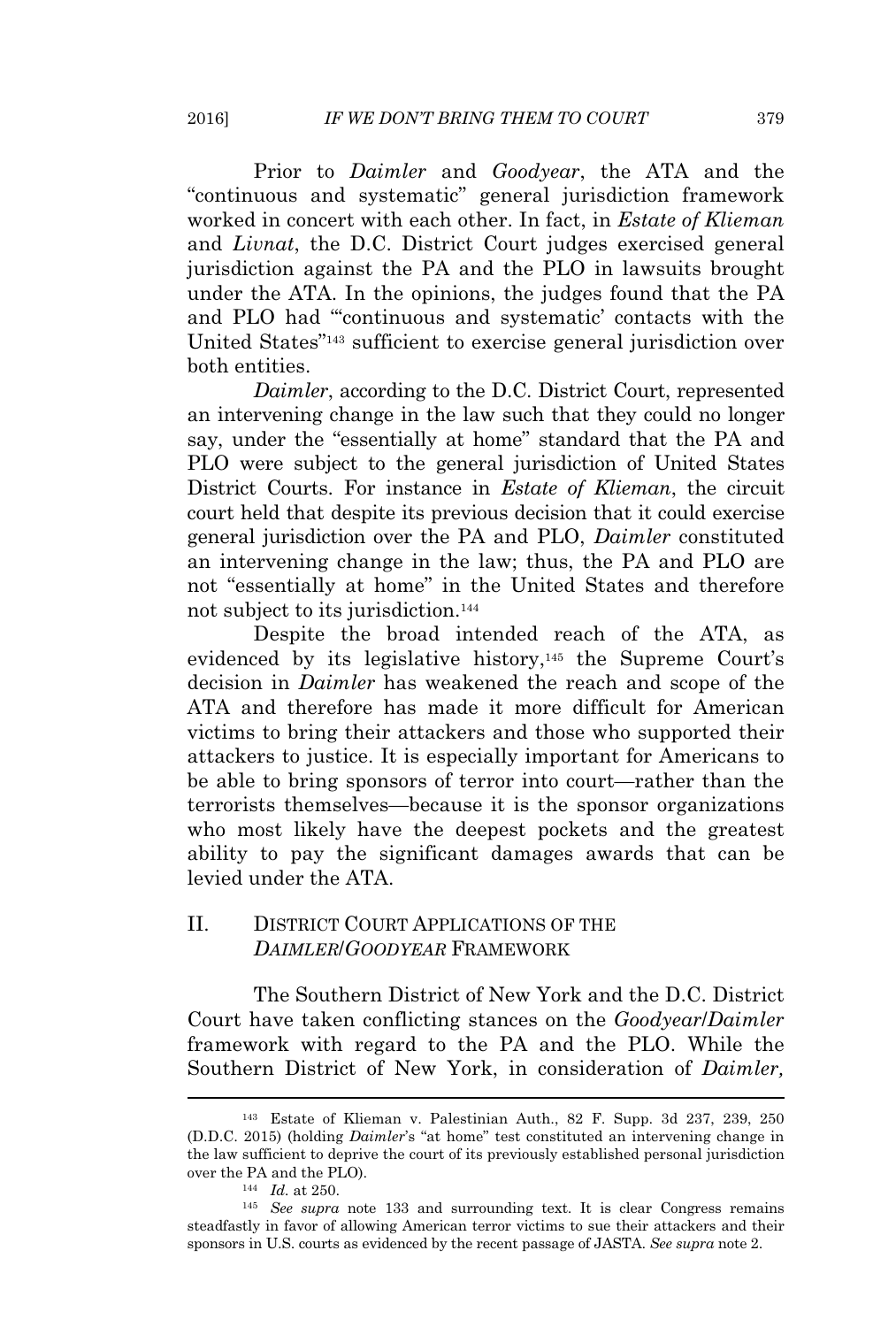has found a way to continue to exercise general jurisdiction over the PA and PLO in terror cases,<sup>146</sup> the District Court for the District of Columbia has said *Daimler* prevents its courts from exercising general jurisdiction over these organizations.<sup>147</sup> As this part explains, ultimately, the Southern District reached the right result, but for the wrong reasons.<sup>148</sup>

#### *A. The Southern District of New York Approach*

The Southern District of New York has found the exercise of general jurisdiction over the PA and PLO to be appropriate despite the Supreme Court's recent decisions in *Daimler* and *Goodyear*. <sup>149</sup> The Southern District's approach treats terrorism cases pursuant to the ATA as such "exceptional cases" that were alluded to in *Daimler*<sup>150</sup> and says that the PA and PLO—which are treated as unincorporated associations by United States District Courts—are not subject to the typical general jurisdiction analysis.<sup>151</sup>

In *Sokolow v. Palestine Liberation Organization*, Judge Daniels recognized that "[p]rior to . . . *Daimler* . . . . [t]his Court . . . 'agree[d] with every federal court to have considered the issue that the totality of activities in the United States by the PLO and the PA justifie[d] the exercise of general personal jurisdiction.'" <sup>152</sup> Judge Daniels expressed understanding that *Daimler* raised concerns regarding the "risks to international comity" created by an expansive view of general jurisdiction, but said there is no concern with international comity presented by terrorism cases pursuant to the ATA against the PA and the PLO because these cases do "not conflict with any foreign country's applicable law or sovereign interests, nor is it in contravention of the laws of any foreign country." <sup>153</sup> Judge

<sup>146</sup> *See* Sokolow v. Palestine Liberation Org., No. 04 Civ 397(GBD), 2014 WL 6811395, at \*2 (S.D.N.Y. Dec. 1, 2014).

<sup>147</sup> *See Estate of Klieman*, 82 F. Supp. 3d at 250.

<sup>148</sup> A critique of the Southern District of New York's approach will be offered *infra* in Section II.A of this note.

<sup>149</sup> *See Sokolow*, 2014 WL 6811395, at \*2. While the Supreme Court, of course, is binding on the Southern District of New York, the Southern District has found ways to sidestep the *Daimler* framework that will be discussed in the rest of this section.

<sup>150</sup> *See supra* text accompanying notes 123–126.

<sup>151</sup> *Sokolow*, 2014 WL 6811395, at \*2.

<sup>152</sup> *Id.* at \*1 (third and fourth alteration in original) (internal citation omitted).

<sup>153</sup> *Id.* at \*1–2. This argument of course seems premised on the fact that the United States does not recognize a Palestinian state. Should the United States begin to do so, which seems unlikely, Judge Daniels's comity analysis would be fundamentally altered as it would subject the government of the Palestinian people to litigation in American courts. Recognizing this weakness in Judge Daniels's argument, I will proceed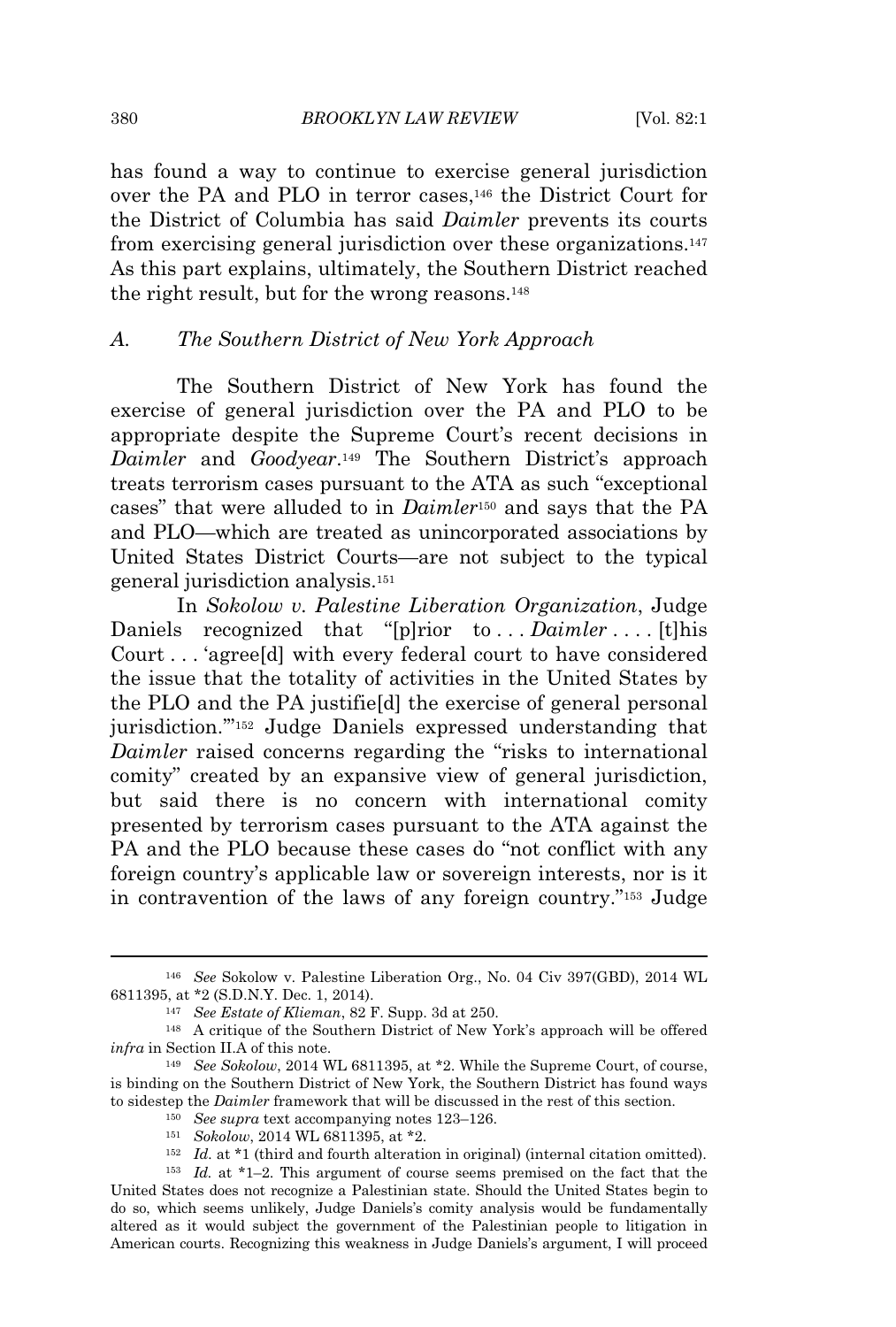Daniels held that the Southern District has jurisdiction over the PA and the PLO pursuant to the ATA because the instant suit "presents such 'an exceptional case,' as alluded to in *Daimler*." <sup>154</sup> He continued to observe that the "[PA and PLO] by their own admission are not . . . corporations and therefore are not subject to the traditional [jurisdiction] analysis." <sup>155</sup> Rather, by treating cases involving stateless agents like the PA and the PLO, who sponsor terror activities abroad and conduct business in the United States, as "exceptional" under *Daimler,* a court can conclude that "the PA and PLO's continuous and systematic business and commercial contacts within the United States are sufficient to support the exercise of general jurisdiction."<sup>156</sup> Furthermore, Judge Daniels keenly observed the fact that technically, in the eyes of the United States, the PA and the PLO are not "at home" anywhere and thus are as much "at home" in the United States as they are anywhere else.<sup>157</sup>

Judge Daniels's approach is justified in its end but incorrect in its means. To hold any group or organization without a formal home as "at home" in the United States if it conducts some business here is an overly expansive view of general jurisdiction and contradicts the Supreme Court's move towards narrowed applications of the general jurisdiction framework. His approach ignores the fact that American courts are able to establish personal jurisdiction over the PA and the PLO, but they do so in the specific jurisdiction context with the PA and PLO classified as unincorporated associations or nonsovereign state organizations. In the specific jurisdiction context, the former classification allows for unincorporated associations to be sued and served wherever they have members. *Livnat* suggests the latter classification, nonsovereign government organizations, can be sued only under a theory of specific jurisdiction because they generally are not at home in the United States.<sup>158</sup> The Supreme Court has not commented specifically on how unincorporated associations or non-sovereign state organizations should be treated in the general jurisdiction context. As stated in Section I.A of this note, classified as either type of organization, the PA and PLO are not subject to personal jurisdiction in the United States.

on the assumption that the United States will not recognize a Palestinian state in the foreseeable future.

<sup>154</sup> *Sokolow*, 2014 WL 6811395, at \*1–2.

<sup>155</sup> *Id.* at \*2.

<sup>156</sup> *Id.*

<sup>157</sup> *Id.*

<sup>158</sup> It is possible but rare and unusual for a foreign government to be at home in the United States. Livnat v. Palestinian Auth., 82 F. Supp. 3d 19, 30 n.12 (D.D.C. 2015).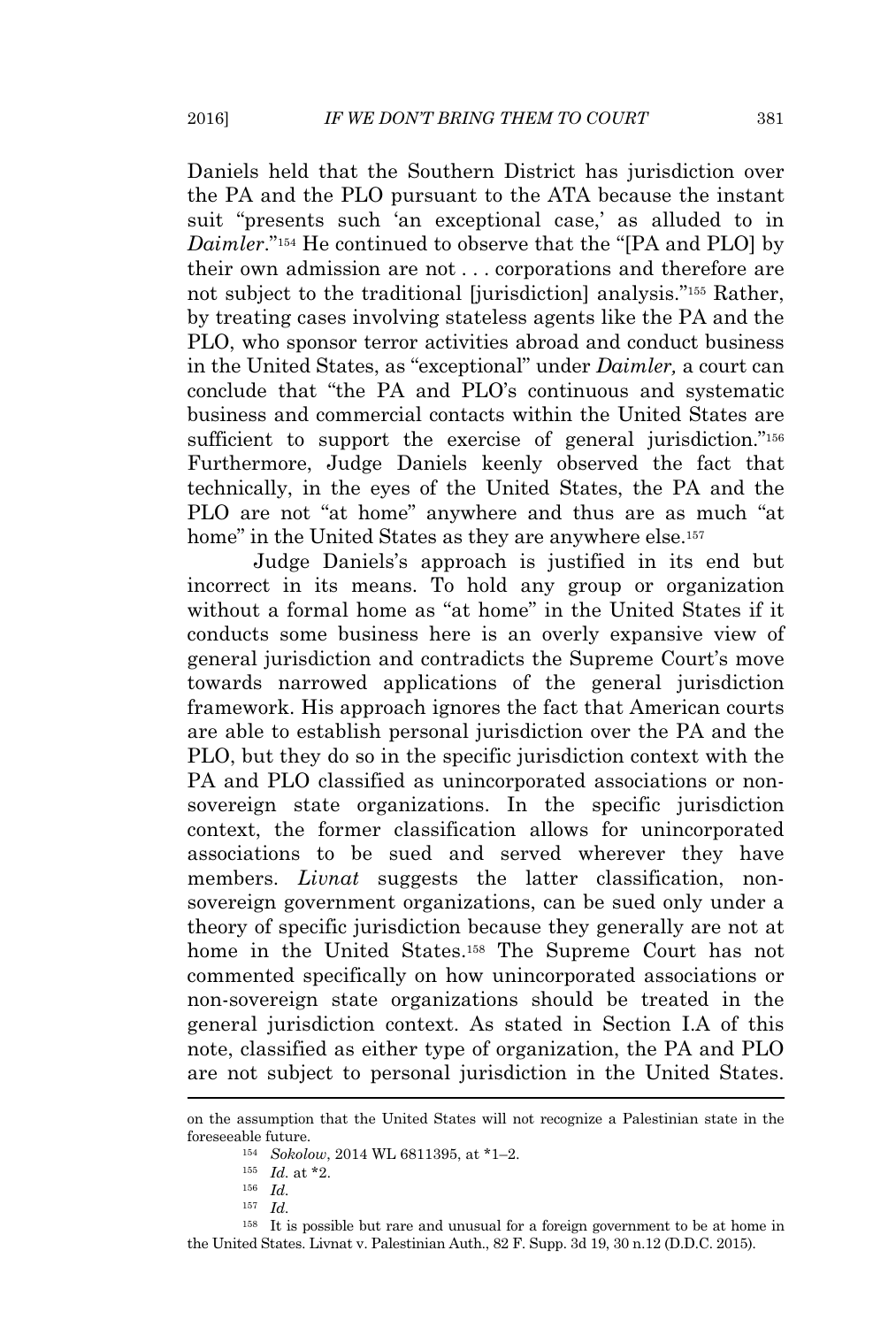Judge Daniel's instinct to use the "exceptional" case footnote was correct, but he should have instead advocated for the PA and the PLO to be treated as among an "exceptional" class of organizations that conduct lobbying activities in the United States—but otherwise lack a state or domicile—and use some portion of their funds to sponsor terrorist activities abroad that have injured American citizens. By classifying the PA and PLO as "exceptional," United States courts could treat stateless sponsors of terror who conduct business activity in the United States as an exception under *Daimler* sufficient for courts to give effect to the ATA and provide relief for Americans at home in United States courts.<sup>159</sup>

#### *B. The D.C. District Court's Approach*

Several D.C. District Court judges have disagreed with the Southern District's treatment of *Daimler* as applied to the PLO and the PA in *Sokolow*. In *Klieman*, Judge Friedman disagreed with the Southern District, saying, "[i]t is not a defendants' burden to demonstrate a 'home' outside the United State[s], but the plaintiffs' burden to present a *prima facie* case that defendants are 'at home' in the United States." <sup>160</sup> Specifically, Judge Friedman said, "the PA and the PLO[' s] . . . contacts with the United States are not so continuous or systematic as to render them 'essentially at home'" <sup>161</sup> and thus the District Court had no grounds upon which to exercise general jurisdiction. While the D.C. judge correctly applied *Daimler* in form, in substance, Judge Friedman's approach would doom cases to dismissal whenever plaintiffs attempt to litigate against the PA and the PLO. In the eyes of the United States, these organizations have no home or state and thus it would be impossible for a plaintiff to meet his burden and prove where either organization is "at home." Judge Daniels avoided this inevitability by taking a negativespace approach to *Daimler's* "essentially at home" analysis that seems well-suited to these types of cases. The D.C. District Court responded directly to Judge Daniel's argument that the PA and PLO are not "at home" anywhere<sup>162</sup> by arguing, without any concern for United States policy against recognizing a Palestinian

<sup>159</sup> *See supra* Section I.C.

<sup>160</sup> Estate of Klieman v. Palestinian Auth., 82 F. Supp. 3d 237, 246 (D.D.C. 2015).

<sup>161</sup> *Id.* at 250.

<sup>162</sup> *See id.*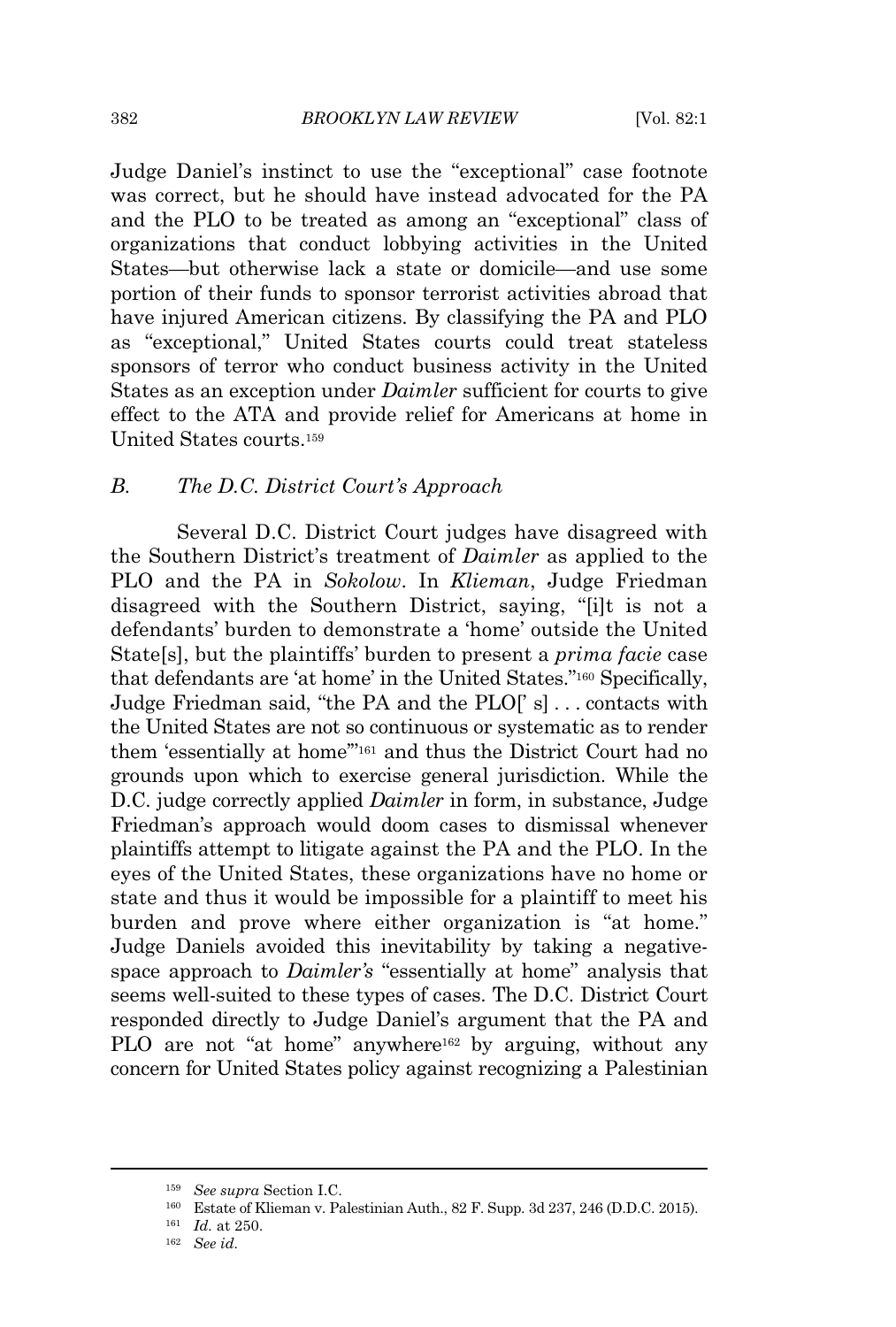state,<sup>163</sup> that the common sense treatment of where the PA and the PLO are "at home" is in Palestine as their names suggest.<sup>164</sup>

Soon after Judge Friedman dismissed *Klieman,* Judge Kollar-Kotelly dismissed *Livnat*, a similar decades-old terrorism case brought under the ATA using the post-*Daimler* framework. In *Livnat v. Palestinian Authority*, U.S. citizens were killed and injured following an attack at a Jewish holy site that was "carried out . . . by Palestinian Authority . . . security personnel." <sup>165</sup> Judge Kollar-Kotelly dismissed the case with prejudice explaining that despite the fact that the Supreme Court has not specifically discussed the application of general jurisdiction beyond individuals and corporations, it is clear that both *Daimler* and *Goodyear* should apply beyond these two entities because the court used general language to describe the necessary contacts a corporation or individual would have to embody in order to satisfy *Daimler's* "at home test."<sup>166</sup>

This approach makes intuitive sense, because it encourages parity in how personal jurisdiction, whether general or specific, is applied across all types of jurisdictions. Courts should not exempt entire classes of associations from the general jurisdiction test simply because the Supreme Court has not had the opportunity to speak on how the test would apply to those types associations. Even so, had Judge Kollar-Kotelly ruled to exercise jurisdiction over the PA and PLO *because* the Supreme Court has been silent on how general jurisdiction applies to unincorporated associations and non-sovereign state organizations, she could have honored Congressional intent to ease jurisdictional hurdles in the terrorism litigation context and held in favor of the plaintiffs. Such a ruling would also highlight the perceived gap in procedural law so that Congress and the Supreme Court could better identify and address it in the future.

In the same opinion, Judge Kollar-Kotelly challenged the convention of treating the PA and PLO as unincorporated associations. She held that the PA and PLO should be treated as non-sovereign state organizations,<sup>167</sup> and pointed to precedent

<sup>163</sup> In a recent vote at the UN, the United States exercised its veto power to vote against Palestinian statehood. Louis Charbonneau, *Palestinian Statehood Resolution Fails at U.N. Council, U.S. Votes Against*, REUTERS (Dec. 31, 2014), http://www.reuters. com/article/us-mideast-palestinians-un-idUSKBN0K81CR20141231 [https://perma.cc/ME 44-7DVU].

<sup>164</sup> Livnat v. Palestinian Auth., 82. F. Supp. 3d 19, 31 (D.D.C. 2015).

<sup>165</sup> *Livnat*, 82 F. Supp. 3d at 20–21.

<sup>166</sup> *Id.* at 28 ("While the Supreme Court did not enumerate paradigm all-purpose forums for other types of organizations, the Supreme Court never suggested that this particular inquiry would be any different for a defendant that was neither an individual nor a corporation.").

<sup>167</sup> *Id.* at 26.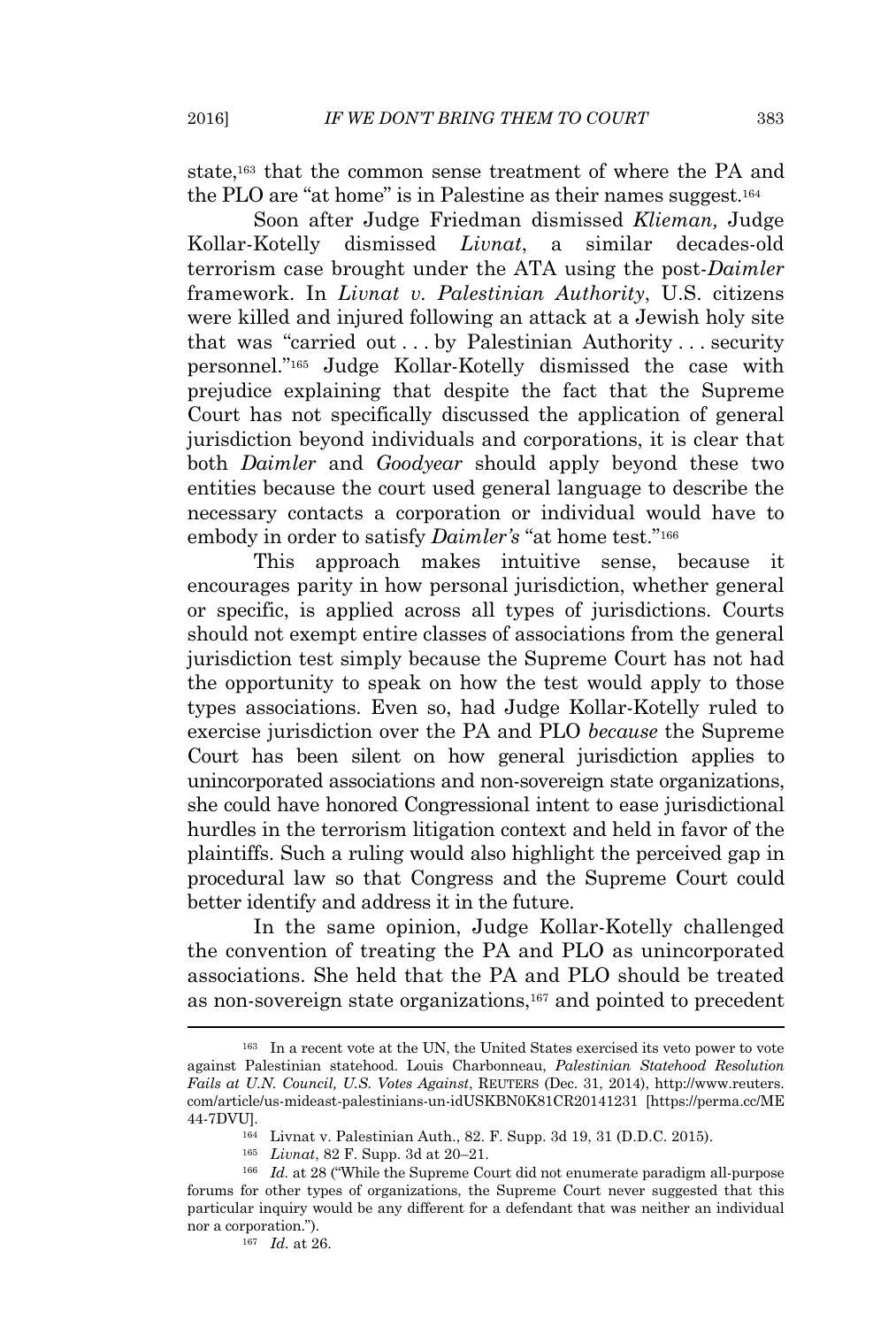for such a classification. In *Toumazou v. Turkish Republic of North Cyprus*, <sup>168</sup> a D.C. district judge concluded that the Turkish Republic of Northern Cyprus was "at home" where its name suggests—in Northern Cyprus—despite its lack of a corresponding state.<sup>169</sup> Based on this analysis, Judge Kollar-Kotelly concluded the PA and PLO "should be amenable to suit for all purposes [in] the place where it governs. . . . [T]he West Bank, not the United States." <sup>170</sup> If other courts and judges were to adopt Judge Kollar-Kotelly's classification, they could treat the much narrower question of how general jurisdiction applies to non-sovereign state organizations as a matter of first impression rather than dealing with the more sweeping question of how general jurisdiction applies to unincorporated associations. While treating the PA and the PLO as unincorporated associations has proven workable and would continue to be as a matter of first impression in the general jurisdiction context, treating the PA and the PLO as non-sovereign state organizations would make more sense because not only is that precisely what they are, but using this narrow class of organization would also do less to disturb the court's winnowing general jurisdiction framework. Additionally, this classification would put any future non-sovereign state organizations on notice by making it know how they will be treated by American courts if they seek to carry out violent and terroristic activities to achieve their ends, whatever they may be.

## *C. Comparing the Southern District of New York's and D.C. District's Approaches*

The disparate treatments of *Daimler* by the Southern District of New York and the D.C. District fail to provide the predictable framework for terror-victim lawsuits Congress intended when it passed the ATA. Where the Southern District considers the PA and PLO as without a home, the D.C. District argues first that it is the plaintiff's burden to prove they are "at home" in the United States, and second, that they are "at home" in Palestine, as their names would suggest, and therefore not subject to general jurisdiction in the United States. The burden the D.C. District places on plaintiffs would require the court to dismiss a plaintiff's case against the PA and the PLO because it

<sup>168</sup> Toumazou v. Turkish Republic of North Cyprus, 71 F. Supp. 3d 7 (D.D.C. 2014).

<sup>169</sup> *Id.* at 15.

<sup>170</sup> *Livnat*, 82 F. Supp. 3d at 30. Notably, the West Bank is not where the names of the PA or PLO suggest their homes should be.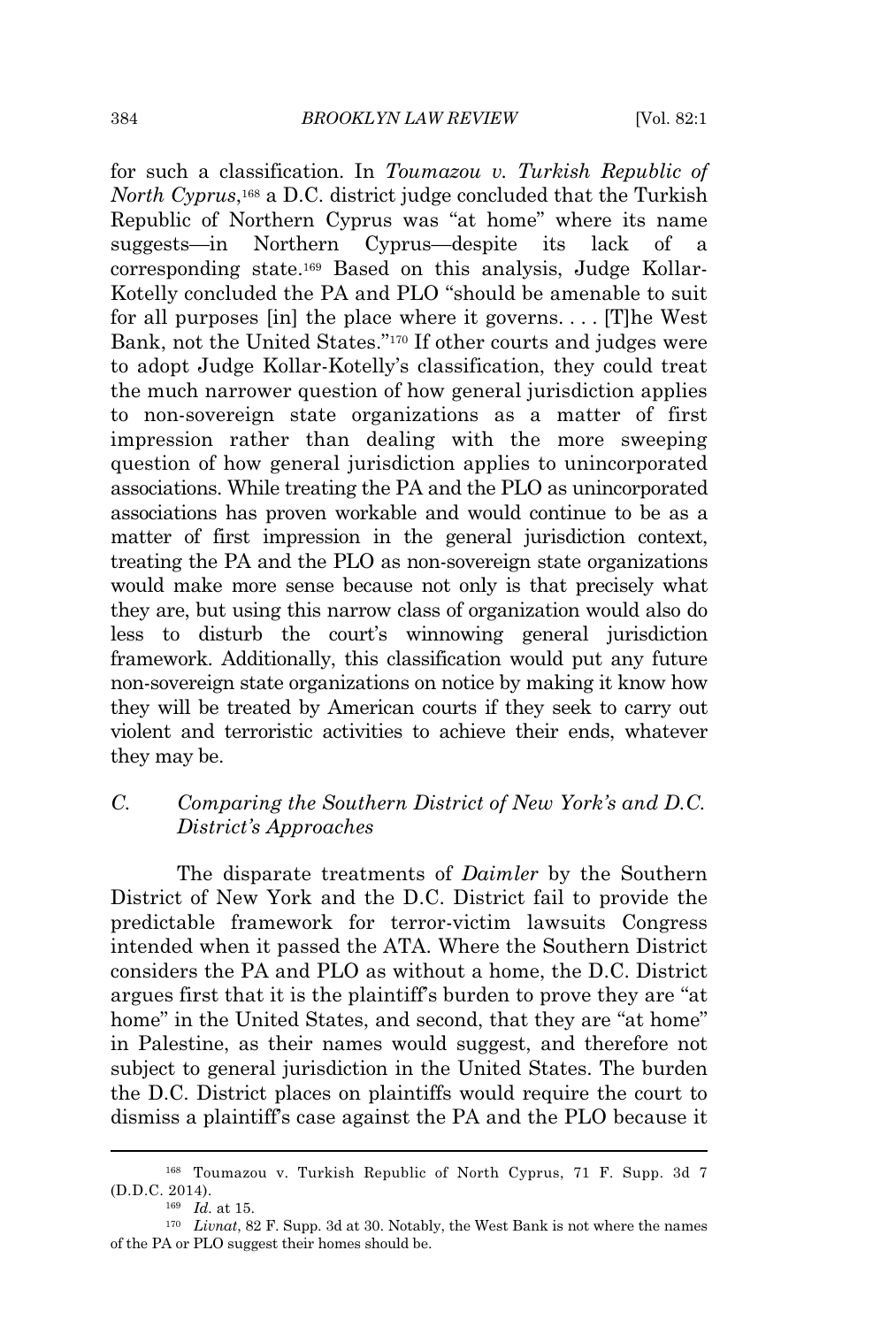is an impossible task for a plaintiff to prove the PA and the PLO are "at home" anywhere when indeed, as the Southern District suggests, they technically are "at home" nowhere. The Southern District—recognizing this procedural hurdle and perhaps in recognition of the Congressional intent motivating the ATA—appropriately sought to continue the line of pre-*Daimler* general jurisdiction decisions which found courts could exercise personal jurisdiction over the PA and the PLO.<sup>171</sup> Additionally, the Southern District approach ensures American plaintiffs can find relief and receive justice at home.

Furthermore, while the Southern District highlights that the Supreme Court has failed to address the applicability of general jurisdiction to non-individual, non-corporate entities, the D.C. judges have indicated there is no reason to presume *Daimler* was intended to be so limited given the broad language the Supreme Court used when discussing general jurisdiction in *Daimler* and *Goodyear.*<sup>172</sup> Here, the D.C. judges are likely correct that unincorporated associations are encompassed by the general jurisdiction framework, but that is not fatal to exercising general jurisdiction over organizations that conduct business in the United States and sponsor terrorist activities that may injure Americans abroad. Even so, how unincorporated associations are treated in the general jurisdiction context will remain an open question until the Supreme Court takes up the question. Even if the Supreme Court does, it is unlikely they would treat general jurisdiction more expansively with regard to unincorporated associations. However, the D.C. district judges' suggestion that courts treat the PA and the PLO as non-sovereign state organizations presents an interesting opportunity. The Supreme Court could create precedent that nonsovereign state organizations are not "at home" where their names would suggest because, being governments without states, they are not "at home" anywhere, as Judge Daniels in the Southern District suggested.

The D.C. judges' critique of the Southern District approach is incomplete. The D.C. judges failed to address the Southern District's compelling argument that terrorism cases

<sup>171</sup> *See* Sokolow v. Palestine Liberation Org., No. 04 Civ 397(GBD), 2014 WL 6811395, at \*1 (S.D.N.Y. Dec. 1, 2014) (reasoning that "[p]rior to . . . *Daimler . . .* This Court . . . 'agree[d] with every federal court to have considered the issue that the totality of activities in the United States by the PLO and the PA justifie[d] the exercise of general personal jurisdiction'" (third and fourth alteration in original)). *But see* Estate of Klieman v. Palestinian Auth., 82 F. Supp. 3d 237, 250 (D.D.C. 2015) (holding *Daimler's* "at home" test constituted an intervening change in the law sufficient to deprive the court of its previously established personal jurisdiction over the PA and the PLO).

<sup>172</sup> *See supra* text accompanying note 166.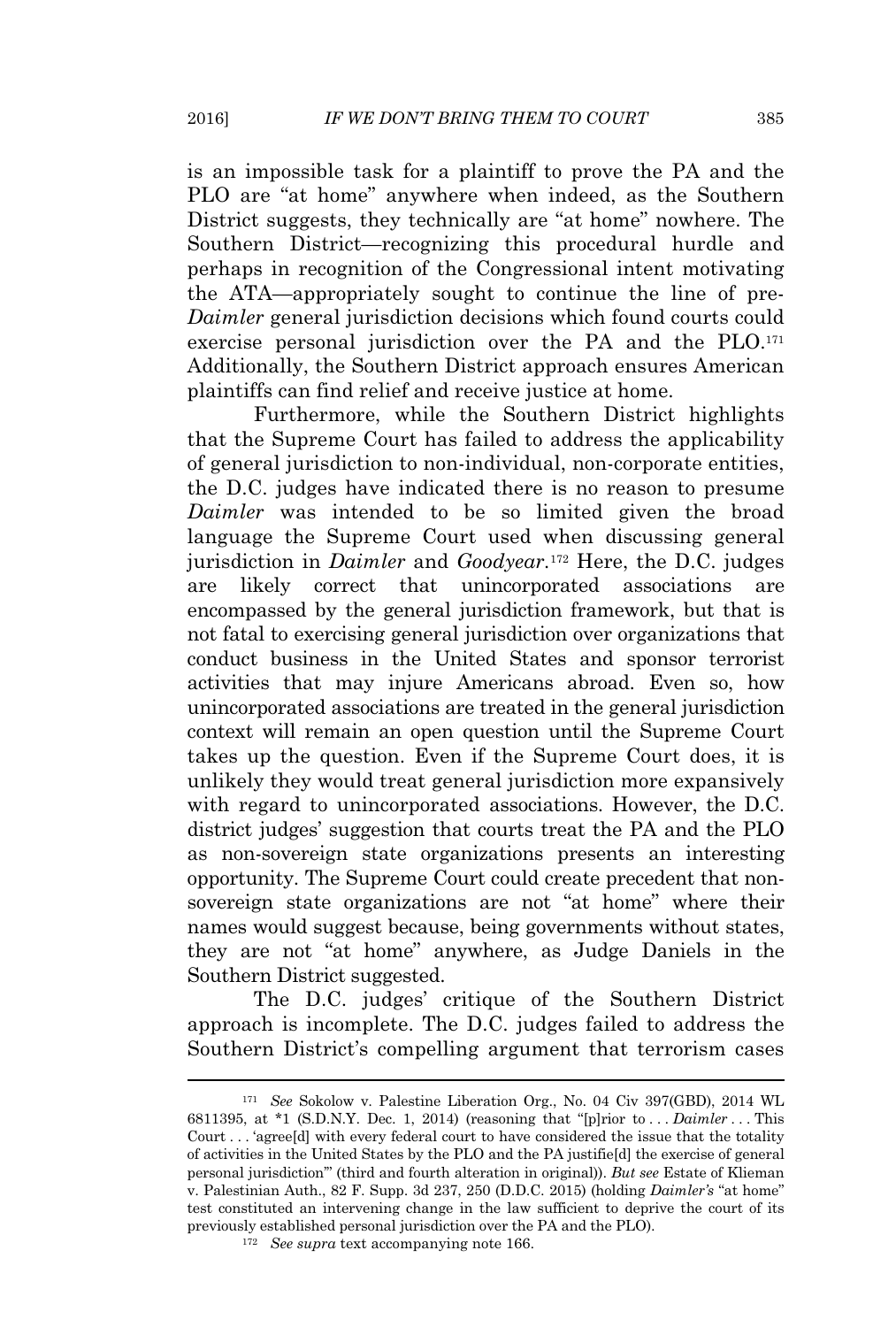under the ATA are exceptional cases pursuant to Footnote 19 in *Daimler.*<sup>173</sup> In *Daimler*, the Supreme Court indicated, "[w]e do not foreclose the possibility that in an exceptional case a corporation's operations in a forum other than its formal place of incorporation or principal place of business may be so substantial and of *such a nature* as to render the corporation at home in that State." <sup>174</sup> The Supreme Court failed to define what such an exceptional case would look like, but at least—it seems—in the business context, the standard is exceedingly high.<sup>175</sup> However, in light of Congressional intent surrounding the passage of the ATA<sup>176</sup> and the general desire to allow victims of terror to hold sponsors of terror and their attackers accountable in American courts, policy considerations seem to mandate that courts classify terror cases as exceptional pursuant to Footnote 19 of *Daimler.* By doing so, courts would not further injure American plaintiffs by dismissing with prejudice their cases against their terror attackers and those who sponsor them.

The unfortunate reality is, when American plaintiffs have their cases dismissed with prejudice abroad, these holdings often, but not always, have a res judicata effect in other international courts.<sup>177</sup> Thus, Ms. Klieman's estate will never be made whole following the fatal machine gun attack that killed her while she was riding a public bus in Israel, nor will the Livnat estate be made whole after members of the Palestinian Authority killed American citizens abroad during an attack of a Jewish holy site. As stated during Congressional hearings on the ATA, the purpose of this statute is not only to compensate plaintiffs who have been injured or killed at the hands of terrorists or sponsors of terror, but also to cut away the lifeblood of terrorists by taking away their money.<sup>178</sup> It is precisely this deliberate framework that made possible the rendering of a potentially \$1.15 billion judgment against the PA and the PLO for the forty or so Americans who were horribly maimed or killed in *Sokolow.*<sup>179</sup>

<sup>173</sup> Daimler AG v. Bauman, 134 S. Ct. 746, 761 n.19 (2014) (internal citations omitted).

<sup>174</sup> *Id.* (emphasis added).

<sup>175</sup> *See supra* text accompanying notes 86–88.

<sup>176</sup> *See supra* Section I.C.

<sup>177</sup> *See Enforcement of Judgments*, U.S. DEP'T OF STATE BUREAU OF CONSULAR AFFAIRS, http://travel.state.gov/content/travel/en/legal-considerations/judicial/enforcement-o f-judgments.html [https://perma.cc/HL2B-CME3].

<sup>&</sup>lt;sup>178</sup> *See supra* Section I.C (which is in part why the ATA affords trebled damages, attorney's fees, and court costs).

<sup>179</sup> *See supra* text accompanying notes 126–127.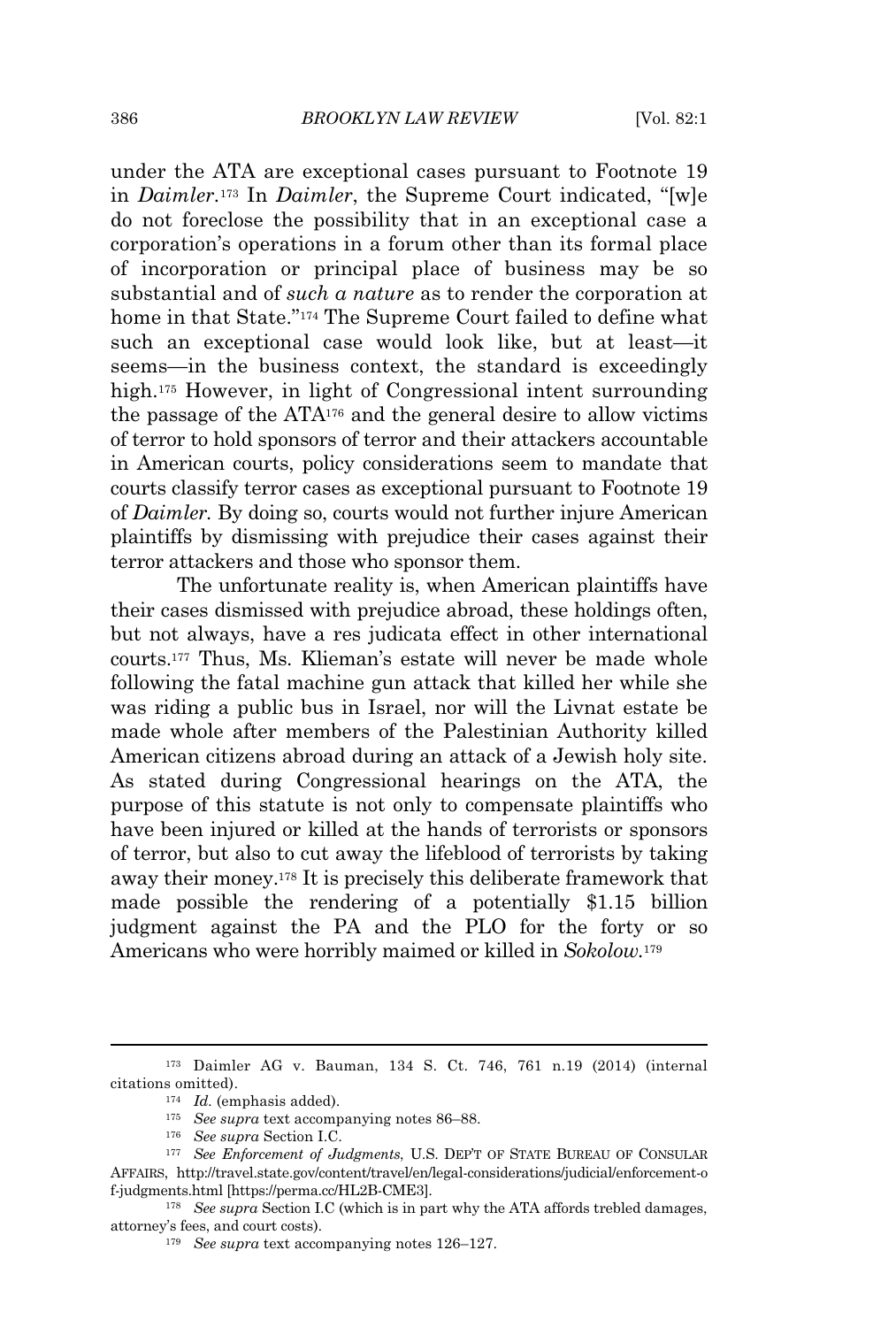### III. PROPOSED SOLUTIONS TO THE *GOODYEAR*/*DAIMLER* "A<sup>T</sup> HOME" PROBLEM

With the above in mind, there are two potential solutions to the problem the *Goodyear*/*Daimler* general jurisdiction framework has caused for Americans seeking to bring terrorists and sponsors of terrorism into American courts pursuant to the ATA. First, courts could conclude as a matter of law that unincorporated associations or non-sovereign state organizations that have operations in the United States and sponsor terror are subject to general jurisdiction in American courts. The second, stronger, and more parsimonious solution would be to rely on Footnote 19 in *Daimler* and treat terror cases as precisely the type of exceptional case to which the Supreme Court alluded. This would allow the Supreme Court to give effect to its concern for comity in the business and individual context while still allowing district courts to exercise personal jurisdiction over groups that terrorize Americans abroad like the PA and the PLO. As it stands, the Supreme Court's holding in *Daimler* has frustrated Congress's intention that the ATA function as a powerful statute that will ensure Americans who have been harmed at the hands of foreign terrorists can find justice at home free of procedural and jurisdictional hurdles.<sup>180</sup>

# *A. Limiting the General Jurisdiction Framework to Corporations and Individuals*

In *Daimler*, the Supreme Court explained the general jurisdiction paradigm for individuals and for corporations, but made no comment on how the general jurisdiction framework would apply to unincorporated associations or non-sovereign government organizations. The paradigm for the exercise of general jurisdiction over an individual "is the individual's domicile" and for a corporation "is an equivalent place, one in which the corporation is fairly regarded as at home . . . the place of incorporation and principal place of business." <sup>181</sup> For reasons stated above,<sup>182</sup> it seems unlikely to conclude unincorporated associations are excepted from the *Goodyear*/*Daimler* framework, but the Court could easily do so if it wanted to because the question is still technically open. By treating unincorporated associations as a matter of first impression for the general

<sup>180</sup> *See supra* Section I.C.

<sup>181</sup> Daimler AG v. Bauman, 134 S. Ct. 746, 760 (2014).

<sup>182</sup> *See supra* Section II.C.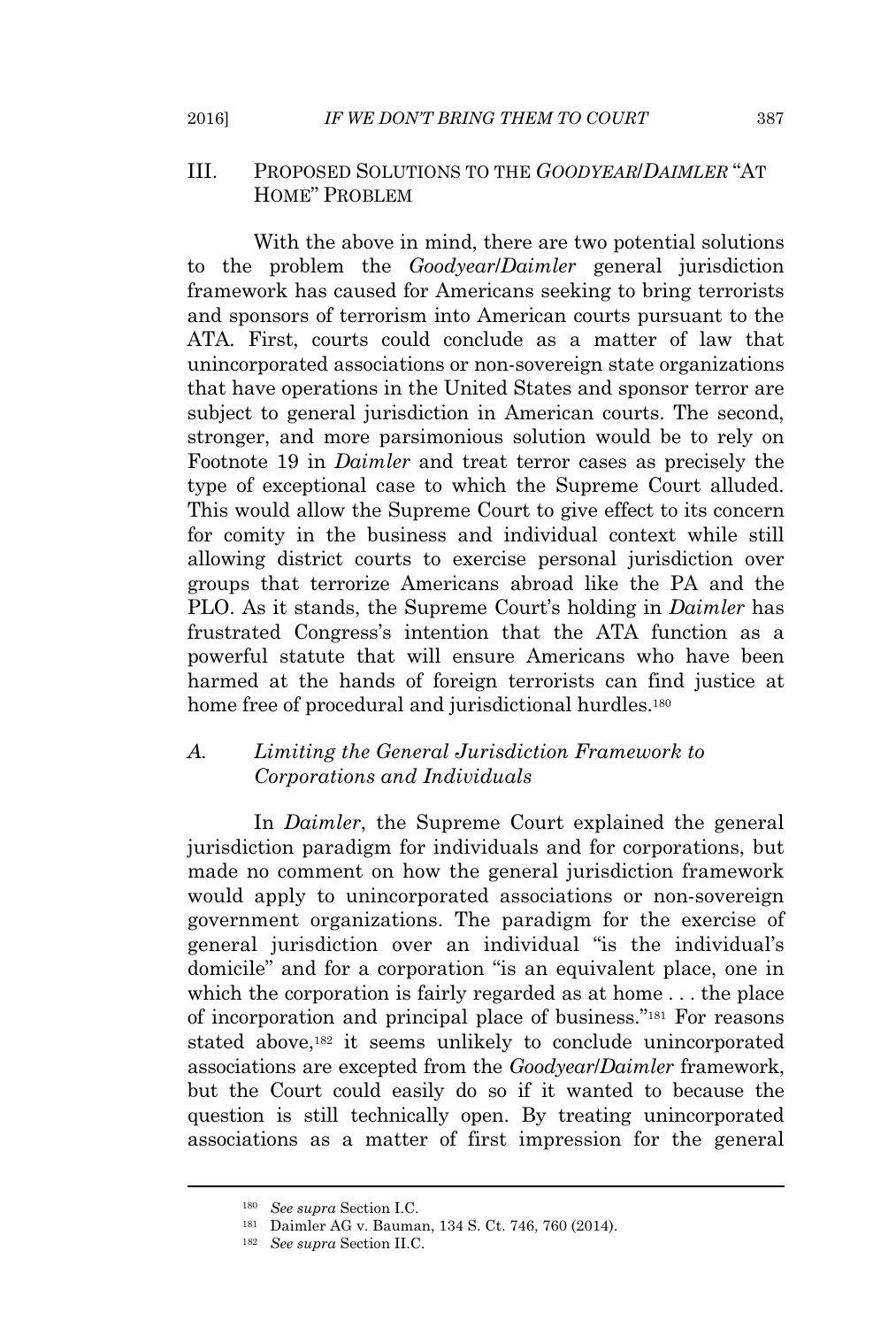jurisdiction framework, the Court could easily modify the general jurisdiction framework to encompass terrorist defendants and their sponsors. However, the Court may view this approach as over-inclusive because partnerships, and unions are also treated as unincorporated associations and they should not be subject to a disparate general jurisdiction framework as compared to their corporate and individual counterparts just so terrorists and their sponsors can be brought into American courts.

If the Court considers this position too extreme, they can instead consider the treatment of non-sovereign government organizations under general jurisdiction as a matter of first impression. This would be a more circumscribed and workable approach. In fact, the Southern District of New York suggested that requiring a plaintiff to prove where a stateless organization is "at home" is essentially a fool's errand because it is "at home" nowhere. This suggests a non-sovereign state could almost never be hauled into American courts despite a history of jurisprudence preceding *Goodyear* and *Daimler* where American courts regularly exercised general jurisdiction over non-sovereign government organizations like the PA and the PLO. By choosing to classify non-sovereign state organizations as cases of first impression, courts would grant themselves an opportunity to avoid reaching the conclusion that cases against the PLO and PA must be dismissed; a conclusion that runs contrary to the intent of the ATA.

While simply categorizing the PLO and PA as either unincorporated associations or non-sovereign state organizations (and thus dubbing them as cases of first impression), may seem like a workable solution, there are issues with both of these approaches. Treating unincorporated associations differently from individuals and corporations would create an unevenly applied personal jurisdiction framework where unincorporated entities like partnerships would be subject to general jurisdiction for "continues and systematic contacts" but individuals and corporations could only be subject to general jurisdiction if they were "essentially at home." Putting the inconsistent application of jurisdiction law aside, this solution would do nothing to address the Supreme Court's concerns for international comity. Specifically with regard to non-sovereign government organizations, an official policy of treating such organizations as less than sovereign simply because they lack a state would be to quash fledgling populist movements which are issues of sovereignty that should be left for individual countries to resolve themselves. An official judicial policy treating non-sovereign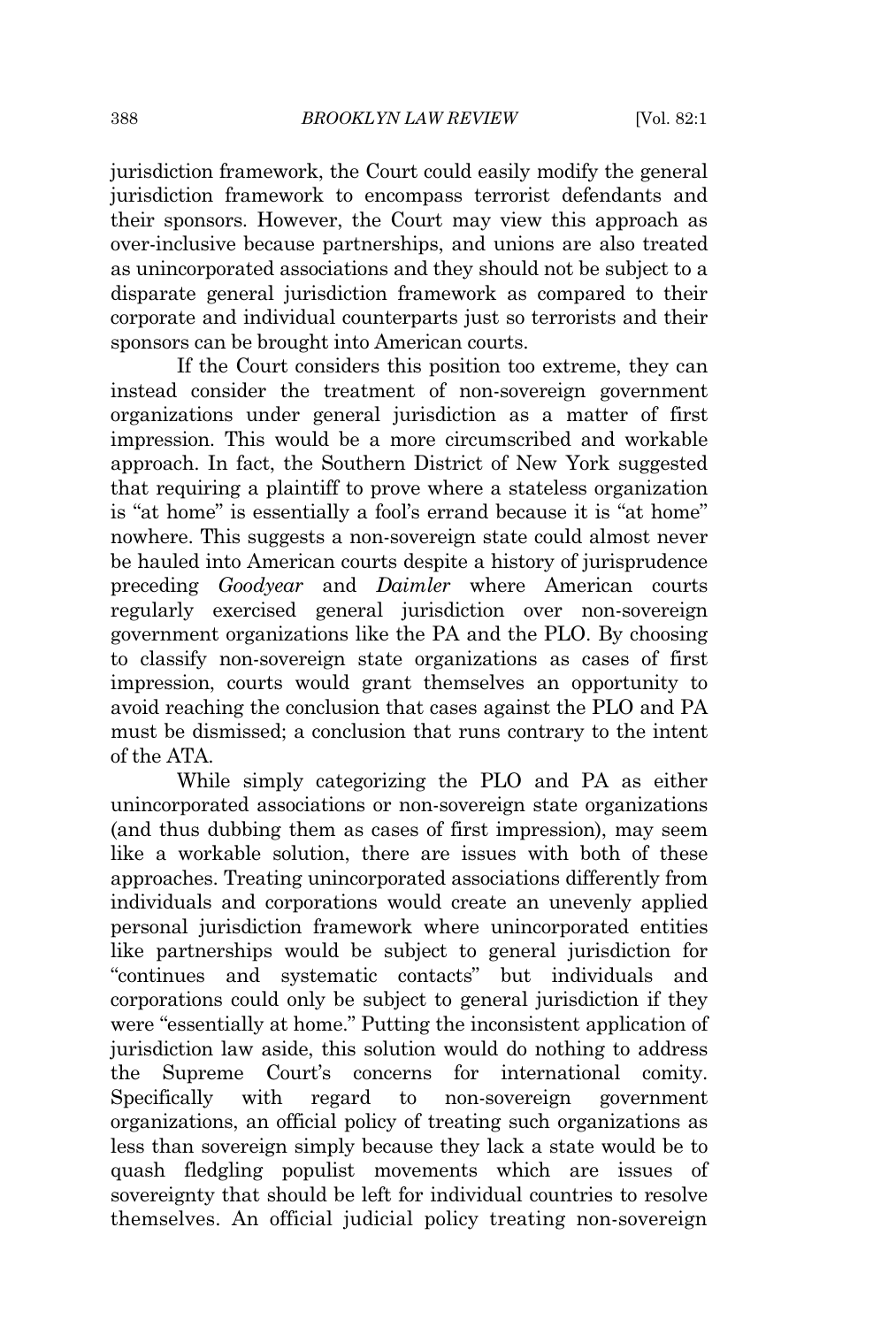states as subject to general jurisdiction where their traditional sovereign counterparts are not would suggest an inherent American disproval of such organizations simply because they lack the formality of a "home."

#### *B. The "Exceptional Case"* Daimler *Footnote*

The better, simpler solution would be for the courts to declare that, especially in light of Congressional intent under the ATA and strong public policy considerations,<sup>183</sup> causes of action against terrorists and their sponsors are the type of "exceptional case" alluded to in Footnote 19 of *Daimler*. Again, the footnote reads, "[w]e do not foreclose the possibility that in an exceptional case . . . a corporation's operations in a forum other than its formal place of incorporation or principal place of business may be so substantial and of such a nature as to render the corporation at home in that State." <sup>184</sup> This footnote permits courts to place certain defendants outside of the *Daimler* "at home" framework if they are viewed as "exceptional" cases.

Courts should be free to declare that cases involving the PA and the PLO and any other similarly situated defendants who: (1) conduct business in the United States; and (2) sponsor terrorist activities that incidentally injure Americans abroad, are "exceptional" for purposes of Footnote 19 of *Daimler.* Terrorism should be treated as activity that is "of such a nature" to effectively render any defendant "at home" in the United States as a matter of law even if their activities would not otherwise rise to meet this high threshold. The Supreme Court's specific jurisdiction framework already recognizes that certain "single or occasional acts" may be sufficient to subject a defendant to specific jurisdiction in a forum, so it would be an unadventurous corollary to make a parallel extension to general jurisdiction.<sup>185</sup> *Daimler* was decided relatively recently, but the "exceptional case" footnote is ripe for use.

Future litigation would allow the Supreme Court to create a specific framework and craft an "exceptional case" doctrine. In doing so the Supreme Court could be very specific in identifying what circumstances will constitute an "exceptional case" so as to protect the PA and the PLO as well as other similarly situated defendants from non-terror related litigation. The doctrine should require that a defendant: (1) direct

<sup>183</sup> *See supra* Section II.C for a discussion of public policy considerations.

<sup>184</sup> *Daimler*, 134 S. Ct. at 761 n.19.

<sup>185</sup> Goodyear Dunlop Tires Operations, S.A. v. Brown, 131 S. Ct. 2846, 2853 (2011).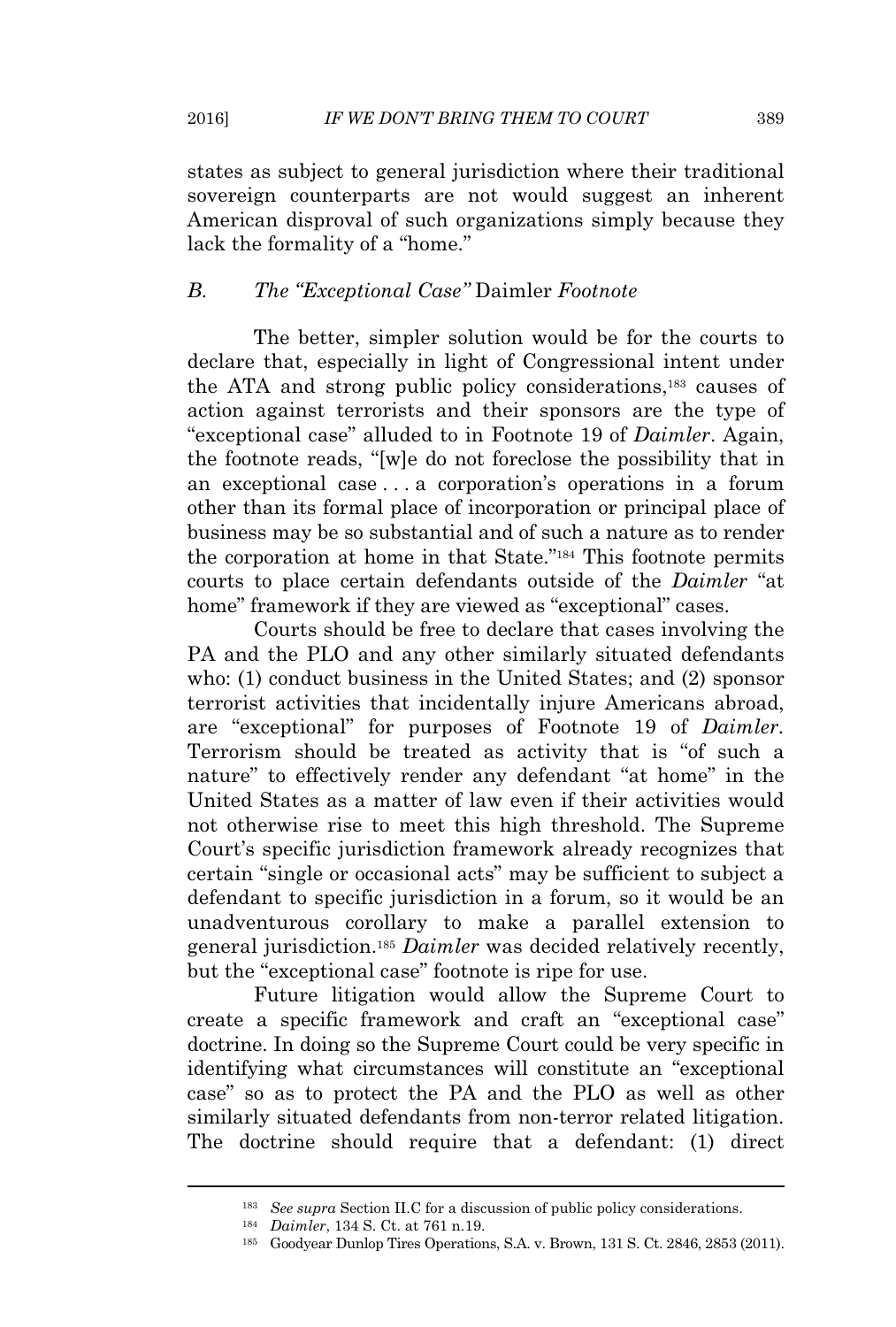lobbying or business activities towards the United States (which do not rise to the "essentially at home" level, an exceedingly high standard<sup>186</sup>), and (2) have sponsored or directly carried out a terror activity that caused injury or death to an American abroad. This "exceptional case" doctrine would reinvigorate the ATA despite *Daimler* and allow American litigants to find justice at home. This doctrine would do little more than return general jurisdiction issues in terror litigation back to its pre-*Goodyear/Daimler* status quo. In fact, because the Court could so carefully craft the "exceptional case" doctrine, the framework could in fact strengthen international comity and relations by showing other nations that American courts respect their concerns regarding the far jurisdictional reach of American courts.

Under this doctrine, only an appropriate class of cases would meet the *Daimler* exception, whereas prior to *Daimler*, any foreign entity that regularly conducted business in America could be hailed into United States courts. The "exceptional case" doctrine would recognize the PA and the PLO as organizations with some legitimate lobbying and advocacy operations, but would otherwise hold them strongly accountable for their unacceptable terrorism or terrorism sponsorship activities. Additionally, the United States would gain credibility with those nations that have recognized a Palestinian state by showing the United States recognizes the PA and the PLO as governing organizations, but only to the extent that they do not sponsor activities that injure, maim, or kill Americans abroad—actions that any organization should have to answer for in American courts. Without such an exception, Americans will continue to have their cases dismissed by American courts for want of personal jurisdiction over defendants like the PA and the PLO. Our judiciary cannot continue to harm American terror victims by continuing to deny them justice in American courts.

#### **CONCLUSION**

Presently there exists a serious gap in U.S. general jurisdiction framework; Americans who have suffered enough at the hands of terrorists and their sponsors are now further injured in American courts. Without adjustment, the post-*Daimler* general jurisdiction framework will prevent Americans from having the opportunity to be made whole despite suffering serious harm or death at the hands of terrorists. Congress was clear

<sup>186</sup> *See supra* notes 94–97 and accompanying text.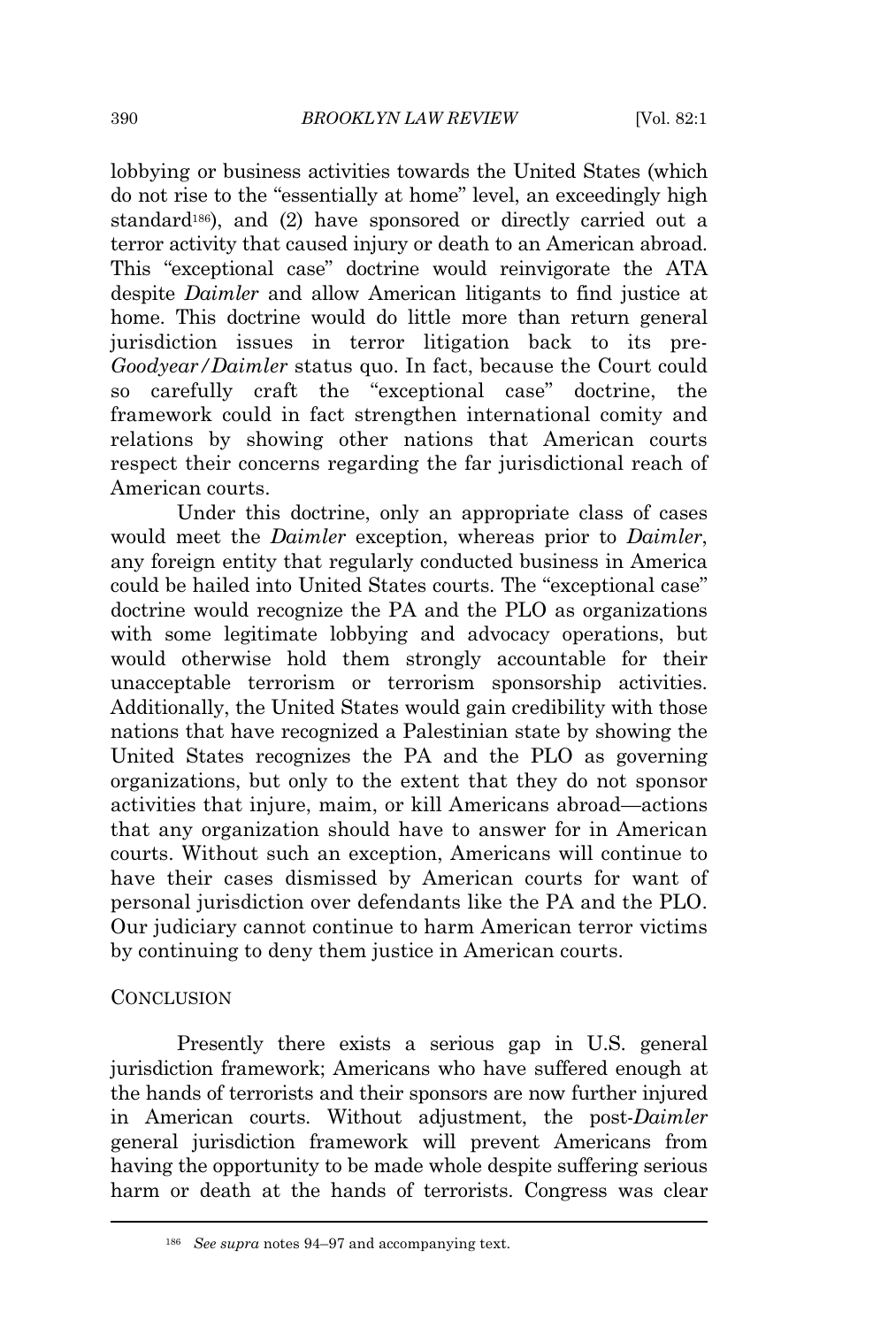when it passed the ATA that it intended the statute to clear jurisdictional hurdles that could otherwise prevent Americans from making their attackers, and those who aid them, accountable in American courts. Beyond its purpose to make American terror victims whole, the ATA plays an important role in national security as well. The ATA allows American plaintiffs to receive treble damages, attorney's fees, and court costs, all with interest, in what are often protracted and decades long litigations. The judgments received pursuant to the ATA can often number in the hundreds of millions or billions of dollars and thus strike at the lifeblood of terror groups: their bank accounts. By attacking the bank accounts of these groups, plaintiffs are able to cripple their operations, thus limiting their ability to carry out future terror activities, and possibly put them out of business. It is clear that Congress continues to intend to allow Americans to find relief in U.S. courts, as evidenced by its recent passage—over a presidential veto—of the Saudi terror litigation bill, aptly named the Justice Against Sponsors of Terror Act.<sup>187</sup> While controversial, this bill ensures all American terror victims have a place to litigate their claims in U.S. courts despite who or how powerful the defendant.

Before *Goodyear* and *Daimler*, the courts' general jurisdiction jurisprudence gave effect to the legislative intent of the ATA, but in the post *Goodyear/Daimler* era, courts that previously and appropriately exercised general jurisdiction over the PA and the PLO now deny to do so. Treating *Goodyear* and *Daimler* as an intervening change in the law, these courts have concluded *Goodyear* and *Daimler* deprive them of jurisdiction in cases they previously heard and rendered judgment in. Consequently, courts have been forced to dismiss cases brought under the ATA with prejudice, leaving plaintiffs without remedy not only in United States courts, but also in other international forums. The Southern District of New York has sidestepped the Supreme Court's *Daimler* ruling, but the Supreme Court or Congress must take action to ensure Americans nationwide can find relief at home after falling victim to the horrors of terrorism. Creating an "exceptional case" doctrine pursuant to *Daimler* Footnote 19 would prevent the

<sup>187</sup> Patricia Zengerle, *Congress Rejects Obama Veto, Saudi September 11 Bill Becomes Law*, REUTERS (Sept. 30, 2016), http://www.reuters.com/article/us-usa-sept11 saudi-idUSKCN11Y2D1 [https://perma.cc/AFD6-X586] (The Senate voted in favor of this bill 97–1 with Senator Reid delivering the only no vote. Even Senator Schumber, one of Obama's strongest supporters in the Senate said, "[o]verriding a presidential veto is something we don't take lightly, but it was important in this case that the families of the victims of 9/11 be allowed to pursue justice, even if that pursuit causes some diplomatic discomforts.").